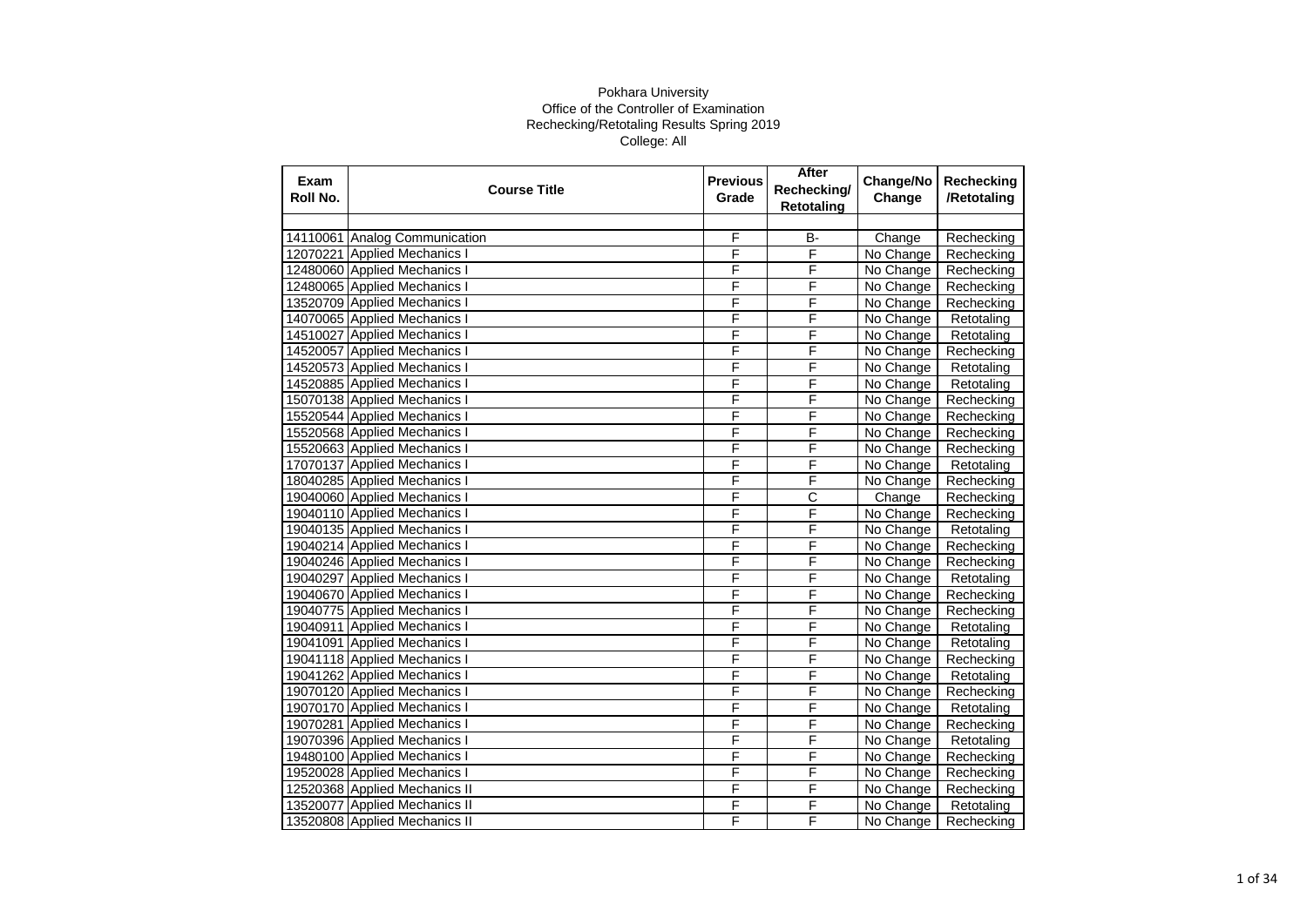| Exam<br>Roll No. | <b>Course Title</b>                                 | <b>Previous</b><br>Grade | After<br>Rechecking/<br><b>Retotaling</b> | Change/No<br>Change | Rechecking<br>/Retotaling |
|------------------|-----------------------------------------------------|--------------------------|-------------------------------------------|---------------------|---------------------------|
|                  |                                                     |                          |                                           |                     |                           |
|                  | 14510022 Applied Mechanics II                       | F                        | F                                         | No Change           | Retotaling                |
|                  | 14520398 Applied Mechanics II                       | F                        | F                                         | No Change           | Rechecking                |
|                  | 14520560 Applied Mechanics II                       | F                        | F                                         | No Change           | Rechecking                |
|                  | 14520686 Applied Mechanics II                       | F                        | F                                         | No Change           | Rechecking                |
|                  | 14520846 Applied Mechanics II                       | F                        | F                                         | No Change           | Retotaling                |
|                  | 15510014 Applied Mechanics II                       | F                        | F                                         | No Change           | Rechecking                |
|                  | 15520040 Applied Mechanics II                       | F                        | F                                         | No Change           | Rechecking                |
|                  | 15520049 Applied Mechanics II                       | F                        | F                                         | No Change           | Rechecking                |
|                  | 15520412 Applied Mechanics II                       | F                        | F                                         | No Change           | Rechecking                |
|                  | 15520480 Applied Mechanics II                       | F                        | F                                         | No Change           | Rechecking                |
|                  | 15520732 Applied Mechanics II                       | F                        | F                                         | No Change           | Rechecking                |
|                  | 15520778 Applied Mechanics II                       | F                        | F                                         | No Change           | Rechecking                |
|                  | 16520917 Applied Mechanics II                       | F                        | F                                         | No Change           | Retotaling                |
|                  | 16520941 Applied Mechanics II                       | F                        | F                                         | No Change           | Retotaling                |
|                  | 17520021 Applied Mechanics II                       | F                        | F                                         | No Change           | Rechecking                |
|                  | 17520037 Applied Mechanics II                       | F                        | F                                         | No Change           | Rechecking                |
|                  | 17520545 Applied Mechanics II                       | F                        | F                                         | No Change           | Rechecking                |
|                  | 18040870 Applied Mechanics II                       | F                        | F                                         | No Change           | Retotaling                |
|                  | 18041052 Applied Mechanics II                       | F                        | F                                         | No Change           | Rechecking                |
|                  | 19510082 Applied Mechanics II                       | F                        | F                                         | No Change           | Rechecking                |
|                  | 17180114 Artificial Inteligence and Neural Networks | F                        | $C -$                                     | Change              | Rechecking                |
|                  | 11520225 Basic Electrical Engineering               | F                        | F                                         | No Change           | Rechecking                |
|                  | 12120002 Basic Electrical Engineering               | F                        | F                                         | No Change           | Rechecking                |
|                  | 13520375 Basic Electrical Engineering               | F                        | F                                         | No Change           | Rechecking                |
|                  | 16520786 Basic Electrical Engineering               | F                        | F                                         | No Change           | Rechecking                |
|                  | 18480101 Basic Electrical Engineering               | F                        | F                                         | No Change           | Rechecking                |
|                  | 19040246 Basic Electrical Engineering               | F                        | F                                         | No Change           | Rechecking                |
|                  | 19040552 Basic Electrical Engineering               | F                        | F                                         | No Change           | Rechecking                |
|                  | 19070068 Basic Electrical Engineering               | F                        | F                                         | No Change           | Rechecking                |
|                  | 19070077 Basic Electrical Engineering               | F                        | F                                         | No Change           | Rechecking                |
|                  | 19070170 Basic Electrical Engineering               | F                        | F                                         | No Change           | Retotaling                |
|                  | 19070274 Basic Electrical Engineering               | F                        | F                                         | No Change           | Rechecking                |
|                  | 13520364 Basic Electronics Engineering              | F                        | F                                         | No Change           | Rechecking                |
|                  | 13520645 Basic Electronics Engineering              | F                        | F                                         | No Change           | Retotaling                |
|                  | 13520817 Basic Electronics Engineering              | F                        | F                                         | No Change           | Rechecking                |
|                  | 15520686 Basic Electronics Engineering              | F                        | F                                         | No Change           | Rechecking                |
|                  | 18040172 Basic Electronics Engineering              | F                        | F                                         | No Change           | Retotaling                |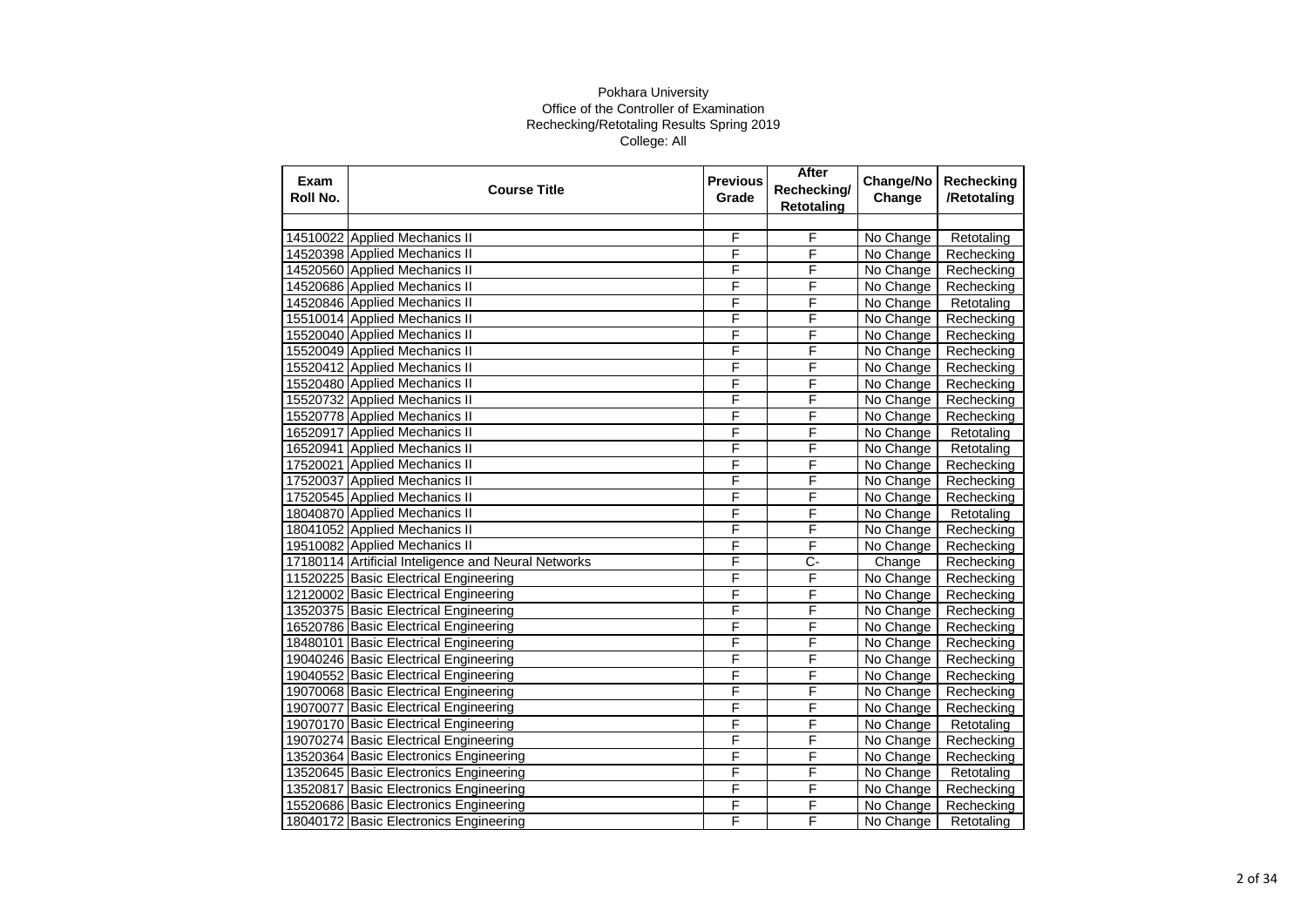| Exam<br>Roll No. | <b>Course Title</b>                    | <b>Previous</b><br>Grade | After<br>Rechecking/<br>Retotaling | Change/No<br>Change | Rechecking<br>/Retotaling |
|------------------|----------------------------------------|--------------------------|------------------------------------|---------------------|---------------------------|
|                  |                                        |                          |                                    |                     |                           |
|                  | 18040265 Basic Electronics Engineering | F                        | F                                  | No Change           | Rechecking                |
|                  | 18040275 Basic Electronics Engineering | F                        | F                                  | No Change           | Rechecking                |
|                  | 18040281 Basic Electronics Engineering | F                        | F                                  | No Change           | Retotaling                |
|                  | 18040288 Basic Electronics Engineering | F                        | F                                  | No Change           | Rechecking                |
|                  | 18040306 Basic Electronics Engineering | F                        | F                                  | No Change           | Rechecking                |
|                  | 18040311 Basic Electronics Engineering | F                        | F                                  | No Change           | Rechecking                |
|                  | 18040317 Basic Electronics Engineering | F                        | F                                  | No Change           | Rechecking                |
|                  | 18040382 Basic Electronics Engineering | F                        | F                                  | No Change           | Rechecking                |
|                  | 18040391 Basic Electronics Engineering | F                        | F                                  | No Change           | Rechecking                |
|                  | 18040566 Basic Electronics Engineering | F                        | F                                  | No Change           | Rechecking                |
|                  | 18040607 Basic Electronics Engineering | F                        | F                                  | No Change           | Rechecking                |
|                  | 18040609 Basic Electronics Engineering | F                        | F                                  | No Change           | Rechecking                |
|                  | 18040614 Basic Electronics Engineering | F                        | F                                  | No Change           | Rechecking                |
|                  | 18040616 Basic Electronics Engineering | F                        | F                                  | No Change           | Rechecking                |
|                  | 18040621 Basic Electronics Engineering | Ē                        | F                                  | No Change           | Rechecking                |
|                  | 18040624 Basic Electronics Engineering | F                        | F                                  | No Change           | Rechecking                |
|                  | 18040627 Basic Electronics Engineering | F                        | F                                  | No Change           | Rechecking                |
|                  | 18040631 Basic Electronics Engineering | F                        | F                                  | No Change           | Rechecking                |
|                  | 18040677 Basic Electronics Engineering | F                        | F                                  | No Change           | Rechecking                |
|                  | 18040685 Basic Electronics Engineering | F                        | F                                  | No Change           | Rechecking                |
|                  | 18040726 Basic Electronics Engineering | F                        | F                                  | No Change           | Rechecking                |
|                  | 18040736 Basic Electronics Engineering | F                        | F                                  | No Change           | Rechecking                |
|                  | 18040784 Basic Electronics Engineering | F                        | F                                  | No Change           | Retotaling                |
|                  | 18041024 Basic Electronics Engineering | F                        | F                                  | No Change           | Rechecking                |
|                  | 18041118 Basic Electronics Engineering | F                        | F                                  | No Change           | Retotaling                |
|                  | 18041124 Basic Electronics Engineering | F                        | F                                  | No Change           | Retotaling                |
|                  | 18041126 Basic Electronics Engineering | F                        | F                                  | No Change           | Retotaling                |
|                  | 18070305 Basic Electronics Engineering | F                        | F                                  | No Change           | Retotaling                |
|                  | 18520001 Basic Electronics Engineering | F                        | F                                  | No Change           | Retotaling                |
|                  | 18520030 Basic Engineering Chemistry   | F                        | F                                  | No Change           | Retotaling                |
|                  | 18520030 Basic Engineering Mathematics | F                        | F                                  | No Change           | Retotaling                |
|                  | 18010066 Building Construction I       | F                        | F                                  | No Change           | Rechecking                |
|                  | 18010072 Building Construction I       | F                        | F                                  | No Change           | Rechecking                |
|                  | 13010046 Building Construction II      | F                        | F                                  | No Change           | Rechecking                |
|                  | 17010042 Building Construction III     | F                        | F                                  | No Change           | Rechecking                |
|                  | 18010066 Building Services I           | F                        | F                                  | No Change           | Rechecking                |
|                  | 18010072 Building Services I           | F                        | $\overline{C}$                     | Change              | Rechecking                |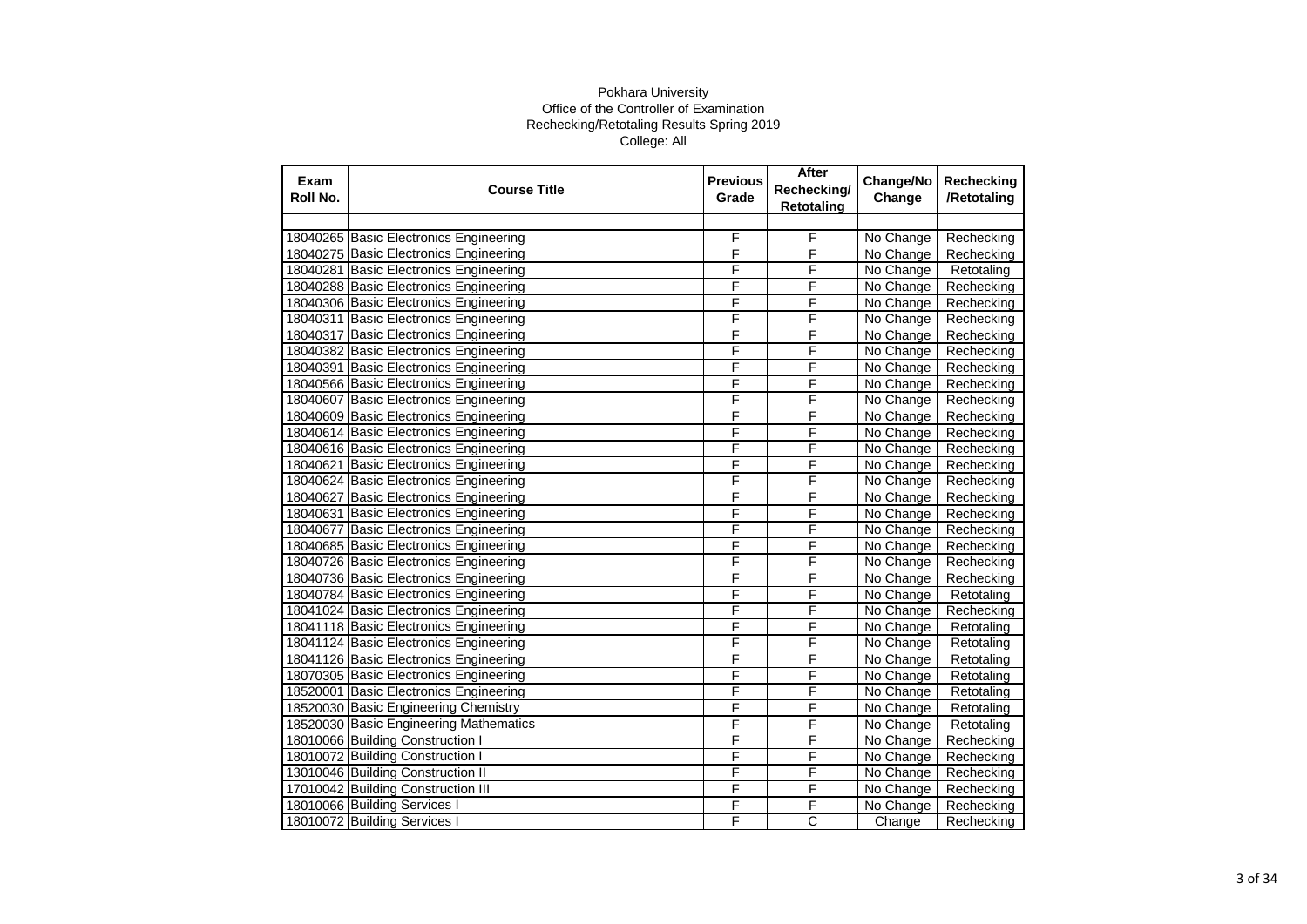| Exam<br>Roll No.   | <b>Course Title</b>          | <b>Previous</b><br>Grade | After<br>Rechecking/<br><b>Retotaling</b> | Change/No<br>Change | Rechecking<br>/Retotaling |
|--------------------|------------------------------|--------------------------|-------------------------------------------|---------------------|---------------------------|
|                    |                              |                          |                                           |                     |                           |
|                    | 14520163 Building Technology | F                        | F                                         | No Change           | Rechecking                |
|                    | 15510043 Building Technology | F                        | F                                         | No Change           | Retotaling                |
|                    | 15520037 Building Technology | F                        | F                                         | No Change           | Rechecking                |
|                    | 16520512 Building Technology | F                        | F                                         | No Change           | Retotaling                |
|                    | 16520651 Building Technology | F                        | F                                         | No Change           | Rechecking                |
|                    | 16520996 Building Technology | F                        | F                                         | No Change           | Rechecking                |
|                    | 17510006 Building Technology | F                        | F                                         | No Change           | Rechecking                |
|                    | 17510025 Building Technology | F                        | F                                         | No Change           | Rechecking                |
|                    | 16521007 Building Technology | F                        | F                                         | No Change           | Rechecking                |
| 11520224 Chemistry |                              | F                        | F                                         | No Change           | Rechecking                |
| 12520577           | Chemistry                    | F                        | F                                         | No Change           | Rechecking                |
| 13480031           | Chemistry                    | F                        | F                                         | No Change           | Rechecking                |
| 13520315 Chemistry |                              | F                        | F                                         | No Change           | Rechecking                |
| 17520719 Chemistry |                              | F                        | F                                         | No Change           | Rechecking                |
| 17520736 Chemistry |                              | F                        | F                                         | No Change           | Rechecking                |
| 17520831 Chemistry |                              | F                        | F                                         | No Change           | Rechecking                |
|                    | 18040395 Chemistry           | D+                       | F                                         | Change              | Rechecking                |
|                    | 18520007 Chemistry           | F                        | F                                         | No Change           | Rechecking                |
|                    | 19040109 Chemistry           | F                        | F                                         | No Change           | Retotaling                |
| 19040133 Chemistry |                              | F                        | F                                         | No Change           | Rechecking                |
|                    | 19040160 Chemistry           | F                        | F                                         | No Change           | Retotaling                |
|                    | 19040168 Chemistry           | F                        | F                                         | No Change           | Retotaling                |
|                    | 19040195 Chemistry           | F                        | F                                         | No Change           | Retotaling                |
|                    | 19040297 Chemistry           | F                        | F                                         | No Change           | Retotaling                |
| 19040344 Chemistry |                              | F                        | F                                         | No Change           | Rechecking                |
| 19040422           | Chemistry                    | F                        | F                                         | No Change           | Rechecking                |
| 19040441 Chemistry |                              | F                        | F                                         | No Change           | Rechecking                |
|                    | 19040448 Chemistry           | D+                       | F                                         | Change              | Rechecking                |
| 19040517 Chemistry |                              | $C+$                     | $C+$                                      | No Change           | Rechecking                |
| 19040532 Chemistry |                              | F                        | F                                         | No Change           | Rechecking                |
| 19040537           | Chemistry                    | F                        | F                                         | No Change           | Rechecking                |
| 19040543 Chemistry |                              | F                        | F                                         | No Change           | Rechecking                |
| 19040600 Chemistry |                              | F                        | F                                         | No Change           | Rechecking                |
|                    | 19040744 Chemistry           | F                        | F                                         | No Change           | Rechecking                |
| 19040911 Chemistry |                              | F                        | F                                         | No Change           | Retotaling                |
| 19041091 Chemistry |                              | F                        | F                                         | No Change           | Retotaling                |
| 19041117 Chemistry |                              | F                        | F                                         | No Change           | Rechecking                |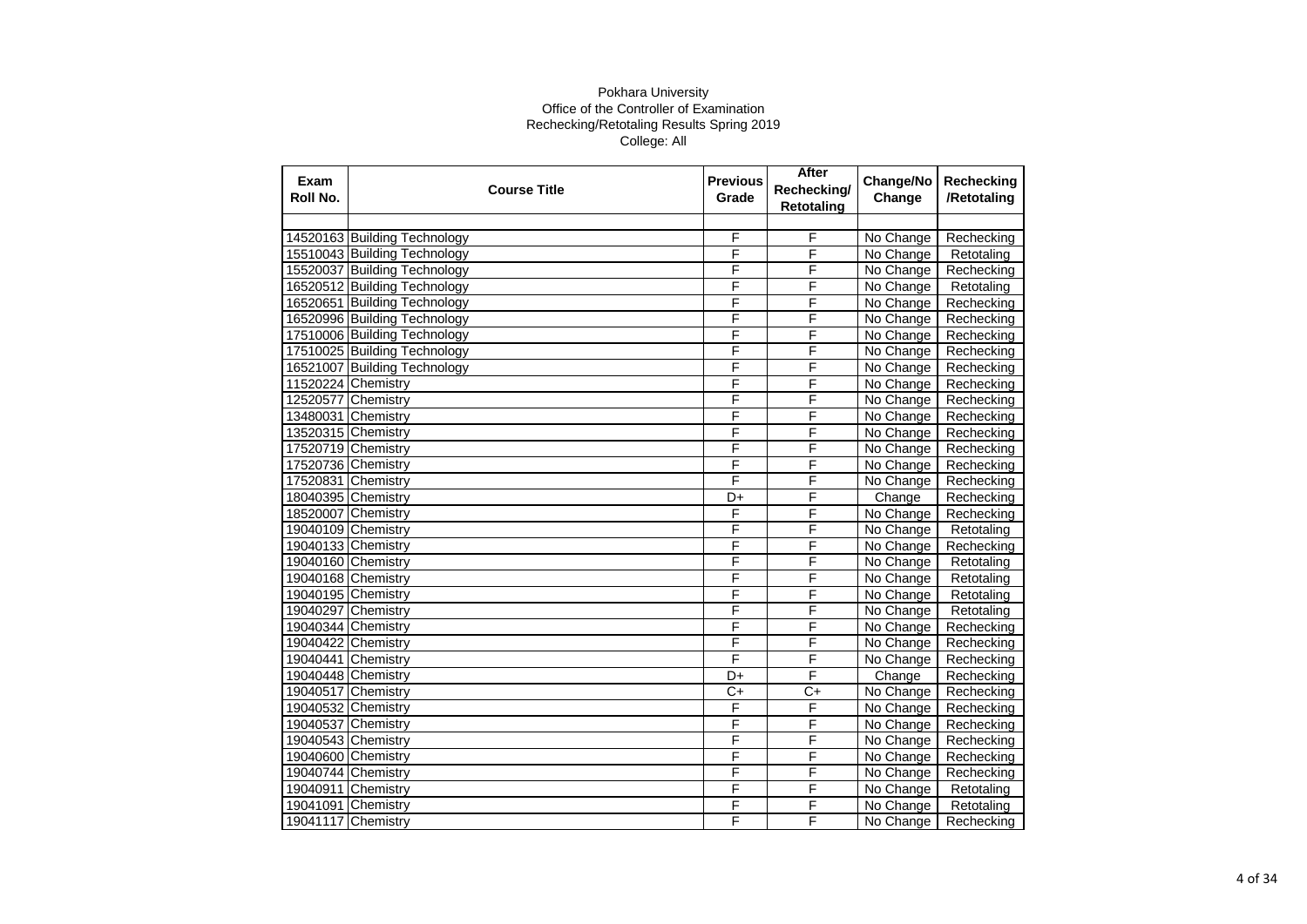| Exam<br>Roll No. | <b>Course Title</b>                      | <b>Previous</b><br>Grade | After<br>Rechecking/<br><b>Retotaling</b> | Change/No<br>Change | Rechecking<br>/Retotaling |
|------------------|------------------------------------------|--------------------------|-------------------------------------------|---------------------|---------------------------|
|                  |                                          |                          |                                           |                     |                           |
|                  | 19041118 Chemistry                       | F                        | F                                         | No Change           | Rechecking                |
|                  | 19041171 Chemistry                       | F                        | F                                         | No Change           | Retotaling                |
|                  | 19070252 Chemistry                       | F                        | F                                         | No Change           | Rechecking                |
|                  | 19070274 Chemistry                       | F                        | F                                         | No Change           | Rechecking                |
|                  | 19480029 Chemistry                       | F                        | F                                         | No Change           | Rechecking                |
|                  | 19520031 Chemistry                       | F                        | F                                         | No Change           | Rechecking                |
|                  | 13520335 Civil Engineering Materials     | F                        | F                                         | No Change           | Rechecking                |
|                  | 13520847 Civil Engineering Materials     | F                        | F                                         | No Change           | Retotaling                |
|                  | 14520033 Civil Engineering Materials     | F                        | F                                         | No Change           | Retotaling                |
|                  | 14520071 Civil Engineering Materials     | F                        | F                                         | No Change           | Rechecking                |
|                  | 14520076 Civil Engineering Materials     | F                        | F                                         | No Change           | Retotaling                |
|                  | 14520306 Civil Engineering Materials     | F                        | $C+$                                      | Change              | Rechecking                |
|                  | 14520315 Civil Engineering Materials     | F                        | F                                         | No Change           | Rechecking                |
|                  | 15520231 Civil Engineering Materials     | F                        | F                                         | No Change           | Rechecking                |
|                  | 15520294 Civil Engineering Materials     | F                        | F                                         | No Change           | Rechecking                |
|                  | 16520339 Civil Engineering Materials     | F                        | F                                         | No Change           | Rechecking                |
|                  | 16520714 Civil Engineering Materials     | F                        | F                                         | No Change           | Rechecking                |
|                  | 17520551 Civil Engineering Materials     | F                        | $\overline{\text{c}}$                     | Change              | Rechecking                |
|                  | 18040483 Civil Engineering Materials     | F                        | F                                         | No Change           | Rechecking                |
|                  | 19510025 Civil Engineering Materials     | F                        | F                                         | No Change           | Rechecking                |
|                  | 19510034 Civil Engineering Materials     | F                        | $B+$                                      | Change              | Rechecking                |
|                  | 19510054 Civil Engineering Materials     | F                        | F                                         | No Change           | Retotaling                |
|                  | 19510092 Civil Engineering Materials     | F                        | F                                         | No Change           | Rechecking                |
|                  | 19510093 Civil Engineering Materials     | F                        | F                                         | No Change           | Rechecking                |
|                  | 17480025 Communication System Engieering | F                        | F                                         | No Change           | Rechecking                |
|                  | 17480073 Communication System Engieering | $A -$                    | A-                                        | No Change           | Rechecking                |
|                  | 14520163 Communication Techniques        | $C -$                    | $C -$                                     | No Change           | Rechecking                |
|                  | 19040010 Communication Techniques        | F                        | F                                         | No Change           | Rechecking                |
|                  | 19040109 Communication Techniques        | F                        | F                                         | No Change           | Retotaling                |
|                  | 19040133 Communication Techniques        | F                        | F                                         | No Change           | Retotaling                |
|                  | 19040224 Communication Techniques        | B                        | <b>B-</b>                                 | Change              | Rechecking                |
|                  | 19040446 Communication Techniques        | F                        | F                                         | No Change           | Rechecking                |
|                  | 19040761 Communication Techniques        | F                        | F                                         | No Change           | Rechecking                |
|                  | 19041105 Communication Techniques        | F                        | F                                         | No Change           | Retotaling                |
|                  | 19120042 Communication Techniques        | F                        | F                                         | No Change           | Rechecking                |
|                  | 19480100 Communication Techniques        | F                        | F                                         | No Change           | Rechecking                |
|                  | 19510015 Communication Techniques        | F                        | F                                         | No Change           | Rechecking                |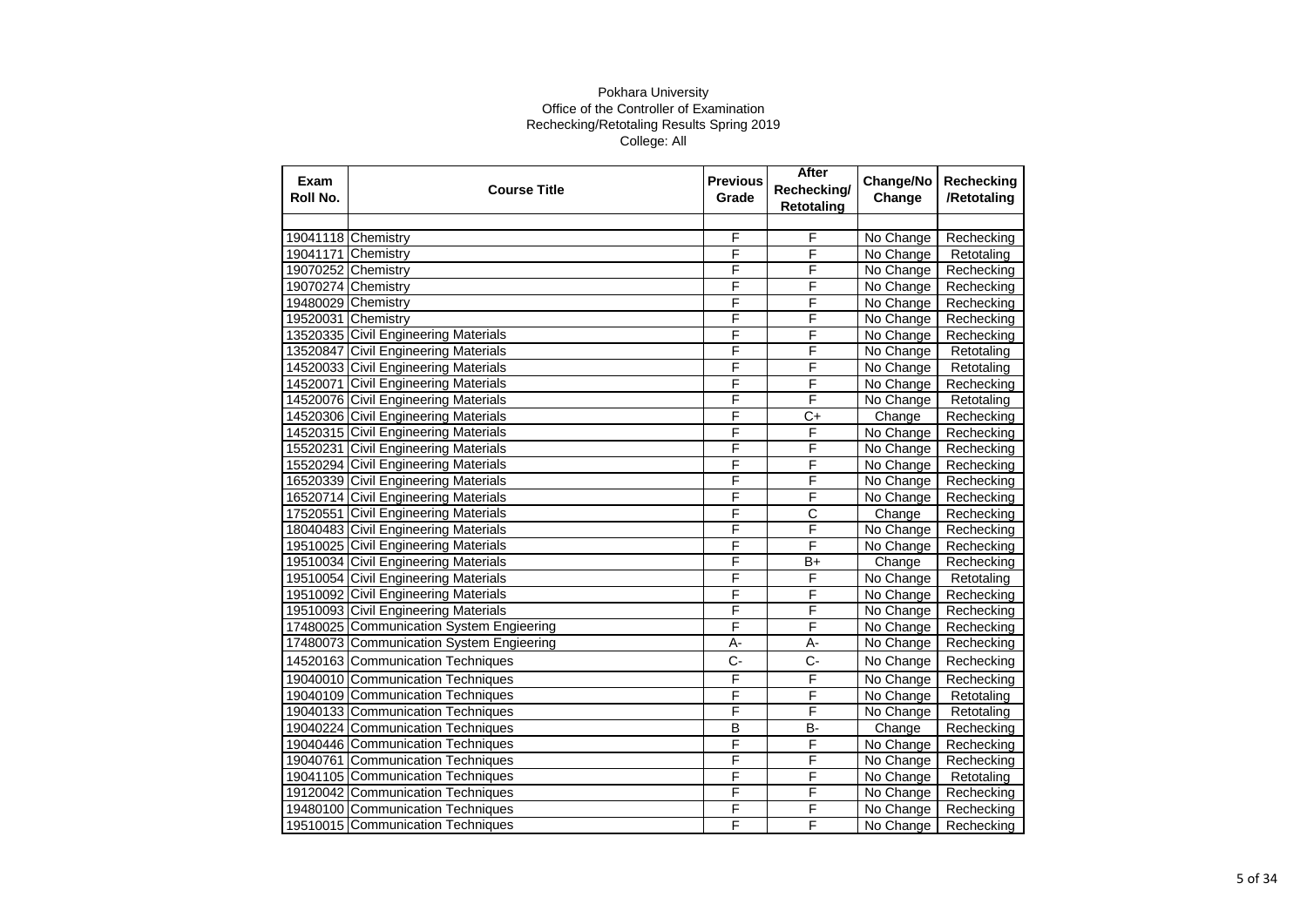| Exam<br>Roll No. | <b>Course Title</b>                               | <b>Previous</b><br>Grade | After<br>Rechecking/<br><b>Retotaling</b> | Change/No<br>Change | <b>Rechecking</b><br>/Retotaling |
|------------------|---------------------------------------------------|--------------------------|-------------------------------------------|---------------------|----------------------------------|
|                  |                                                   |                          |                                           |                     |                                  |
|                  | 14070099 Computer Architecture                    | F                        | F                                         | No Change           | Retotaling                       |
|                  | 14070220 Computer Architecture                    | F                        | F                                         | No Change           | Rechecking                       |
|                  | 15070123 Computer Architecture                    | F                        | F                                         | No Change           | Rechecking                       |
|                  | 13120042 Computer Graphics                        | F                        | F                                         | No Change           | Retotaling                       |
|                  | 18180072 Computer Graphics                        | F                        | F                                         | No Change           | Rechecking                       |
|                  | 18180086 Computer Graphics                        | F                        | F                                         | No Change           | Rechecking                       |
|                  | 17180033 Computer Networks                        | $\overline{B}$           | $\overline{B}$                            | No Change           | Rechecking                       |
|                  | 17110011 Computer Organization                    | F                        | F                                         | No Change           | Retotaling                       |
|                  | 13120058 Computer Organization and Architecture   | F                        | F                                         | No Change           | Rechecking                       |
|                  | 13120109 Computer Organization and Architecture   | F                        | F                                         | No Change           | Rechecking                       |
|                  | 13180032 Computer Organization and Architecture   | F                        | F                                         | No Change           | Rechecking                       |
|                  | 13520335 Concrete Technology & Masonry Structures | F                        | F                                         | No Change           | Rechecking                       |
|                  | 15520049 Concrete Technology & Masonry Structures | F                        | F                                         | No Change           | Rechecking                       |
|                  | 15520871 Concrete Technology & Masonry Structures | F                        | F                                         | No Change           | Retotaling                       |
|                  | 16520835 Concrete Technology & Masonry Structures | F                        | F                                         | No Change           | Rechecking                       |
|                  | 17520224 Concrete Technology & Masonry Structures | F                        | F                                         | No Change           | Rechecking                       |
|                  | 17520246 Concrete Technology & Masonry Structures | F                        | F                                         | No Change           | Retotaling                       |
|                  | 17520333 Concrete Technology & Masonry Structures | F                        | F                                         | No Change           | Rechecking                       |
|                  | 17520364 Concrete Technology & Masonry Structures | F                        | F                                         | No Change           | Rechecking                       |
|                  | 17520372 Concrete Technology & Masonry Structures | F                        | F                                         | No Change           | Rechecking                       |
|                  | 17520383 Concrete Technology & Masonry Structures | F                        | F                                         | No Change           | Retotaling                       |
|                  | 17520435 Concrete Technology & Masonry Structures | F                        | F                                         | No Change           | Rechecking                       |
|                  | 17520516 Concrete Technology & Masonry Structures | F                        | F                                         | No Change           | Rechecking                       |
|                  | 17520548 Concrete Technology & Masonry Structures | F                        | F                                         | No Change           | Retotaling                       |
|                  | 17520566 Concrete Technology & Masonry Structures | F                        | F                                         | No Change           | Rechecking                       |
|                  | 17520567 Concrete Technology & Masonry Structures | F                        | F                                         | No Change           | Rechecking                       |
|                  | 17520570 Concrete Technology & Masonry Structures | F                        | F                                         | No Change           | Rechecking                       |
|                  | 17520621 Concrete Technology & Masonry Structures | F                        | F                                         | No Change           | Retotaling                       |
|                  | 17520733 Concrete Technology & Masonry Structures | F                        | F                                         | No Change           | Rechecking                       |
|                  | 17520791 Concrete Technology & Masonry Structures | F                        | F                                         | No Change           | Retotaling                       |
|                  | 17520824 Concrete Technology & Masonry Structures | F                        | F                                         | No Change           | Rechecking                       |
|                  | 17520862 Concrete Technology & Masonry Structures | F                        | F                                         | No Change           | Rechecking                       |
|                  | 17520870 Concrete Technology & Masonry Structures | F                        | F                                         | No Change           | Rechecking                       |
|                  | 17520873 Concrete Technology & Masonry Structures | $\overline{C}$           | C-                                        | No Change           | Retotaling                       |
|                  | 17520877 Concrete Technology & Masonry Structures | F                        | F                                         | No Change           | Rechecking                       |
|                  | 14110029 Control Systems                          | F                        | F                                         | No Change           | Rechecking                       |
|                  | 14070125 Data Communication                       | F                        | F                                         | No Change           | Retotaling                       |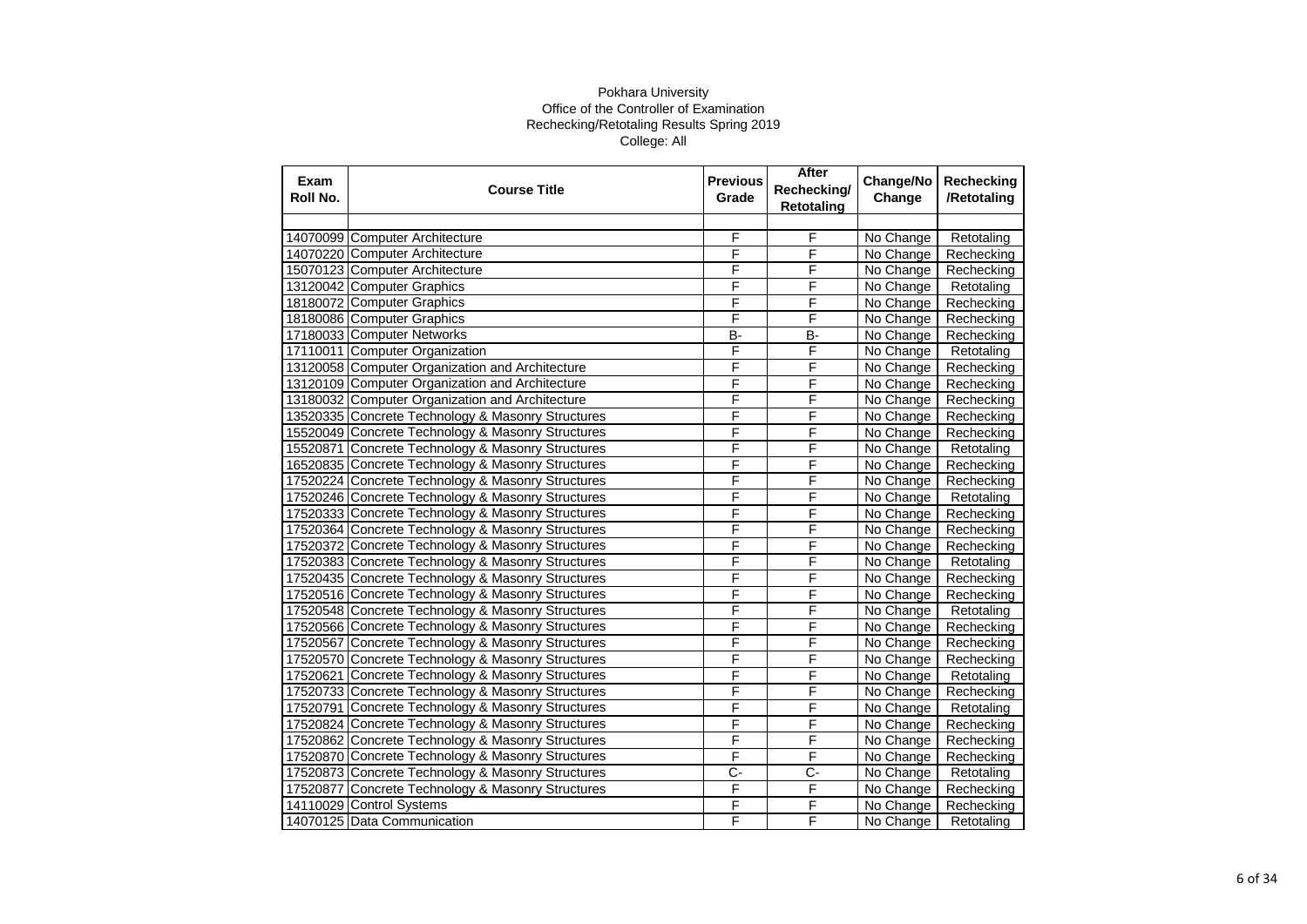| Exam<br>Roll No. | <b>Course Title</b>                            | <b>Previous</b><br>Grade | After<br>Rechecking/<br><b>Retotaling</b> | Change/No<br>Change | Rechecking<br>/Retotaling |
|------------------|------------------------------------------------|--------------------------|-------------------------------------------|---------------------|---------------------------|
|                  |                                                |                          |                                           |                     |                           |
|                  | 16070056 Data Communication                    | F                        | F                                         | No Change           | Rechecking                |
|                  | 17070060 Data Communication                    | F                        | F                                         | No Change           | Rechecking                |
|                  | 17070067 Data Communication                    | F                        | F                                         | No Change           | Rechecking                |
|                  | 17070070 Data Communication                    | F                        | F                                         | No Change           | Rechecking                |
|                  | 17070071 Data Communication                    | F                        | F                                         | No Change           | Rechecking                |
|                  | 17070113 Data Communication                    | F                        | F                                         | No Change           | Retotaling                |
|                  | 17070242 Data Communication                    | F                        | F                                         | No Change           | Retotaling                |
|                  | 17070256 Data Communication                    | F                        | F                                         | No Change           | Rechecking                |
|                  | 17070284 Data Communication                    | F                        | F                                         | No Change           | Rechecking                |
|                  | 17070320 Data Communication                    | F                        | F                                         | No Change           | Rechecking                |
|                  | 17070391 Data Communication                    | F                        | F                                         | No Change           | Rechecking                |
|                  | 15070195 Database Management Systems           | F                        | F                                         | No Change           | Rechecking                |
|                  | 18070030 Database Management Systems           | F                        | F                                         | No Change           | Rechecking                |
|                  | 18070042 Database Management Systems           | F                        | F                                         | No Change           | Rechecking                |
|                  | 18070087 Database Management Systems           | F                        | F                                         | No Change           | Rechecking                |
|                  | 18070452 Database Management Systems           | F                        | F                                         | No Change           | Rechecking                |
|                  | 18120031 Database Management Systems           | F                        | F                                         | No Change           | Rechecking                |
|                  | 18120204 Database Management Systems           | F                        | F                                         | No Change           | Rechecking                |
|                  | 18120214 Database Management Systems           | F                        | F                                         | No Change           | Rechecking                |
|                  | 18180039 Database Management Systems           | B                        | $C+$                                      | Change              | Rechecking                |
|                  | 14510038 Design of R.C.C. Structures           | F                        | F                                         | No Change           | Retotaling                |
|                  | 16510017 Design of R.C.C. Structures           | F                        | F                                         | No Change           | Retotaling                |
|                  | 16510035 Design of R.C.C. Structures           | F                        | F                                         | No Change           | Rechecking                |
|                  | 12510037 Design of Steel and Timber Structures | F                        | F                                         | No Change           | Retotaling                |
|                  | 12520011 Design of Steel and Timber Structures | F                        | F                                         | No Change           | Rechecking                |
|                  | 13520018 Design of Steel and Timber Structures | F                        | F                                         | No Change           | Rechecking                |
|                  | 13520032 Design of Steel and Timber Structures | F                        | F                                         | No Change           | Rechecking                |
|                  | 13520580 Design of Steel and Timber Structures | F                        | F                                         | No Change           | Rechecking                |
|                  | 13520687 Design of Steel and Timber Structures | F                        | F                                         | No Change           | Rechecking                |
| 13520847         | Design of Steel and Timber Structures          | F                        | F                                         | No Change           | Retotaling                |
| 13520887         | Design of Steel and Timber Structures          | F                        | F                                         | No Change           | Rechecking                |
|                  | 14520573 Design of Steel and Timber Structures | F                        | F                                         | No Change           | Rechecking                |
| 14520677         | Design of Steel and Timber Structures          | F                        | F                                         | No Change           | Retotaling                |
|                  | 15520040 Design of Steel and Timber Structures | F                        | F                                         | No Change           | Rechecking                |
|                  | 15520049 Design of Steel and Timber Structures | F                        | F                                         | No Change           | Rechecking                |
|                  | 15520080 Design of Steel and Timber Structures | F                        | F                                         | No Change           | Retotaling                |
|                  | 15520115 Design of Steel and Timber Structures | F                        | F                                         | No Change           | Rechecking                |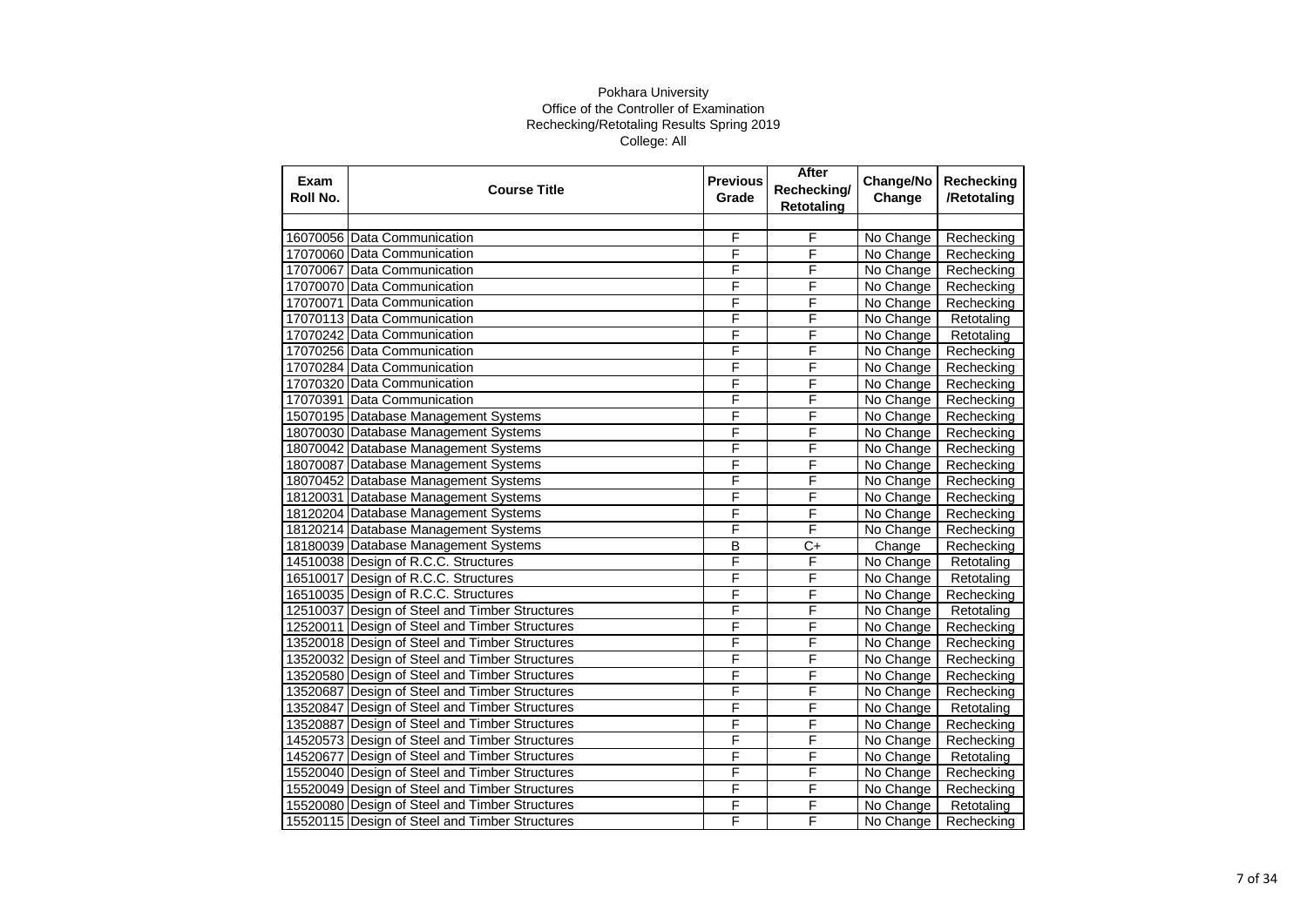| Exam<br>Roll No. | <b>Course Title</b>                            | <b>Previous</b><br>Grade | After<br>Rechecking/<br><b>Retotaling</b> | Change/No<br>Change | Rechecking<br>/Retotaling |
|------------------|------------------------------------------------|--------------------------|-------------------------------------------|---------------------|---------------------------|
|                  |                                                |                          |                                           |                     |                           |
|                  | 15520215 Design of Steel and Timber Structures | F                        | F                                         | No Change           | Rechecking                |
|                  | 15520394 Design of Steel and Timber Structures | F                        | $\overline{F}$                            | No Change           | Rechecking                |
|                  | 15520517 Design of Steel and Timber Structures | F                        | F                                         | No Change           | Rechecking                |
|                  | 15520601 Design of Steel and Timber Structures | F                        | F                                         | No Change           | Rechecking                |
|                  | 15520679 Design of Steel and Timber Structures | F                        | F                                         | No Change           | Rechecking                |
|                  | 15520694 Design of Steel and Timber Structures | F                        | F                                         | No Change           | Rechecking                |
|                  | 15520746 Design of Steel and Timber Structures | F                        | F                                         | No Change           | Retotaling                |
|                  | 15520818 Design of Steel and Timber Structures | F                        | F                                         | No Change           | Retotaling                |
|                  | 15520936 Design of Steel and Timber Structures | F                        | F                                         | No Change           | Rechecking                |
|                  | 16520929 Design of Steel and Timber Structures | F                        | F                                         | No Change           | Rechecking                |
|                  | 16520977 Design of Steel and Timber Structures | F                        | F                                         | No Change           | Rechecking                |
|                  | 17520064 Design of Steel and Timber Structures | F                        | F                                         | No Change           | Retotaling                |
|                  | 17520144 Design of Steel and Timber Structures | F                        | F                                         | No Change           | Rechecking                |
|                  | 17520196 Design of Steel and Timber Structures | F                        | F                                         | No Change           | Rechecking                |
|                  | 17520218 Design of Steel and Timber Structures | F                        | F                                         | No Change           | Rechecking                |
|                  | 17520381 Design of Steel and Timber Structures | F                        | F                                         | No Change           | Rechecking                |
|                  | 17520382 Design of Steel and Timber Structures | F                        | F                                         | No Change           | Rechecking                |
|                  | 17520466 Design of Steel and Timber Structures | F                        | F                                         | No Change           | Retotaling                |
|                  | 17520574 Design of Steel and Timber Structures | F                        | F                                         | No Change           | Rechecking                |
|                  | 17520618 Design of Steel and Timber Structures | F                        | F                                         | No Change           | Retotaling                |
|                  | 17520620 Design of Steel and Timber Structures | F                        | F                                         | No Change           | Rechecking                |
|                  | 17520645 Design of Steel and Timber Structures | F                        | F                                         | No Change           | Rechecking                |
|                  | 17520646 Design of Steel and Timber Structures | F                        | F                                         | No Change           | Retotaling                |
|                  | 17520733 Design of Steel and Timber Structures | F                        | F                                         | No Change           | Rechecking                |
|                  | 17520775 Design of Steel and Timber Structures | F                        | F                                         | No Change           | Retotaling                |
|                  | 17520849 Design of Steel and Timber Structures | F                        | F                                         | No Change           | Retotaling                |
|                  | 17520854 Design of Steel and Timber Structures | F                        | F                                         | No Change           | Rechecking                |
|                  | 17520873 Design of Steel and Timber Structures | $\overline{\text{c}}$    | $\overline{C}$                            | No Change           | Retotaling                |
|                  | 17521041 Design of Steel and Timber Structures | F                        | F                                         | No Change           | Rechecking                |
|                  | 17521043 Design of Steel and Timber Structures | F                        | F                                         | No Change           | Rechecking                |
|                  | 17521047 Design of Steel and Timber Structures | F                        | F                                         | No Change           | Rechecking                |
|                  | 17521049 Design of Steel and Timber Structures | F                        | F                                         | No Change           | Rechecking                |
|                  | 17521050 Design of Steel and Timber Structures | F                        | F                                         | No Change           | Rechecking                |
|                  | 17521053 Design of Steel and Timber Structures | F                        | F                                         | No Change           | Rechecking                |
|                  | 17521055 Design of Steel and Timber Structures | F                        | F                                         | No Change           | Rechecking                |
|                  | 17521059 Design of Steel and Timber Structures | F                        | F                                         | No Change           | Rechecking                |
|                  | 17521060 Design of Steel and Timber Structures | F                        | F                                         | No Change           | Rechecking                |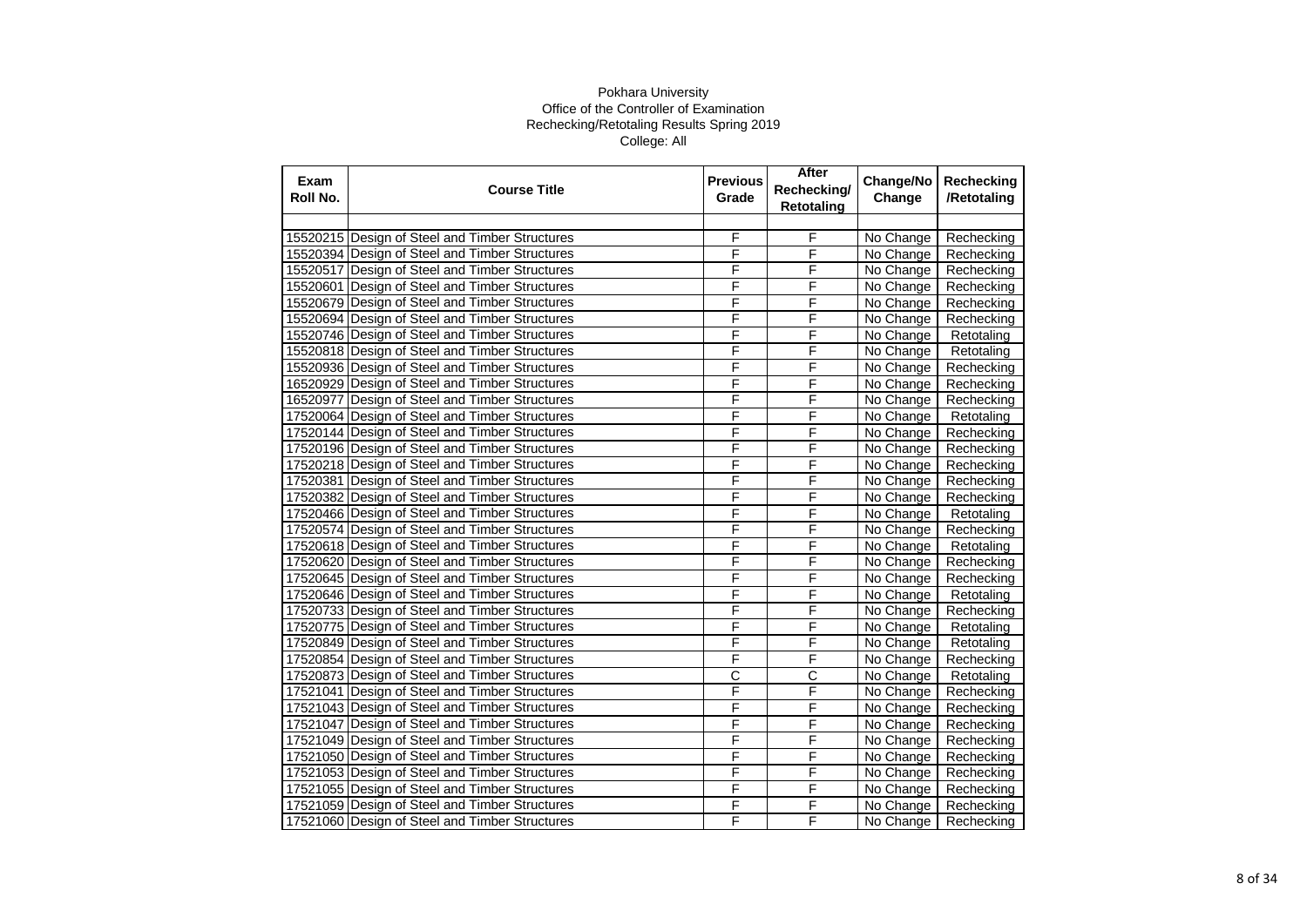| Exam<br>Roll No. | <b>Course Title</b>                                | <b>Previous</b><br>Grade | After<br>Rechecking/<br><b>Retotaling</b> | Change/No<br>Change | Rechecking<br>/Retotaling |
|------------------|----------------------------------------------------|--------------------------|-------------------------------------------|---------------------|---------------------------|
|                  |                                                    |                          |                                           |                     |                           |
|                  | 17521065 Design of Steel and Timber Structures     | F                        | F                                         | No Change           | Rechecking                |
|                  | 17521067 Design of Steel and Timber Structures     | F                        | $\overline{F}$                            | No Change           | Rechecking                |
|                  | 17521068 Design of Steel and Timber Structures     | F                        | F                                         | No Change           | Rechecking                |
|                  | 17521069 Design of Steel and Timber Structures     | F                        | F                                         | No Change           | Rechecking                |
|                  | 17521070 Design of Steel and Timber Structures     | F                        | F                                         | No Change           | Rechecking                |
|                  | 17521077 Design of Steel and Timber Structures     | F                        | F                                         | No Change           | Rechecking                |
|                  | 12480116 Electrical Engineering Materials          | F                        | F                                         | No Change           | Rechecking                |
|                  | 17070224 Electrical Engineering Materials          | F                        | F                                         | No Change           | Rechecking                |
|                  | 15510043 Electrical Machines and Power Utilization | F                        | F                                         | No Change           | Retotaling                |
|                  | 13110023 Electronic Circuits                       | F                        | F                                         | No Change           | Retotaling                |
|                  | 13110102 Electronic Circuits                       | F                        | F                                         | No Change           | Rechecking                |
|                  | 13480126 Electronic Circuits                       | F                        | F                                         | No Change           | Rechecking                |
|                  | 15480010 Electronic Circuits                       | F                        | F                                         | No Change           | Retotaling                |
|                  | 15480150 Electronic Circuits                       | F                        | F                                         | No Change           | Rechecking                |
|                  | 18480073 Electronic Circuits                       | Ē                        | F                                         | No Change           | Rechecking                |
|                  | 18480101 Electronic Circuits                       | F                        | F                                         | No Change           | Rechecking                |
|                  | 18120046 Electronic Circuits and Instrumentation   | F                        | F                                         | No Change           | Rechecking                |
|                  | 18120092 Electronic Circuits and Instrumentation   | F                        | F                                         | No Change           | Rechecking                |
|                  | 13120108 Electronic Devices                        | F                        | F                                         | No Change           | Rechecking                |
|                  | 13480031 Electronic Devices                        | F                        | F                                         | No Change           | Rechecking                |
|                  | 12070184 Electronis Devices and Circuits           | F                        | F                                         | No Change           | Rechecking                |
|                  | 12070242 Electronis Devices and Circuits           | F                        | F                                         | No Change           | Rechecking                |
|                  | 13070112 Electronis Devices and Circuits           | F                        | F                                         | No Change           | Rechecking                |
|                  | 14070099 Electronis Devices and Circuits           | F                        | F                                         | No Change           | Retotaling                |
|                  | 15070306 Electronis Devices and Circuits           | F                        | F                                         | No Change           | Rechecking                |
|                  | 12110224 Embedded Systems                          | F                        | F                                         | No Change           | Rechecking                |
|                  | 15070089 Embedded Systems                          | F                        | F                                         | No Change           | Rechecking                |
|                  | 15070150 Embedded Systems                          | F                        | F                                         | No Change           | Rechecking                |
|                  | 15110083 Embedded Systems                          | F                        | F                                         | No Change           | Rechecking                |
|                  | 16110041 Embedded Systems                          | F                        | F                                         | No Change           | Rechecking                |
|                  | 17070019 Embedded Systems                          | F                        | F                                         | No Change           | Rechecking                |
|                  | 17070020 Embedded Systems                          | F                        | $\overline{F}$                            | No Change           | Rechecking                |
|                  | 17070025 Embedded Systems                          | F                        | F                                         | No Change           | Rechecking                |
|                  | 17070041 Embedded Systems                          | F                        | $\overline{F}$                            | No Change           | Rechecking                |
|                  | 17070042 Embedded Systems                          | F                        | F                                         | No Change           | Rechecking                |
|                  | 17070060 Embedded Systems                          | F                        | F                                         | No Change           | Rechecking                |
|                  | 17070069 Embedded Systems                          | F                        | F                                         | No Change           | Rechecking                |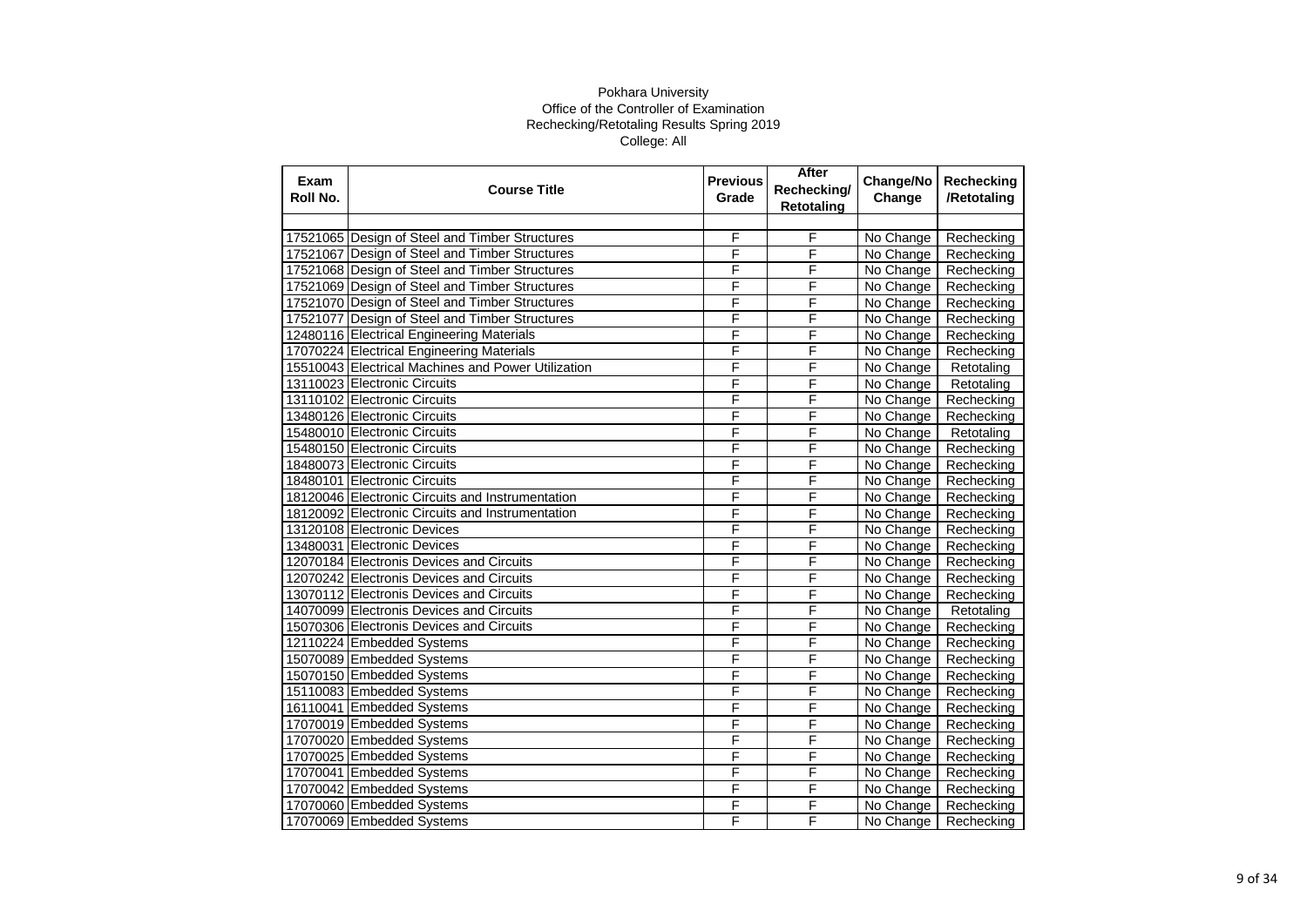| Exam<br>Roll No. | <b>Course Title</b>            | <b>Previous</b><br>Grade | After<br>Rechecking/<br><b>Retotaling</b> | Change/No<br>Change | Rechecking<br>/Retotaling |
|------------------|--------------------------------|--------------------------|-------------------------------------------|---------------------|---------------------------|
|                  |                                |                          |                                           |                     |                           |
|                  | 17070070 Embedded Systems      | F                        | F                                         | No Change           | Rechecking                |
|                  | 17070089 Embedded Systems      | F                        | F                                         | No Change           | Rechecking                |
|                  | 17070094 Embedded Systems      | F                        | F                                         | No Change           | Rechecking                |
|                  | 17070113 Embedded Systems      | F                        | F                                         | No Change           | Retotaling                |
|                  | 17070172 Embedded Systems      | F                        | F                                         | No Change           | Rechecking                |
|                  | 17070229 Embedded Systems      | F                        | F                                         | No Change           | Rechecking                |
|                  | 17070234 Embedded Systems      | F                        | F                                         | No Change           | Rechecking                |
|                  | 17070242 Embedded Systems      | F                        | F                                         | No Change           | Retotaling                |
|                  | 17070268 Embedded Systems      | F                        | F                                         | No Change           | Retotaling                |
|                  | 17070284 Embedded Systems      | F                        | F                                         | No Change           | Rechecking                |
|                  | 17070320 Embedded Systems      | F                        | F                                         | No Change           | Rechecking                |
|                  | 17110003 Embedded Systems      | F                        | F                                         | No Change           | Retotaling                |
|                  | 17110039 Embedded Systems      | F                        | F                                         | No Change           | Rechecking                |
|                  | 12110160 Engineering Drawing   | F                        | F                                         | No Change           | Rechecking                |
|                  | 12520449 Engineering Drawing   | F                        | F                                         | No Change           | Retotaling                |
|                  | 13180005 Engineering Drawing   | F                        | F                                         | No Change           | Retotaling                |
|                  | 16070304 Engineering Drawing   | F                        | F                                         | No Change           | Rechecking                |
|                  | 16120022 Engineering Drawing   | F                        | F                                         | No Change           | Rechecking                |
|                  | 17070112 Engineering Drawing   | F                        | F                                         | No Change           | Rechecking                |
|                  | 17510044 Engineering Drawing   | F                        | F                                         | No Change           | Rechecking                |
|                  | 19070052 Engineering Drawing   | F                        | F                                         | No Change           | Rechecking                |
|                  | 19070065 Engineering Drawing   | F                        | F                                         | No Change           | Rechecking                |
|                  | 19070071 Engineering Drawing   | F                        | F                                         | No Change           | Retotaling                |
|                  | 19070129 Engineering Drawing   | F                        | F                                         | No Change           | Rechecking                |
|                  | 19070169 Engineering Drawing   | $C+$                     | $C+$                                      | No Change           | Rechecking                |
|                  | 19070328 Engineering Drawing   | F                        | F                                         | No Change           | Rechecking                |
|                  | 19070410 Engineering Drawing   | F                        | F                                         | No Change           | Rechecking                |
|                  | 19180067 Engineering Drawing   | F                        | F                                         | No Change           | Retotaling                |
|                  | 19180097 Engineering Drawing   | F                        | F                                         | No Change           | Rechecking                |
|                  | 19180098 Engineering Drawing   | F                        | F                                         | No Change           | Rechecking                |
|                  | 19180165 Engineering Drawing   | F                        | F                                         | No Change           | Rechecking                |
|                  | 19180167 Engineering Drawing   | F                        | F                                         | No Change           | Rechecking                |
|                  | 19180170 Engineering Drawing   | F                        | F                                         | No Change           | Rechecking                |
|                  | 19180179 Engineering Drawing   | F                        | F                                         | No Change           | Rechecking                |
|                  | 19180185 Engineering Drawing   | F                        | F                                         | No Change           | Rechecking                |
|                  | 19510001 Engineering Drawing   | F                        | F                                         | No Change           | Rechecking                |
|                  | 13110149 Engineering Economics | F                        | F                                         | No Change           | Retotaling                |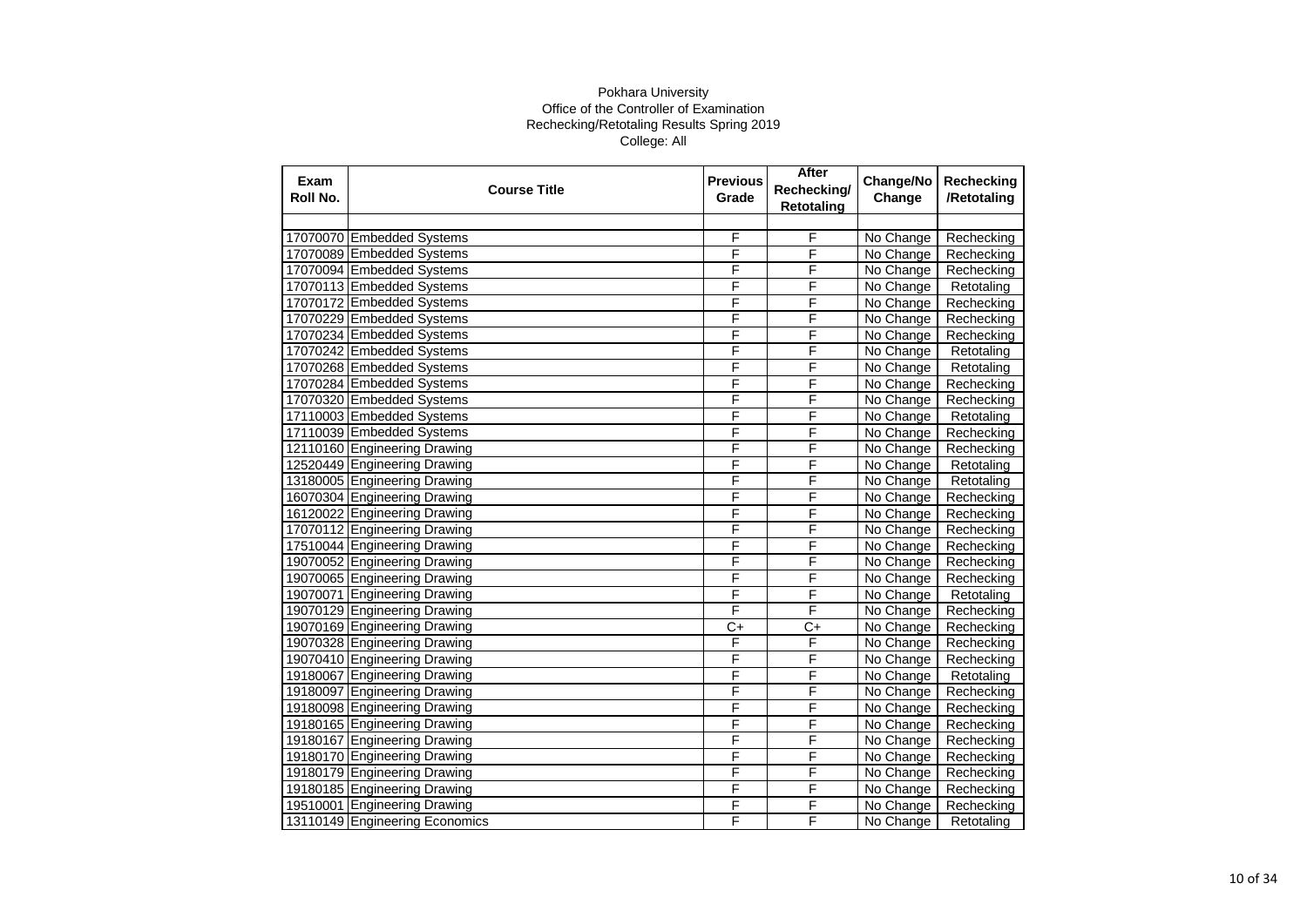| Exam<br>Roll No. | <b>Course Title</b>                | <b>Previous</b><br>Grade | After<br>Rechecking/<br><b>Retotaling</b> | Change/No<br>Change | Rechecking<br>/Retotaling |
|------------------|------------------------------------|--------------------------|-------------------------------------------|---------------------|---------------------------|
|                  |                                    |                          |                                           |                     |                           |
|                  | 13520140 Engineering Economics     | F                        | F                                         | No Change           | Rechecking                |
|                  | 14110092 Engineering Economics     | F                        | F                                         | No Change           | Rechecking                |
|                  | 15510030 Engineering Economics     | F                        | F                                         | No Change           | Retotaling                |
|                  | 17110003 Engineering Economics     | F                        | F                                         | No Change           | Retotaling                |
|                  | 17110026 Engineering Economics     | F                        | F                                         | No Change           | Retotaling                |
|                  | 15520294 Engineering Geology       | F                        | F                                         | No Change           | Rechecking                |
|                  | 16520206 Engineering Geology       | F                        | F                                         | No Change           | Retotaling                |
|                  | 16520589 Engineering Geology       | F                        | F                                         | No Change           | Rechecking                |
|                  | 18520001 Engineering Geology       | F                        | F                                         | No Change           | Retotaling                |
|                  | 18520002 Engineering Geology       | F                        | F                                         | No Change           | Retotaling                |
|                  | 18520030 Engineering Geology       | F                        | F                                         | No Change           | Rechecking                |
|                  | 15521021 Engineering Hydrology     | F                        | F                                         | No Change           | Rechecking                |
|                  | 14520033 Engineering Mathematics   | F                        | F                                         | No Change           | Rechecking                |
|                  | 18040055 Engineering Mathematics   | F                        | F                                         | No Change           | Rechecking                |
|                  | 18040801 Engineering Mathematics   | F                        | F                                         | No Change           | Rechecking                |
|                  | 18070460 Engineering Mathematics I | F                        | F                                         | No Change           | Rechecking                |
|                  | 18120168 Engineering Mathematics I | F                        | F                                         | No Change           | Rechecking                |
|                  | 18520001 Engineering Mathematics   | F                        | F                                         | No Change           | Retotaling                |
|                  | 19040245 Engineering Mathematics   | F                        | F                                         | No Change           | Rechecking                |
|                  | 19040344 Engineering Mathematics   | F                        | F                                         | No Change           | Rechecking                |
|                  | 19040551 Engineering Mathematics I | F                        | F                                         | No Change           | Rechecking                |
|                  | 19040728 Engineering Mathematics I | F                        | F                                         | No Change           | Rechecking                |
|                  | 19040911 Engineering Mathematics I | F                        | F                                         | No Change           | Retotaling                |
|                  | 19041015 Engineering Mathematics   | F                        | F                                         | No Change           | Rechecking                |
|                  | 19041075 Engineering Mathematics I | F                        | F                                         | No Change           | Rechecking                |
|                  | 19041125 Engineering Mathematics   | F                        | F                                         | No Change           | Rechecking                |
|                  | 19041171 Engineering Mathematics I | F                        | F                                         | No Change           | Rechecking                |
|                  | 19041174 Engineering Mathematics I | F                        | F                                         | No Change           | Rechecking                |
|                  | 19041184 Engineering Mathematics   | F                        | F                                         | No Change           | Retotaling                |
|                  | 19041227 Engineering Mathematics   | F                        | F                                         | No Change           | Rechecking                |
|                  | 19041230 Engineering Mathematics   | F                        | F                                         | No Change           | Rechecking                |
|                  | 19041258 Engineering Mathematics   | F                        | F                                         | No Change           | Rechecking                |
|                  | 19041262 Engineering Mathematics I | F                        | F                                         | No Change           | Rechecking                |
|                  | 19070068 Engineering Mathematics I | F                        | F                                         | No Change           | Rechecking                |
|                  | 19070087 Engineering Mathematics   | F                        | F                                         | No Change           | Rechecking                |
|                  | 19070113 Engineering Mathematics   | F                        | F                                         | No Change           | Rechecking                |
|                  | 19070170 Engineering Mathematics I | F                        | $\mathsf f$                               | No Change           | Rechecking                |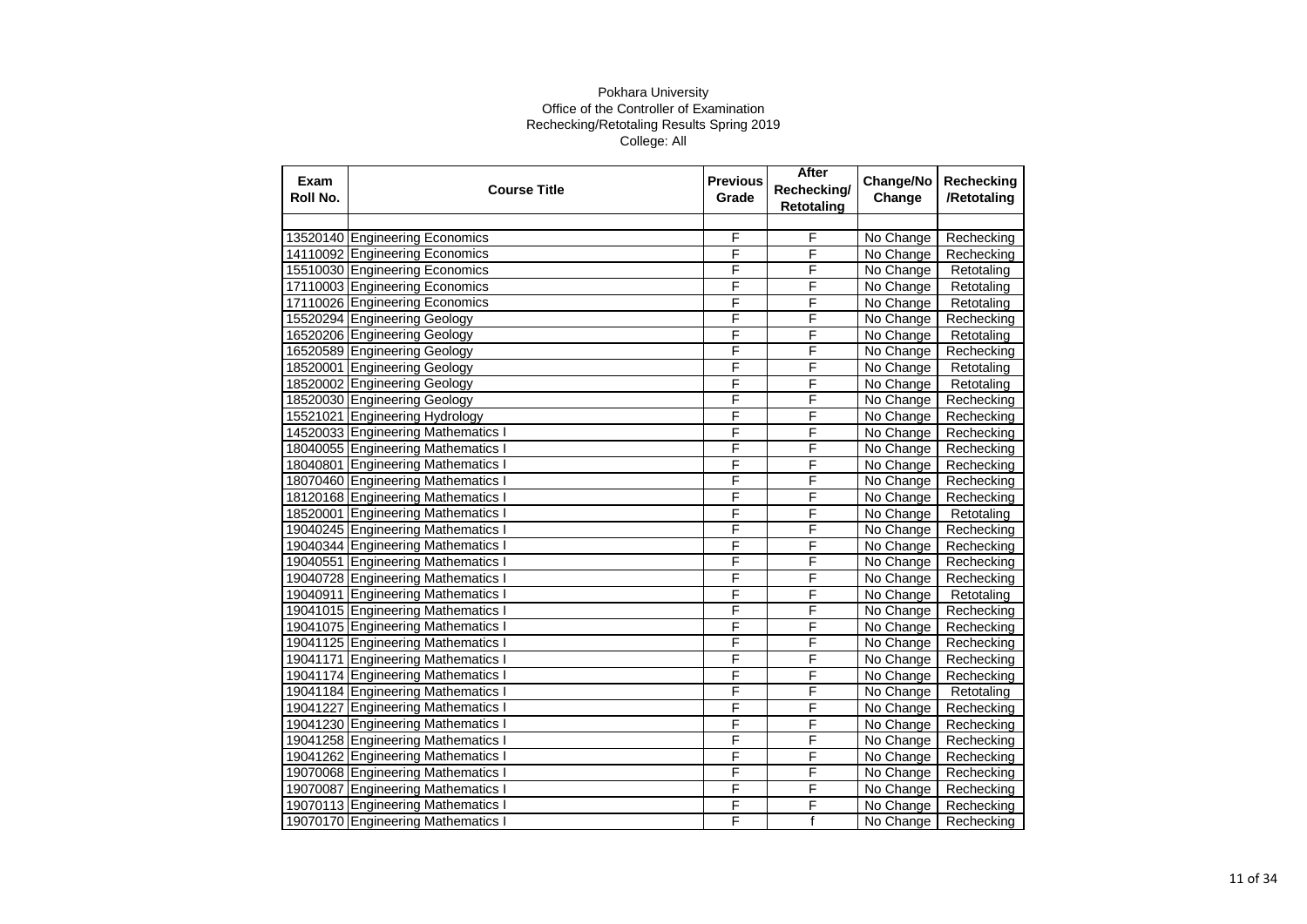| Exam<br>Roll No. | <b>Course Title</b>                 | <b>Previous</b><br>Grade | After<br>Rechecking/<br><b>Retotaling</b> | Change/No<br>Change | Rechecking<br>/Retotaling |
|------------------|-------------------------------------|--------------------------|-------------------------------------------|---------------------|---------------------------|
|                  |                                     |                          |                                           |                     |                           |
|                  | 19070252 Engineering Mathematics    | F                        | F                                         | No Change           | Rechecking                |
|                  | 19070274 Engineering Mathematics    | F                        | F                                         | No Change           | Rechecking                |
|                  | 19120036 Engineering Mathematics I  | F                        | B-                                        | Change              | Rechecking                |
|                  | 19180059 Engineering Mathematics I  | F                        | F                                         | No Change           | Rechecking                |
|                  | 19180062 Engineering Mathematics I  | F                        | F                                         | No Change           | Rechecking                |
|                  | 19180067 Engineering Mathematics I  | F                        | F                                         | No Change           | Retotaling                |
|                  | 19180076 Engineering Mathematics I  | F                        | F                                         | No Change           | Rechecking                |
|                  | 19180084 Engineering Mathematics    | F                        | F                                         | No Change           | Retotaling                |
|                  | 19180157 Engineering Mathematics I  | F                        | F                                         | No Change           | Rechecking                |
|                  | 19480062 Engineering Mathematics I  | F                        | F                                         | No Change           | Rechecking                |
|                  | 19480100 Engineering Mathematics    | F                        | F                                         | No Change           | Rechecking                |
|                  | 19480132 Engineering Mathematics I  | F                        | F                                         | No Change           | Rechecking                |
|                  | 19510001 Engineering Mathematics    | F                        | F                                         | No Change           | Rechecking                |
|                  | 19510012 Engineering Mathematics    | F                        | F                                         | No Change           | Rechecking                |
|                  | 19510014 Engineering Mathematics    | F                        | F                                         | No Change           | Rechecking                |
|                  | 19510034 Engineering Mathematics I  | F                        | F                                         | No Change           | Rechecking                |
|                  | 19510039 Engineering Mathematics I  | F                        | F                                         | No Change           | Rechecking                |
|                  | 19510046 Engineering Mathematics    | F                        | F                                         | No Change           | Rechecking                |
|                  | 19510047 Engineering Mathematics    | F                        | F                                         | No Change           | Retotaling                |
|                  | 19520016 Engineering Mathematics    | F                        | F                                         | No Change           | Rechecking                |
|                  | 19520023 Engineering Mathematics I  | F                        | F                                         | No Change           | Rechecking                |
|                  | 19520028 Engineering Mathematics I  | F                        | F                                         | No Change           | Rechecking                |
|                  | 11520225 Engineering Mathematics II | F                        | F                                         | No Change           | Rechecking                |
|                  | 12180027 Engineering Mathematics II | F                        | F                                         | No Change           | Rechecking                |
|                  | 12520014 Engineering Mathematics II | F                        | F                                         | No Change           | Rechecking                |
|                  | 12520201 Engineering Mathematics II | F                        | $C -$                                     | Change              | Rechecking                |
|                  | 12520602 Engineering Mathematics II | F                        | F                                         | No Change           | Rechecking                |
|                  | 13120073 Engineering Mathematics II | F                        | F                                         | No Change           | Rechecking                |
|                  | 13120087 Engineering Mathematics II | F                        | F                                         | No Change           | Rechecking                |
|                  | 13180005 Engineering Mathematics II | F                        | F                                         | No Change           | Retotaling                |
|                  | 14110002 Engineering Mathematics II | F                        | F                                         | No Change           | Rechecking                |
|                  | 14480062 Engineering Mathematics II | F                        | F                                         | No Change           | Retotaling                |
|                  | 14520575 Engineering Mathematics II | F                        | F                                         | No Change           | Rechecking                |
|                  | 14520585 Engineering Mathematics II | F                        | F                                         | No Change           | Rechecking                |
| 14520677         | <b>Engineering Mathematics II</b>   | F                        | F                                         | No Change           | Rechecking                |
|                  | 15520080 Engineering Mathematics II | F                        | F                                         | No Change           | Rechecking                |
|                  | 16180126 Engineering Mathematics II | F                        | F                                         | No Change           | Rechecking                |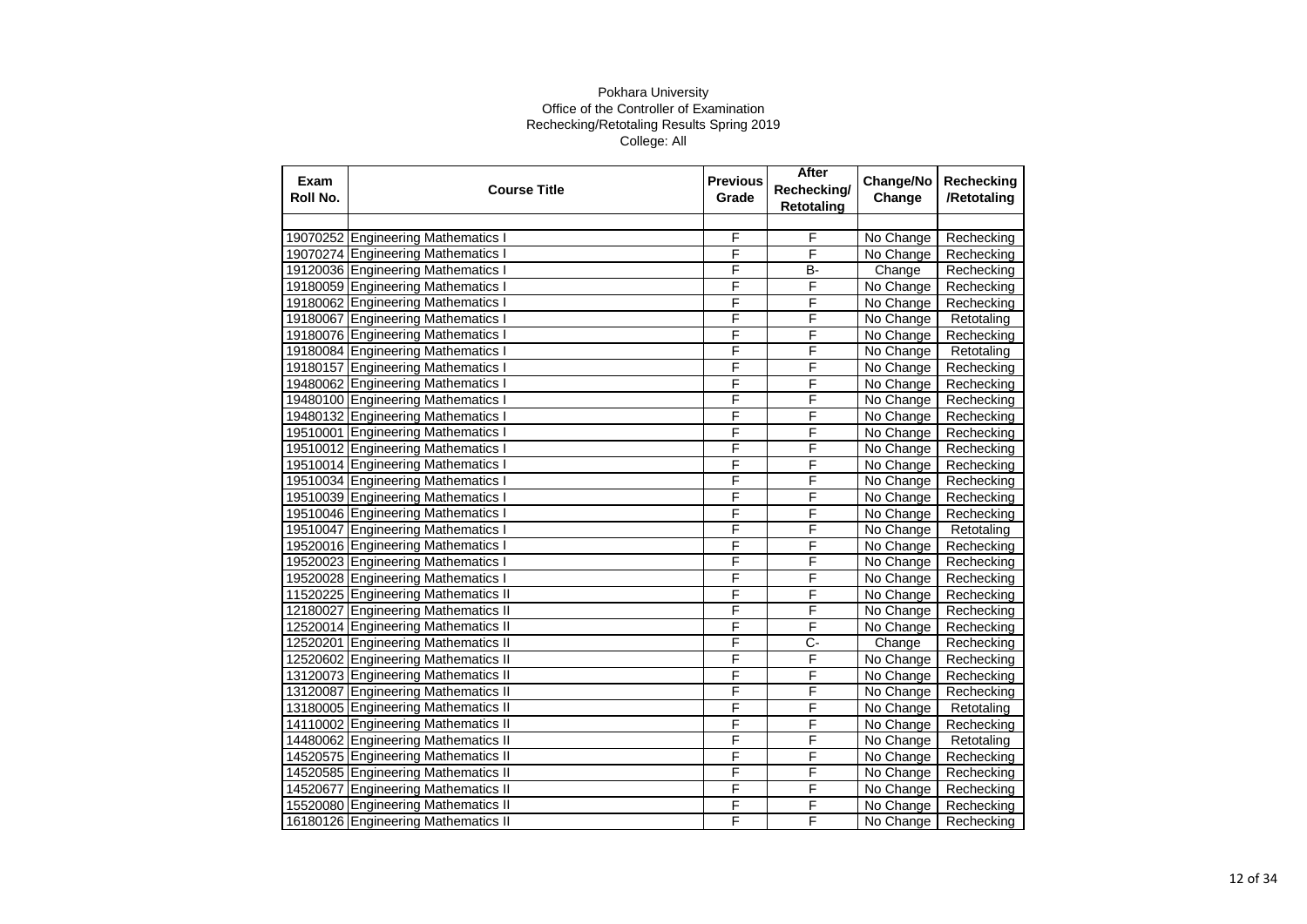| Exam<br>Roll No. | <b>Course Title</b>                  | <b>Previous</b><br>Grade | After<br>Rechecking/<br><b>Retotaling</b> | Change/No<br>Change | Rechecking<br>/Retotaling |
|------------------|--------------------------------------|--------------------------|-------------------------------------------|---------------------|---------------------------|
|                  |                                      |                          |                                           |                     |                           |
|                  | 16520339 Engineering Mathematics II  | F                        | F                                         | No Change           | Rechecking                |
|                  | 17070268 Engineering Mathematics II  | F                        | F                                         | No Change           | Retotaling                |
|                  | 18120174 Engineering Mathematics II  | F                        | F                                         | No Change           | Rechecking                |
|                  | 18120199 Engineering Mathematics II  | F                        | F                                         | No Change           | Rechecking                |
|                  | 18480122 Engineering Mathematics II  | F                        | F                                         | No Change           | Rechecking                |
|                  | 18520036 Engineering Mathematics II  | F                        | F                                         | No Change           | Rechecking                |
|                  | 19040106 Engineering Mathematics II  | F                        | F                                         | No Change           | Rechecking                |
|                  | 19040172 Engineering Mathematics II  | F                        | F                                         | No Change           | Rechecking                |
|                  | 19040404 Engineering Mathematics II  | F                        | F                                         | No Change           | Rechecking                |
|                  | 19040443 Engineering Mathematics II  | F                        | F                                         | No Change           | Rechecking                |
|                  | 19040544 Engineering Mathematics II  | F                        | F                                         | No Change           | Rechecking                |
|                  | 19040594 Engineering Mathematics II  | <b>B-</b>                | <b>B-</b>                                 | No Change           | Rechecking                |
|                  | 19040685 Engineering Mathematics II  | F                        | F                                         | No Change           | Rechecking                |
|                  | 19040721 Engineering Mathematics II  | F                        | F                                         | No Change           | Rechecking                |
|                  | 19040757 Engineering Mathematics II  | F                        | F                                         | No Change           | Rechecking                |
|                  | 19040769 Engineering Mathematics II  | F                        | F                                         | No Change           | Rechecking                |
|                  | 19040775 Engineering Mathematics II  | F                        | F                                         | No Change           | Rechecking                |
|                  | 19040784 Engineering Mathematics II  | F                        | F                                         | No Change           | Rechecking                |
|                  | 19041184 Engineering Mathematics II  | F                        | F                                         | No Change           | Retotaling                |
|                  | 19070076 Engineering Mathematics II  | F                        | F                                         | No Change           | Rechecking                |
|                  | 19070086 Engineering Mathematics II  | F                        | F                                         | No Change           | Rechecking                |
|                  | 19070161 Engineering Mathematics II  | F                        | F                                         | No Change           | Rechecking                |
|                  | 19070169 Engineering Mathematics II  | B                        | B                                         | No Change           | Rechecking                |
|                  | 19070172 Engineering Mathematics II  | F                        | F                                         | No Change           | Retotaling                |
|                  | 19070198 Engineering Mathematics II  | F                        | F                                         | No Change           | Retotaling                |
|                  | 19070396 Engineering Mathematics II  | F                        | F                                         | No Change           | Retotaling                |
|                  | 19180144 Engineering Mathematics II  | F                        | F                                         | No Change           | Rechecking                |
|                  | 19180147 Engineering Mathematics II  | B-                       | <b>B-</b>                                 | No Change           | Rechecking                |
|                  | 19180168 Engineering Mathematics II  | F                        | F                                         | No Change           | Rechecking                |
|                  | 19480096 Engineering Mathematics II  | F                        | F                                         | No Change           | Rechecking                |
|                  | 19480100 Engineering Mathematics II  | F                        | F                                         | No Change           | Rechecking                |
|                  | 19510054 Engineering Mathematics II  | F                        | F                                         | No Change           | Retotaling                |
|                  | 19510082 Engineering Mathematics II  | $C+$                     | C+                                        | No Change           | Retotaling                |
|                  | 12520449 Engineering Mathematics III | F                        | F                                         | No Change           | Rechecking                |
|                  | 12520631 Engineering Mathematics III | F                        | F                                         | No Change           | Rechecking                |
| 13070007         | <b>Engineering Mathematics III</b>   | F                        | F                                         | No Change           | Rechecking                |
|                  | 13070102 Engineering Mathematics III | F                        | F                                         | No Change           | Rechecking                |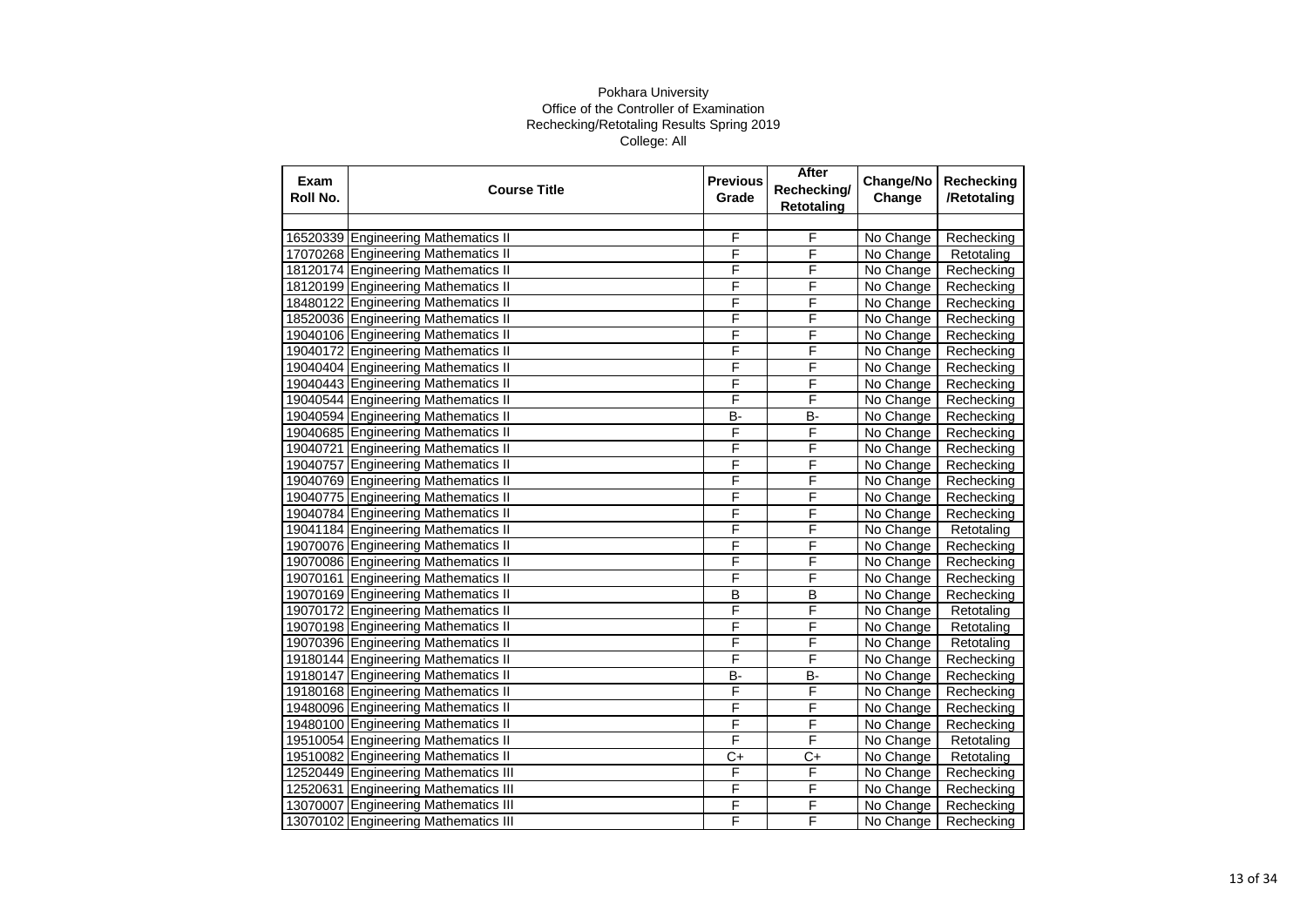| Exam<br>Roll No. | <b>Course Title</b>                  | <b>Previous</b><br>Grade | After<br>Rechecking/<br><b>Retotaling</b> | Change/No<br>Change | Rechecking<br>/Retotaling |
|------------------|--------------------------------------|--------------------------|-------------------------------------------|---------------------|---------------------------|
|                  |                                      |                          |                                           |                     |                           |
|                  | 13120051 Engineering Mathematics III | F                        | F                                         | No Change           | Rechecking                |
|                  | 13180007 Engineering Mathematics III | F                        | F                                         | No Change           | Rechecking                |
|                  | 14120019 Engineering Mathematics III | F                        | F                                         | No Change           | Rechecking                |
|                  | 14520439 Engineering Mathematics III | F                        | F                                         | No Change           | Rechecking                |
|                  | 14520585 Engineering Mathematics III | F                        | F                                         | No Change           | Rechecking                |
|                  | 14520995 Engineering Mathematics III | F                        | F                                         | No Change           | Rechecking                |
|                  | 15180027 Engineering Mathematics III | F                        | F                                         | No Change           | Rechecking                |
|                  | 15480147 Engineering Mathematics III | F                        | F                                         | No Change           | Rechecking                |
|                  | 16120037 Engineering Mathematics III | F                        | F                                         | No Change           | Rechecking                |
|                  | 18070036 Engineering Mathematics III | F                        | F                                         | No Change           | Rechecking                |
|                  | 18070341 Engineering Mathematics III | F                        | F                                         | No Change           | Retotaling                |
|                  | 18520015 Engineering Mathematics III | F                        | F                                         | No Change           | Rechecking                |
|                  | 18520029 Engineering Mathematics III | F                        | F                                         | No Change           | Rechecking                |
|                  | 18520032 Engineering Mathematics III | F                        | F                                         | No Change           | Rechecking                |
|                  | 12120002 Engineering Mathematics IV  | F                        | F                                         | No Change           | Rechecking                |
|                  | 13070007 Engineering Mathematics IV  | F                        | F                                         | No Change           | Retotaling                |
|                  | 13110101 Engineering Mathematics IV  | F                        | F                                         | No Change           | Rechecking                |
|                  | 13110102 Engineering Mathematics IV  | F                        | F                                         | No Change           | Rechecking                |
|                  | 13120030 Engineering Mathematics IV  | F                        | F                                         | No Change           | Retotaling                |
|                  | 13120037 Engineering Mathematics IV  | F                        | F                                         | No Change           | Retotaling                |
|                  | 14110090 Engineering Mathematics IV  | F                        | D+                                        | Change              | Rechecking                |
|                  | 14120003 Engineering Mathematics IV  | F                        | F                                         | No Change           | Rechecking                |
|                  | 15070119 Engineering Mathematics IV  | F                        | F                                         | No Change           | Rechecking                |
|                  | 15070140 Engineering Mathematics IV  | F                        | F                                         | No Change           | Rechecking                |
|                  | 15070155 Engineering Mathematics IV  | F                        | F                                         | No Change           | Rechecking                |
|                  | 15480004 Engineering Mathematics IV  | F                        | F                                         | No Change           | Rechecking                |
|                  | 16110020 Engineering Mathematics IV  | F                        | F                                         | No Change           | Rechecking                |
|                  | 16120030 Engineering Mathematics IV  | F                        | F                                         | No Change           | Rechecking                |
|                  | 16120037 Engineering Mathematics IV  | F                        | F                                         | No Change           | Rechecking                |
|                  | 16120038 Engineering Mathematics IV  | F                        | F                                         | No Change           | Rechecking                |
|                  | 18070019 Engineering Mathematics IV  | F                        | F                                         | No Change           | Rechecking                |
|                  | 18070028 Engineering Mathematics IV  | F                        | F                                         | No Change           | Rechecking                |
|                  | 18070048 Engineering Mathematics IV  | F                        | F                                         | No Change           | Rechecking                |
|                  | 18120152 Engineering Mathematics IV  | F                        | F                                         | No Change           | Rechecking                |
|                  | 18120221 Engineering Mathematics IV  | F                        | F                                         | No Change           | Rechecking                |
|                  | 18120228 Engineering Mathematics IV  | F                        | F                                         | No Change           | Rechecking                |
|                  | 16510015 Estimation & Valuation      | F                        | F                                         | No Change           | Rechecking                |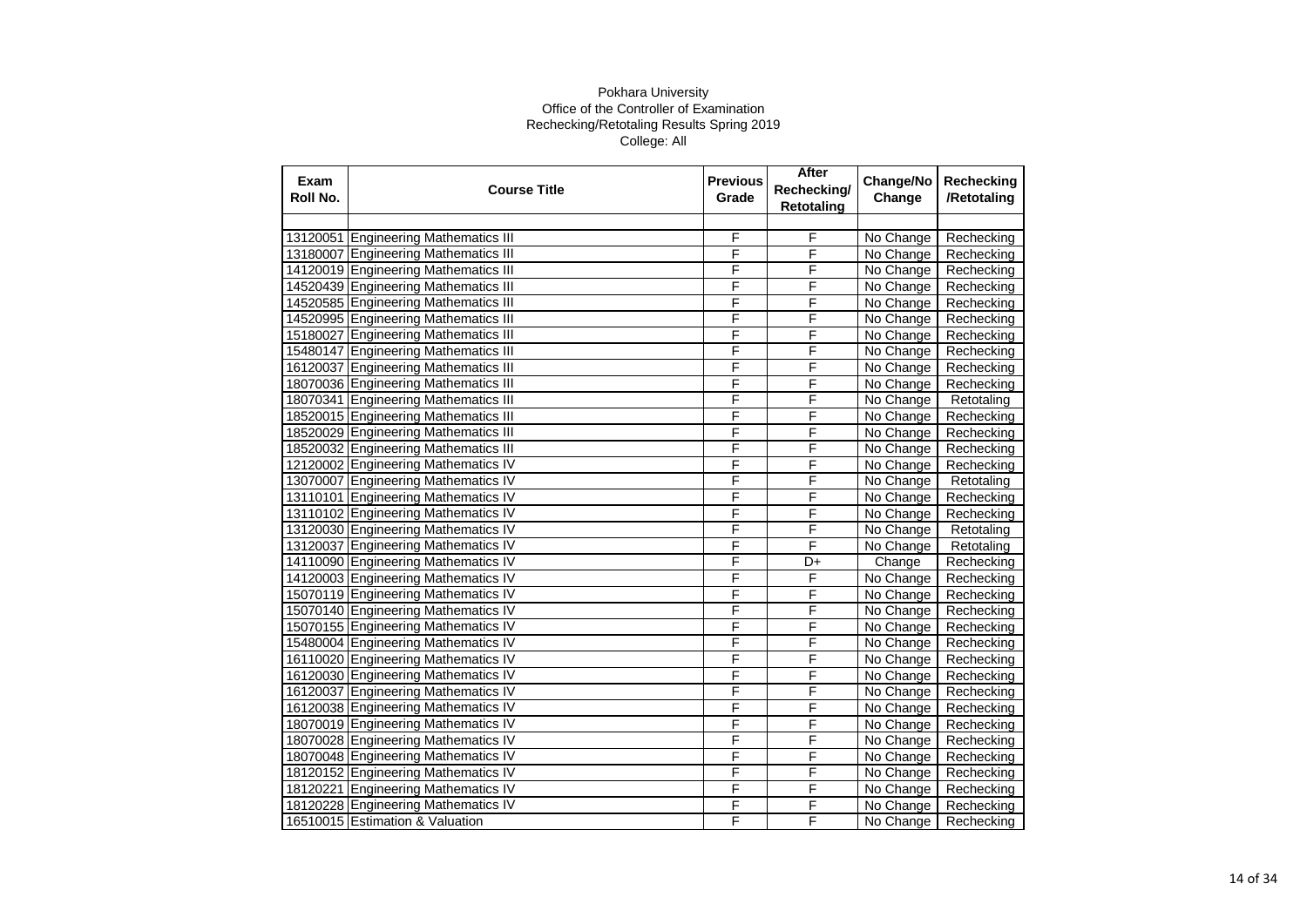| Exam<br>Roll No. | <b>Course Title</b>             | <b>Previous</b><br>Grade | After<br>Rechecking/<br><b>Retotaling</b> | Change/No<br>Change | Rechecking<br>/Retotaling |
|------------------|---------------------------------|--------------------------|-------------------------------------------|---------------------|---------------------------|
|                  |                                 |                          |                                           |                     |                           |
|                  | 16510020 Estimation & Valuation | F                        | F                                         | No Change           | Rechecking                |
|                  | 13520530 Fluid Mechanics        | F                        | F                                         | No Change           | Rechecking                |
|                  | 14520086 Fluid Mechanics        | F                        | F                                         | No Change           | Rechecking                |
|                  | 14520885 Fluid Mechanics        | F                        | F                                         | No Change           | Rechecking                |
|                  | 16510022 Fluid Mechanics        | F                        | F                                         | No Change           | Rechecking                |
|                  | 17520037 Fluid Mechanics        | F                        | F                                         | No Change           | Retotaling                |
|                  | 17520958 Fluid Mechanics        | F                        | $\overline{\text{c}}$                     | Change              | Rechecking                |
|                  | 18040010 Fluid Mechanics        | F                        | F                                         | No Change           | Rechecking                |
|                  | 18040013 Fluid Mechanics        | F                        | F                                         | No Change           | Rechecking                |
|                  | 18040015 Fluid Mechanics        | F                        | F                                         | No Change           | Rechecking                |
|                  | 18040090 Fluid Mechanics        | F                        | F                                         | No Change           | Rechecking                |
|                  | 18040208 Fluid Mechanics        | F                        | F                                         | No Change           | Rechecking                |
|                  | 18040209 Fluid Mechanics        | F                        | F                                         | No Change           | Rechecking                |
|                  | 18040213 Fluid Mechanics        | F                        | F                                         | No Change           | Retotaling                |
|                  | 18040263 Fluid Mechanics        | F                        | C+                                        | Change              | Rechecking                |
|                  | 18040279 Fluid Mechanics        | F                        | C                                         | Change              | Rechecking                |
|                  | 18040354 Fluid Mechanics        | F                        | F                                         | No Change           | Rechecking                |
|                  | 18040410 Fluid Mechanics        | F                        | F                                         | No Change           | Rechecking                |
|                  | 18040451 Fluid Mechanics        | F                        | F                                         | No Change           | Rechecking                |
|                  | 18040870 Fluid Mechanics        | F                        | F                                         | No Change           | Retotaling                |
|                  | 18040946 Fluid Mechanics        | F                        | F                                         | No Change           | Rechecking                |
|                  | 18041040 Fluid Mechanics        | F                        | B-                                        | Change              | Rechecking                |
|                  | 18041072 Fluid Mechanics        | F                        | F                                         | No Change           | Rechecking                |
|                  | 18041124 Fluid Mechanics        | F                        | F                                         | No Change           | Retotaling                |
|                  | 18480051 Fluid Mechanics        | F                        | F                                         | No Change           | Rechecking                |
|                  | 11510012 Foundation Engineering | F                        | F                                         | No Change           | Retotaling                |
|                  | 11520225 Foundation Engineering | F                        | F                                         | No Change           | Rechecking                |
|                  | 12510037 Foundation Engineering | F                        | F                                         | No Change           | Retotaling                |
|                  | 12520368 Foundation Engineering | F                        | F                                         | No Change           | Rechecking                |
|                  | 12520460 Foundation Engineering | F                        | F                                         | No Change           | Rechecking                |
|                  | 12520624 Foundation Engineering | F                        | F                                         | No Change           | Rechecking                |
|                  | 12520631 Foundation Engineering | F                        | F                                         | No Change           | Rechecking                |
|                  | 13520018 Foundation Engineering | F                        | F                                         | No Change           | Rechecking                |
|                  | 13520059 Foundation Engineering | F                        | F                                         | No Change           | Rechecking                |
|                  | 13520077 Foundation Engineering | F                        | F                                         | No Change           | Retotaling                |
|                  | 13520245 Foundation Engineering | F                        | F                                         | No Change           | Retotaling                |
|                  | 13520623 Foundation Engineering | F                        | F                                         | No Change           | Rechecking                |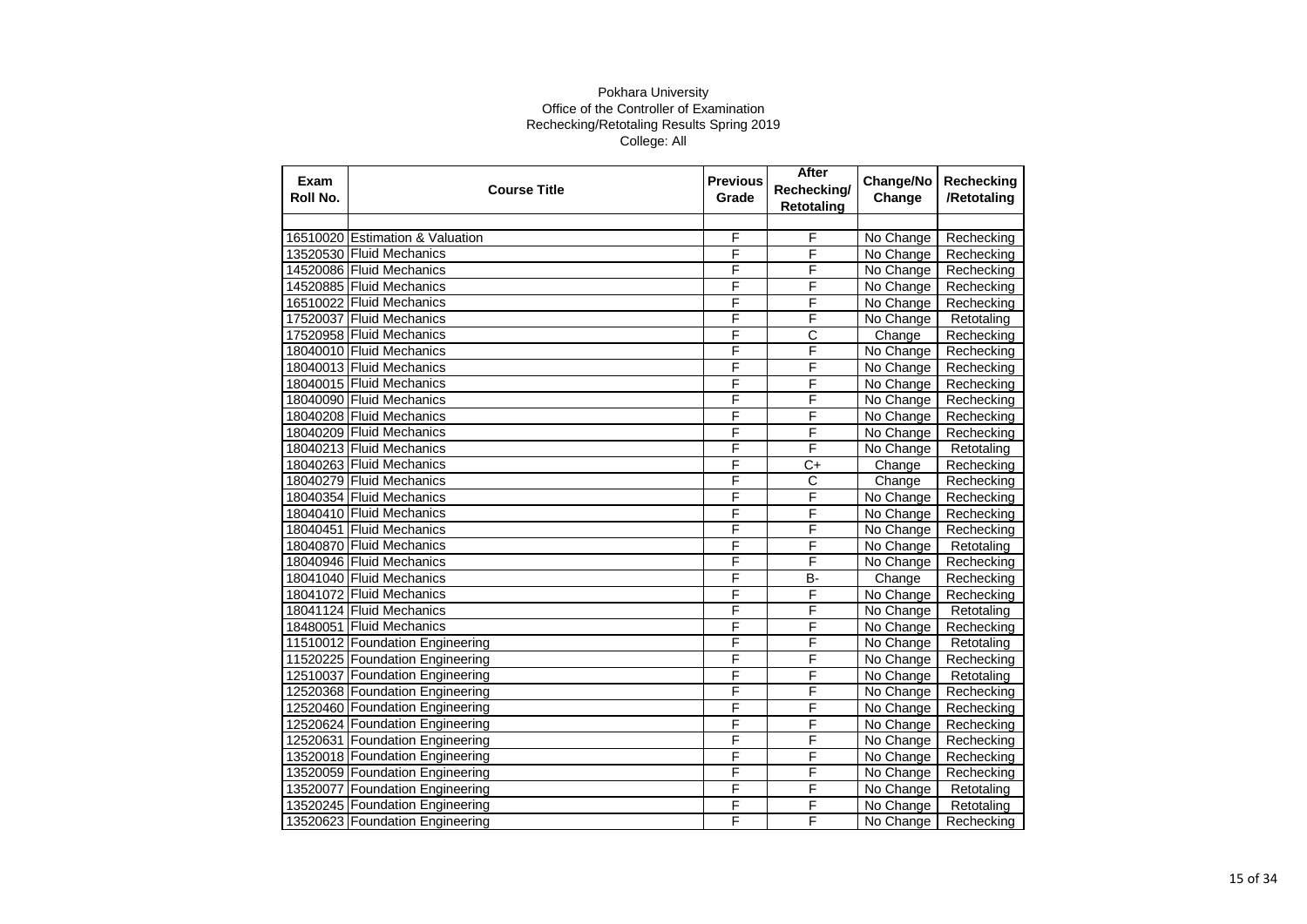| Exam<br>Roll No. | <b>Course Title</b>             | <b>Previous</b><br>Grade | After<br>Rechecking/<br><b>Retotaling</b> | Change/No<br>Change | Rechecking<br>/Retotaling |
|------------------|---------------------------------|--------------------------|-------------------------------------------|---------------------|---------------------------|
|                  |                                 |                          |                                           |                     |                           |
|                  | 14520086 Foundation Engineering | F                        | F                                         | No Change           | Rechecking                |
|                  | 14520584 Foundation Engineering | F                        | F                                         | No Change           | Rechecking                |
|                  | 14520805 Foundation Engineering | F                        | F                                         | No Change           | Rechecking                |
|                  | 14520829 Foundation Engineering | F                        | F                                         | No Change           | Retotaling                |
|                  | 14520980 Foundation Engineering | F                        | F                                         | No Change           | Rechecking                |
|                  | 15520080 Foundation Engineering | F                        | F                                         | No Change           | Rechecking                |
|                  | 15520115 Foundation Engineering | F                        | F                                         | No Change           | Rechecking                |
|                  | 15520244 Foundation Engineering | F                        | F                                         | No Change           | Rechecking                |
|                  | 15520295 Foundation Engineering | F                        | F                                         | No Change           | Rechecking                |
|                  | 15520301 Foundation Engineering | F                        | F                                         | No Change           | Rechecking                |
|                  | 15520302 Foundation Engineering | F                        | F                                         | No Change           | Rechecking                |
|                  | 15520322 Foundation Engineering | F                        | F                                         | No Change           | Rechecking                |
|                  | 15520389 Foundation Engineering | F                        | F                                         | No Change           | Rechecking                |
|                  | 15520417 Foundation Engineering | F                        | F                                         | No Change           | Rechecking                |
|                  | 15520517 Foundation Engineering | F                        | F                                         | No Change           | Rechecking                |
|                  | 15520611 Foundation Engineering | F                        | F                                         | No Change           | Rechecking                |
|                  | 15520679 Foundation Engineering | F                        | F                                         | No Change           | Rechecking                |
|                  | 15520683 Foundation Engineering | F                        | F                                         | No Change           | Rechecking                |
|                  | 15520692 Foundation Engineering | F                        | F                                         | No Change           | Rechecking                |
|                  | 15520936 Foundation Engineering | F                        | F                                         | No Change           | Retotaling                |
|                  | 16110038 Foundation Engineering | F                        | F                                         | No Change           | Rechecking                |
|                  | 16510025 Foundation Engineering | F                        | F                                         | No Change           | Rechecking                |
|                  | 16520129 Foundation Engineering | F                        | F                                         | No Change           | Rechecking                |
|                  | 16520224 Foundation Engineering | F                        | F                                         | No Change           | Rechecking                |
|                  | 16520456 Foundation Engineering | F                        | F                                         | No Change           | Retotaling                |
|                  | 16520596 Foundation Engineering | F                        | F                                         | No Change           | Rechecking                |
|                  | 16520642 Foundation Engineering | F                        | F                                         | No Change           | Rechecking                |
|                  | 16520689 Foundation Engineering | F                        | F                                         | No Change           | Rechecking                |
|                  | 16520709 Foundation Engineering | F                        | F                                         | No Change           | Rechecking                |
|                  | 16520872 Foundation Engineering | F                        | F                                         | No Change           | Rechecking                |
|                  | 17510010 Foundation Engineering | F                        | F                                         | No Change           | Rechecking                |
|                  | 17510024 Foundation Engineering | F                        | F                                         | No Change           | Rechecking                |
|                  | 17510028 Foundation Engineering | F                        | F                                         | No Change           | Rechecking                |
|                  | 17520144 Foundation Engineering | F                        | F                                         | No Change           | Rechecking                |
|                  | 17520148 Foundation Engineering | F                        | F                                         | No Change           | Rechecking                |
|                  | 17520158 Foundation Engineering | F                        | F                                         | No Change           | Rechecking                |
|                  | 17520186 Foundation Engineering | F                        | F                                         | No Change           | Rechecking                |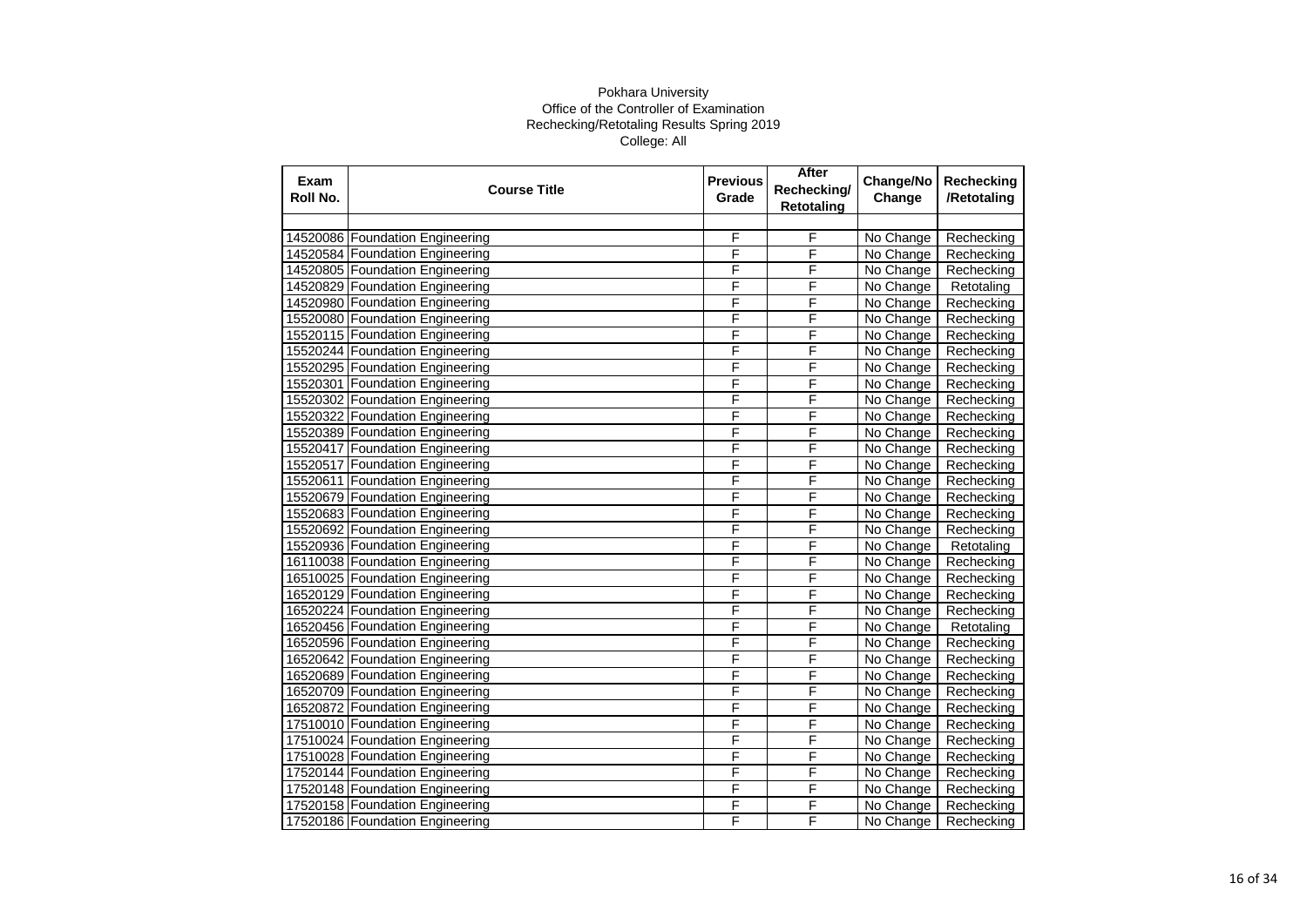| Exam<br>Roll No. | <b>Course Title</b>                                 | <b>Previous</b><br>Grade | After<br>Rechecking/<br><b>Retotaling</b> | Change/No<br>Change | Rechecking<br>/Retotaling |
|------------------|-----------------------------------------------------|--------------------------|-------------------------------------------|---------------------|---------------------------|
|                  |                                                     |                          |                                           |                     |                           |
|                  | 17520246 Foundation Engineering                     | F                        | F                                         | No Change           | Rechecking                |
|                  | 17520270 Foundation Engineering                     | F                        | F                                         | No Change           | Rechecking                |
|                  | 17520381 Foundation Engineering                     | F                        | F                                         | No Change           | Rechecking                |
|                  | 17520382 Foundation Engineering                     | F                        | F                                         | No Change           | Rechecking                |
|                  | 17520392 Foundation Engineering                     | F                        | F                                         | No Change           | Rechecking                |
|                  | 17520413 Foundation Engineering                     | F                        | F                                         | No Change           | Rechecking                |
|                  | 17520464 Foundation Engineering                     | F                        | F                                         | No Change           | Rechecking                |
|                  | 17520466 Foundation Engineering                     | F                        | F                                         | No Change           | Rechecking                |
|                  | 17520467 Foundation Engineering                     | F                        | F                                         | No Change           | Rechecking                |
|                  | 17520484 Foundation Engineering                     | F                        | F                                         | No Change           | Rechecking                |
|                  | 17520548 Foundation Engineering                     | F                        | F                                         | No Change           | Rechecking                |
|                  | 17520564 Foundation Engineering                     | F                        | F                                         | No Change           | Rechecking                |
|                  | 17520574 Foundation Engineering                     | F                        | F                                         | No Change           | Rechecking                |
|                  | 17520606 Foundation Engineering                     | Ē                        | F                                         | No Change           | Rechecking                |
|                  | 17520621 Foundation Engineering                     | F                        | F                                         | No Change           | Retotaling                |
|                  | 17520661 Foundation Engineering                     | F                        | F                                         | No Change           | Rechecking                |
|                  | 17520828 Foundation Engineering                     | F                        | F                                         | No Change           | Rechecking                |
|                  | 17520851 Foundation Engineering                     | F                        | F                                         | No Change           | Rechecking                |
|                  | 17520861 Foundation Engineering                     | F                        | F                                         | No Change           | Rechecking                |
|                  | 17520891 Foundation Engineering                     | F                        | F                                         | No Change           | Rechecking                |
|                  | 17521033 Foundation Engineering                     | F                        | F                                         | No Change           | Rechecking                |
|                  | 17521038 Foundation Engineering                     | F                        | F                                         | No Change           | Rechecking                |
|                  | 17521056 Foundation Engineering                     | F                        | F                                         | No Change           | Rechecking                |
|                  | 17521057 Foundation Engineering                     | C                        | C                                         | No Change           | Rechecking                |
|                  | 17521066 Foundation Engineering                     | F                        | F                                         | No Change           | Rechecking                |
|                  | 17521071 Foundation Engineering                     | F                        | F                                         | No Change           | Rechecking                |
|                  | 17521079 Foundation Engineering                     | F                        | F                                         | No Change           | Rechecking                |
|                  | 19510001 Fundamentals of Electrical and Electronics | F                        | F                                         | No Change           | Rechecking                |
|                  | 19510039 Fundamentals of Electrical and Electronics | F                        | F                                         | No Change           | Rechecking                |
|                  | 19510093 Fundamentals of Electrical and Electronics | F                        | F                                         | No Change           | Retotaling                |
|                  | 18010080 History of Western Architecture            | F                        | F                                         | No Change           | Rechecking                |
|                  | 12520624 Hydraulics                                 | F                        | F                                         | No Change           | Rechecking                |
|                  | 13520056 Hydraulics                                 | F                        | F                                         | No Change           | Retotaling                |
|                  | 13520140 Hydraulics                                 | F                        | F                                         | No Change           | Rechecking                |
|                  | 15520215 Hydraulics                                 | F                        | F                                         | No Change           | Rechecking                |
|                  | 16520787 Hydraulics                                 | F                        | F                                         | No Change           | Rechecking                |
|                  | 18040172 Hydraulics                                 | F                        | F                                         | No Change           | Retotaling                |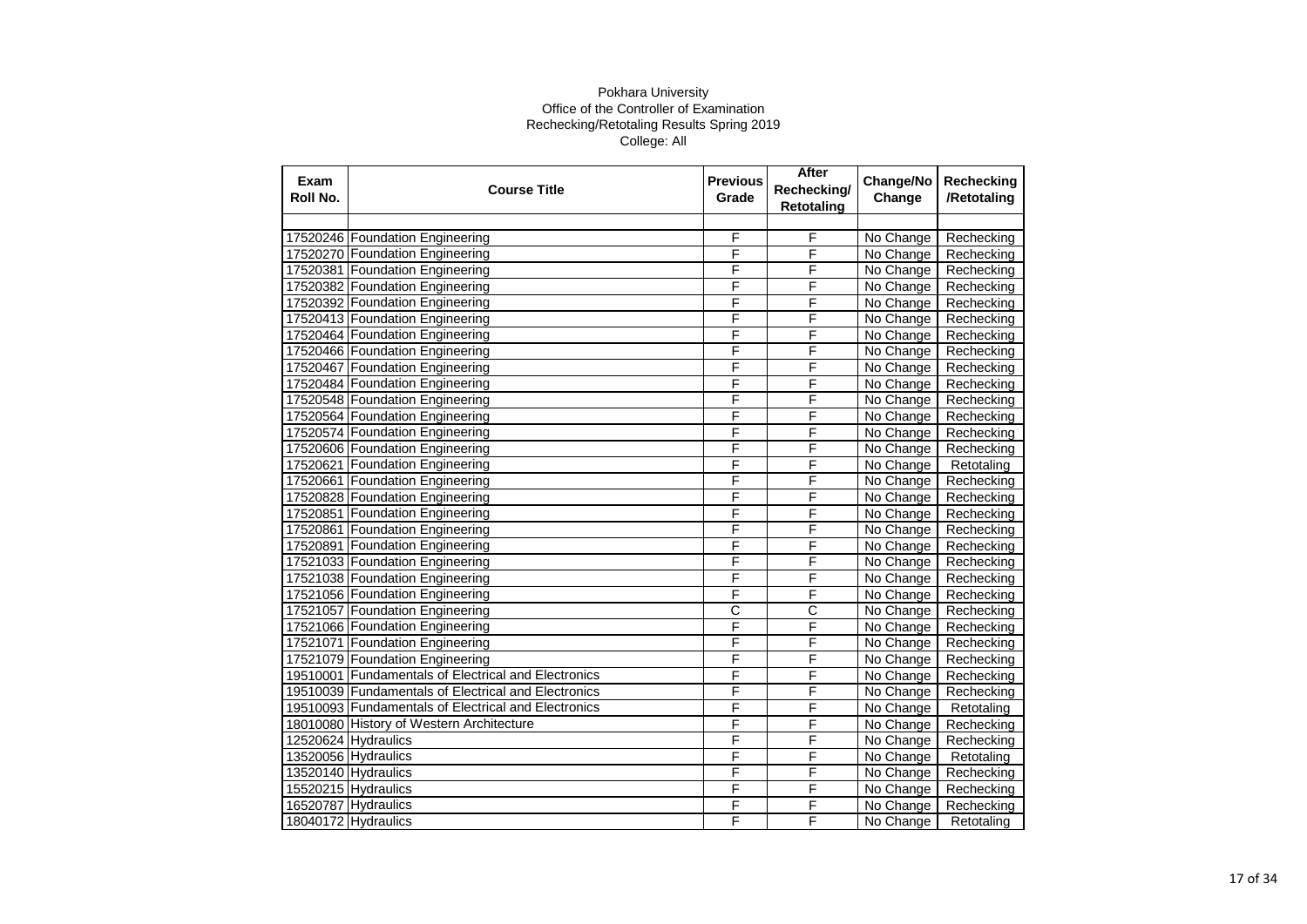| Exam<br>Roll No. | <b>Course Title</b>                     | <b>Previous</b><br>Grade | After<br>Rechecking/<br><b>Retotaling</b> | Change/No<br>Change | Rechecking<br>/Retotaling |
|------------------|-----------------------------------------|--------------------------|-------------------------------------------|---------------------|---------------------------|
|                  |                                         |                          |                                           |                     |                           |
|                  | 18040395 Hydraulics                     | F                        | F                                         | No Change           | Rechecking                |
|                  | 18040607 Hydraulics                     | F                        | F                                         | No Change           | Rechecking                |
|                  | 18040648 Hydraulics                     | F                        | F                                         | No Change           | Rechecking                |
|                  | 18040946 Hydraulics                     | F                        | F                                         | No Change           | Retotaling                |
|                  | 16510017 Hydropwer Engineeirng          | F                        | F                                         | No Change           | Retotaling                |
|                  | 16510026 Hydropwer Engineeirng          | F                        | F                                         | No Change           | Rechecking                |
|                  | 13110149 Industrial Electronics Devices | F                        | F                                         | No Change           | Retotaling                |
|                  | 14070066 Instrumentation                | F                        | F                                         | No Change           | Rechecking                |
|                  | 14110036 Instrumentation                | F                        | F                                         | No Change           | Rechecking                |
|                  | 16070051 Instrumentation                | F                        | F                                         | No Change           | Rechecking                |
|                  | 16070125 Instrumentation                | F                        | F                                         | No Change           | Rechecking                |
|                  | 17070196 Instrumentation                | F                        | F                                         | No Change           | Rechecking                |
|                  | 17480013 Instrumentation                | F                        | F                                         | No Change           | Rechecking                |
|                  | 17480016 Instrumentation                | F                        | F                                         | No Change           | Retotaling                |
|                  | 17480025 Instrumentation                | F                        | F                                         | No Change           | Rechecking                |
|                  | 17480041 Instrumentation                | F                        | F                                         | No Change           | Rechecking                |
|                  | 17480143 Instrumentation                | F                        | F                                         | No Change           | Rechecking                |
|                  | 17480150 Instrumentation                | F                        | F                                         | No Change           | Rechecking                |
|                  | 18070014 Instrumentation                | F                        | F                                         | No Change           | Rechecking                |
|                  | 18070087 Instrumentation                | F                        | F                                         | No Change           | Rechecking                |
|                  | 18070110 Instrumentation                | F                        | F                                         | No Change           | Rechecking                |
|                  | 18070169 Instrumentation                | F                        | F                                         | No Change           | Rechecking                |
|                  | 18070253 Instrumentation                | F                        | F                                         | No Change           | Retotaling                |
|                  | 18070341 Instrumentation                | F                        | F                                         | No Change           | Retotaling                |
|                  | 18070342 Instrumentation                | F                        | F                                         | No Change           | Retotaling                |
|                  | 18070361 Instrumentation                | F                        | F                                         | No Change           | Retotaling                |
|                  | 18070415 Instrumentation                | F                        | F                                         | No Change           | Rechecking                |
|                  | 18070427 Instrumentation                | $\overline{\text{c}}$    | С                                         | No Change           | Rechecking                |
|                  | 18070469 Instrumentation                | F                        | F                                         | No Change           | Rechecking                |
|                  | 18110006 Instrumentation                | F                        | $\overline{F}$                            | No Change           | Rechecking                |
|                  | 18480073 Instrumentation                | F                        | $C -$                                     | Change              | Rechecking                |
|                  | 12110168 Integrated Digital Electronics | F                        | F                                         | No Change           | Rechecking                |
|                  | 14110090 Integrated Digital Electronics | F                        | F                                         | No Change           | Rechecking                |
|                  | 14110112 Integrated Digital Electronics | F                        | F                                         | No Change           | Retotaling                |
|                  | 13520620 Irrigation Engineering         | F                        | B                                         | Change              | Rechecking                |
|                  | 14520829 Irrigation Engineering         | F                        | F                                         | No Change           | Retotaling                |
|                  | 16510017 Irrigation Engineering         | F                        | F                                         | No Change           | Retotaling                |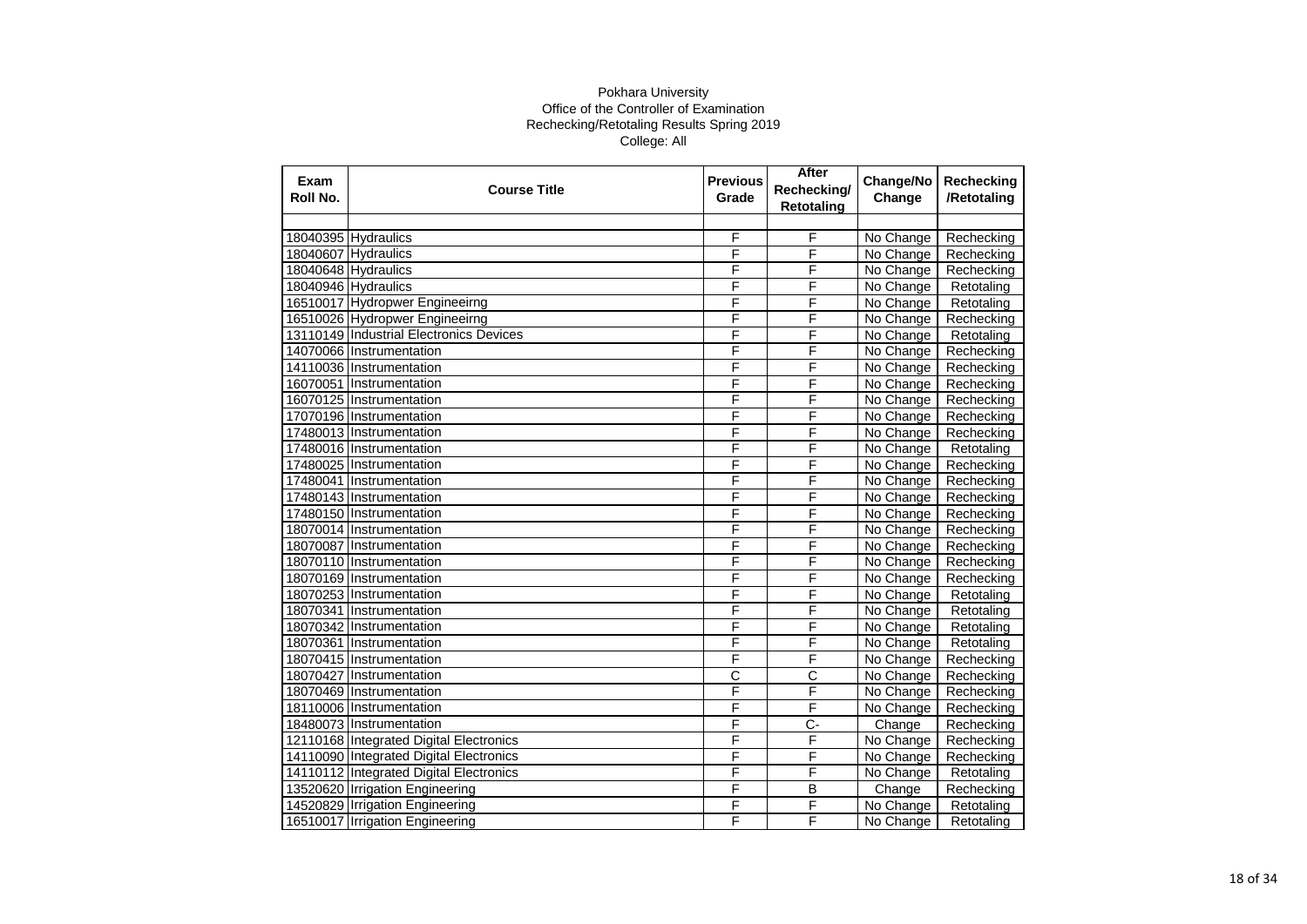| Exam<br>Roll No. | <b>Course Title</b>                                  | <b>Previous</b><br>Grade | After<br>Rechecking/<br><b>Retotaling</b> | Change/No<br>Change | Rechecking<br>/Retotaling |
|------------------|------------------------------------------------------|--------------------------|-------------------------------------------|---------------------|---------------------------|
|                  |                                                      |                          |                                           |                     |                           |
|                  | 16520786 Irrigation Engineering                      | F                        | F                                         | No Change           | Rechecking                |
|                  | 17480050 Irrigation Engineering                      | F                        | F                                         | No Change           | Rechecking                |
|                  | 17520140 Irrigation Engineering                      | F                        | F                                         | No Change           | Rechecking                |
|                  | 17520567 Irrigation Engineering                      | F                        | F                                         | No Change           | Rechecking                |
|                  | 17520570 Irrigation Engineering                      | F                        | F                                         | No Change           | Rechecking                |
|                  | 17520791 Irrigation Engineering                      | F                        | F                                         | No Change           | Retotaling                |
|                  | 17520831 Irrigation Engineering                      | F                        | F                                         | No Change           | Rechecking                |
|                  | 13480089 Logic Circuits                              | F                        | F                                         | No Change           | Rechecking                |
|                  | 14110036 Logic Circuits                              | F                        | F                                         | No Change           | Retotaling                |
|                  | 16070049 Logic Circuits                              | F                        | F                                         | No Change           | Rechecking                |
|                  | 16070304 Logic Circuits                              | F                        | F                                         | No Change           | Rechecking                |
|                  | 17070019 Logic Circuits                              | F                        | F                                         | No Change           | Rechecking                |
|                  | 17480094 Logic Circuits                              | F                        | F                                         | No Change           | Retotaling                |
|                  | 18070030 Logic Circuits                              | F                        | F                                         | No Change           | Rechecking                |
|                  | 18070339 Logic Circuits                              | F                        | F                                         | No Change           | Retotaling                |
|                  | 18070342 Logic Circuits                              | F                        | F                                         | No Change           | Retotaling                |
|                  | 18070380 Logic Circuits                              | F                        | F                                         | No Change           | Rechecking                |
|                  | 18070431 Logic Circuits                              | F                        | F                                         | No Change           | Rechecking                |
|                  | 18120070 Logic Circuits                              | F                        | F                                         | No Change           | Rechecking                |
|                  | 18120196 Logic Circuits                              | F                        | F                                         | No Change           | Rechecking                |
|                  | 18480091 Logic Circuits                              | F                        | F                                         | No Change           | Rechecking                |
|                  | 19180037 Logic Circuits                              | F                        | F                                         | No Change           | Rechecking                |
|                  | 19180048 Logic Circuits                              | F                        | F                                         | No Change           | Rechecking                |
|                  | 19180058 Logic Circuits                              | F                        | F                                         | No Change           | Rechecking                |
|                  | 19180067 Logic Circuits                              | F                        | F                                         | No Change           | Retotaling                |
|                  | 19180139 Logic Circuits                              | F                        | F                                         | No Change           | Rechecking                |
|                  | 19180144 Logic Circuits                              | F                        | F                                         | No Change           | Rechecking                |
|                  | 12120002 Mathematical Foundation of Computer Science | F                        | F                                         | No Change           | Rechecking                |
|                  | 13180007 Mathematical Foundation of Computer Science | F                        | F                                         | No Change           | Retotaling                |
|                  | 14180019 Mathematical Foundation of Computer Science | F                        | $\overline{F}$                            | No Change           | Retotaling                |
|                  | 18120141 Mathematical Foundation of Computer Science | F                        | F                                         | No Change           | Retotaling                |
|                  | 18120156 Mathematical Foundation of Computer Science | F                        | F                                         | No Change           | Rechecking                |
|                  | 19120014 Mathematical Foundation of Computer Science | F                        | F                                         | No Change           | Rechecking                |
|                  | 19120023 Mathematical Foundation of Computer Science | F                        | F                                         | No Change           | Rechecking                |
|                  | 19120037 Mathematical Foundation of Computer Science | F                        | F                                         | No Change           | Rechecking                |
|                  | 19120104 Mathematical Foundation of Computer Science | F                        | F                                         | No Change           | Rechecking                |
|                  | 19180048 Mathematical Foundation of Computer Science | F                        | F                                         | No Change           | Rechecking                |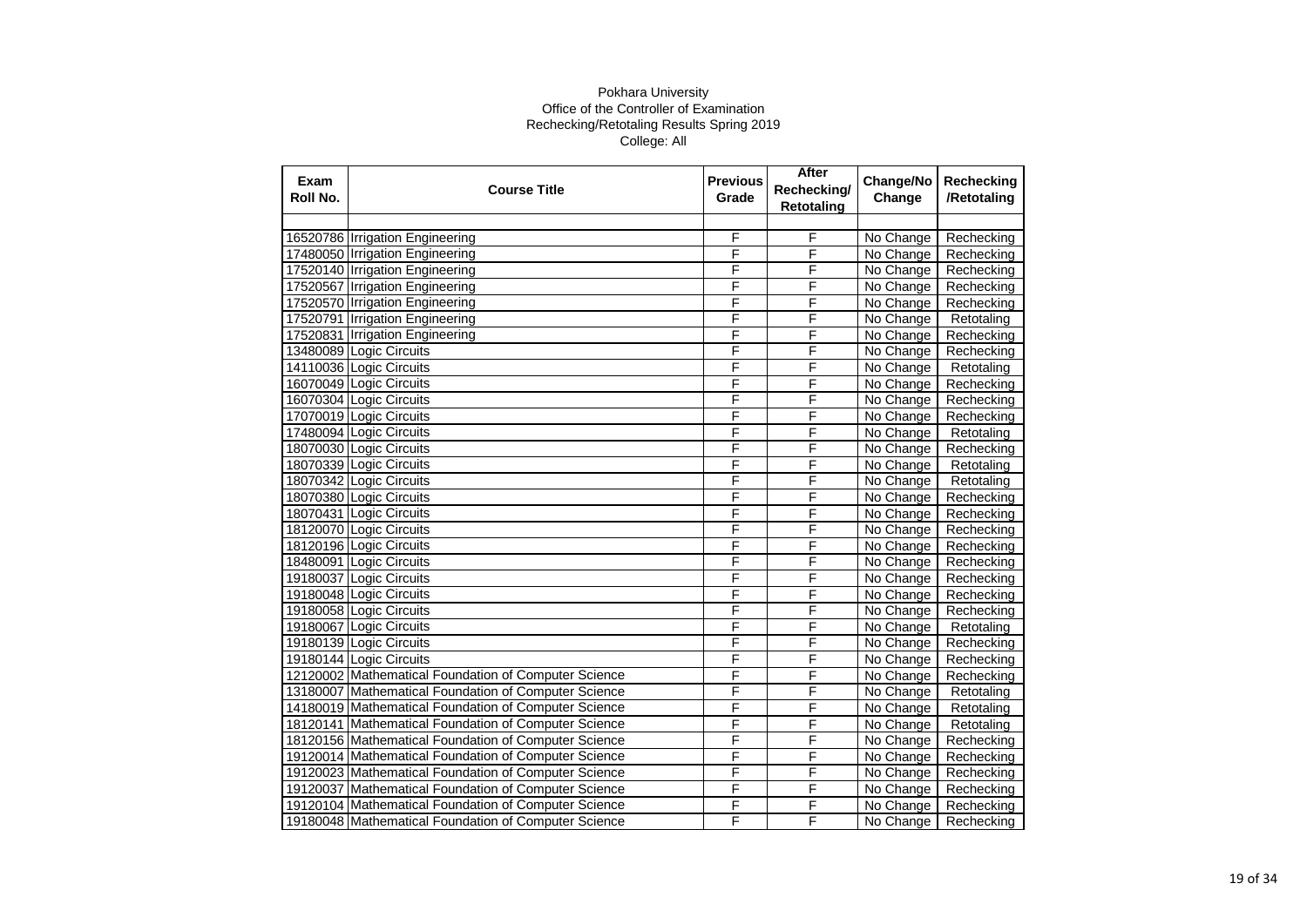| Exam<br>Roll No. | <b>Course Title</b>                                       | <b>Previous</b><br>Grade | After<br>Rechecking/<br><b>Retotaling</b> | Change/No<br>Change | Rechecking<br>/Retotaling |
|------------------|-----------------------------------------------------------|--------------------------|-------------------------------------------|---------------------|---------------------------|
|                  |                                                           |                          |                                           |                     |                           |
|                  | 19180060 Mathematical Foundation of Computer Science      | F                        | F                                         | No Change           | Retotaling                |
|                  | 19180066 Mathematical Foundation of Computer Science      | F                        | F                                         | No Change           | Retotaling                |
|                  | 19180094 Mathematical Foundation of Computer Science      | F                        | F                                         | No Change           | Rechecking                |
|                  | 19180125 Mathematical Foundation of Computer Science      | $C+$                     | $C+$                                      | No Change           | Rechecking                |
|                  | 19180139 Mathematical Foundation of Computer Science      | F                        | $C+$                                      | Change              | Rechecking                |
|                  | 19180157 Mathematical Foundation of Computer Science      | F                        | F                                         | No Change           | Rechecking                |
|                  | 19180170 Mathematical Foundation of Computer Science      | F                        | F                                         | No Change           | Rechecking                |
|                  | 16010006 Mathematics I                                    | F                        | F                                         | No Change           | Retotaling                |
|                  | 16010009 Mathematics I                                    | F                        | F                                         | No Change           | Rechecking                |
|                  | 19010082 Mathematics I                                    | F                        | F                                         | No Change           | Rechecking                |
|                  | 19010085 Mathematics II                                   | F                        | F                                         | No Change           | Rechecking                |
|                  | 19010086 Mathematics II                                   | D+                       | $\overline{C}$                            | Change              | Rechecking                |
|                  | 19010096 Mathematics II                                   | F                        | F                                         | No Change           | Rechecking                |
|                  | 13120042 Microprocessor and Assembly Language Programming | F                        | F                                         | No Change           | Retotaling                |
|                  | 13180007 Microprocessor and Assembly Language Programming | F                        | F                                         | No Change           | Retotaling                |
|                  | 18120004 Microprocessor and Assembly Language Programming | F                        | F                                         | No Change           | Rechecking                |
|                  | 18120012 Microprocessor and Assembly Language Programming | F                        | F                                         | No Change           | Rechecking                |
|                  | 12480060 Microprocessors                                  | F                        | F                                         | No Change           | Rechecking                |
|                  | 12480065 Microprocessors                                  | F                        | F                                         | No Change           | Rechecking                |
|                  | 12480089 Microprocessors                                  | F                        | F                                         | No Change           | Rechecking                |
|                  | 13110023 Microprocessors                                  | F                        | F                                         | No Change           | Retotaling                |
|                  | 13480089 Microprocessors                                  | F                        | $\overline{C}$                            | Change              | Rechecking                |
|                  | 14070102 Microprocessors                                  | F                        | $\overline{F}$                            | No Change           | Rechecking                |
|                  | 15070118 Microprocessors                                  | F                        | F                                         | No Change           | Rechecking                |
|                  | 16110020 Microprocessors                                  | F                        | F                                         | No Change           | Rechecking                |
|                  | 17070172 Microprocessors                                  | F                        | F                                         | No Change           | Rechecking                |
|                  | 18070301 Microprocessors                                  | F                        | F                                         | No Change           | Retotaling                |
|                  | 18070327 Microprocessors                                  | F                        | F                                         | No Change           | Rechecking                |
|                  | 18070341 Microprocessors                                  | F                        | F                                         | No Change           | Retotaling                |
|                  | 18070427 Microprocessors                                  | $\overline{\mathsf{D}}$  | D                                         | No Change           | Rechecking                |
|                  | 17180033 Multimedia System                                | B                        | B                                         | No Change           | Rechecking                |
|                  | 13070112 Network Theory                                   | F                        | F                                         | No Change           | Rechecking                |
|                  | 15480147 Network Theory                                   | F                        | F                                         | No Change           | Rechecking                |
|                  | 17480013 Network Theory                                   | F                        | F                                         | No Change           | Rechecking                |
|                  | 12070184 Numerical Methods                                | F                        | $\overline{F}$                            | No Change           | Rechecking                |
|                  | 12480116 Numerical Methods                                | F                        | F                                         | No Change           | Retotaling                |
|                  | 13180007 Numerical Methods                                | F                        | F                                         | No Change           | Retotaling                |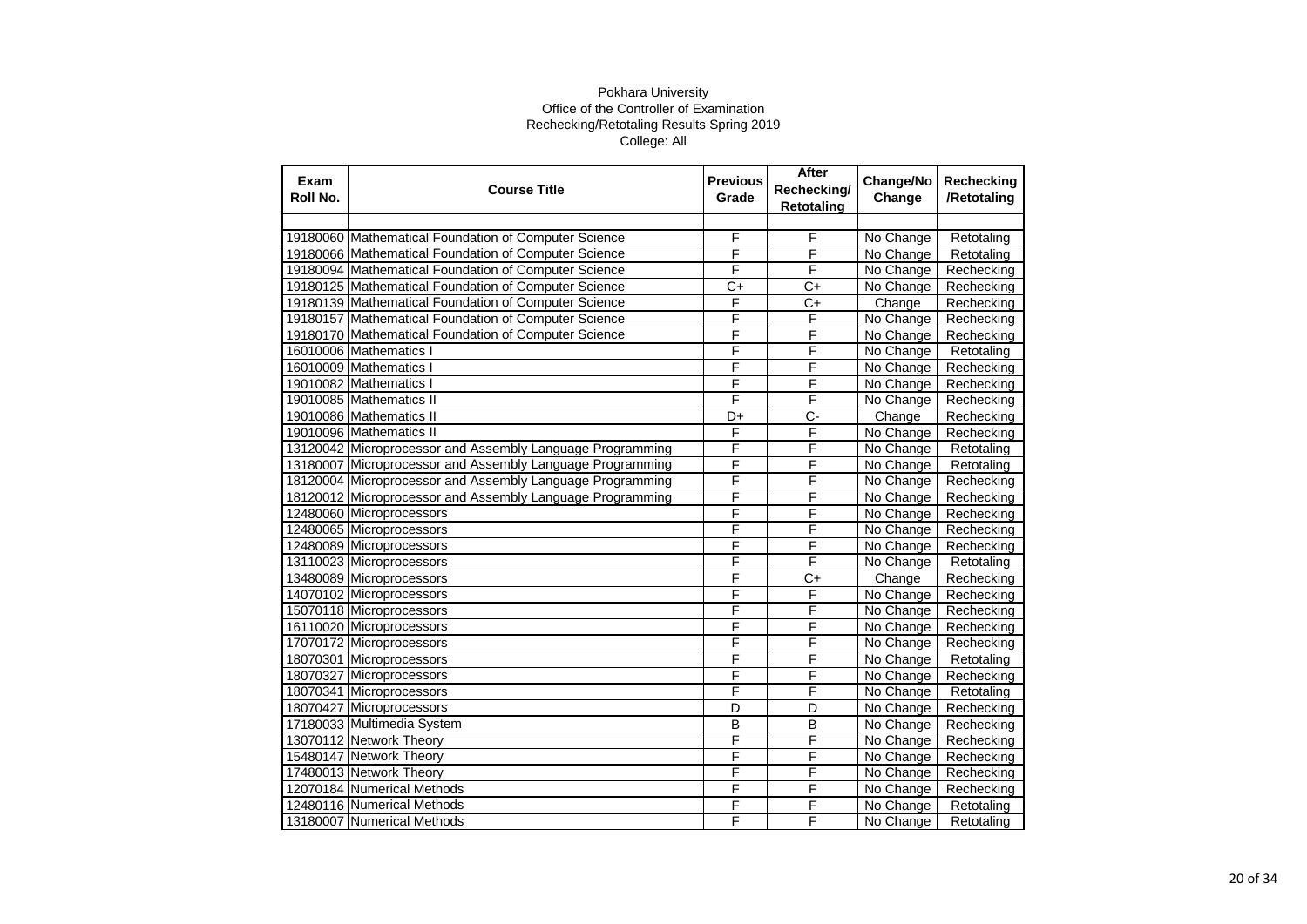| Exam<br>Roll No. | <b>Course Title</b>                                      | <b>Previous</b><br>Grade | After<br>Rechecking/<br><b>Retotaling</b> | Change/No<br>Change | Rechecking<br>/Retotaling |
|------------------|----------------------------------------------------------|--------------------------|-------------------------------------------|---------------------|---------------------------|
|                  |                                                          |                          |                                           |                     |                           |
|                  | 14110002 Numerical Methods                               | F                        | F                                         | No Change           | Retotaling                |
|                  | 15510013 Numerical Methods                               | F                        | F                                         | No Change           | Rechecking                |
|                  | 17070012 Numerical Methods                               | F                        | F                                         | No Change           | Rechecking                |
|                  | 17520186 Numerical Methods                               | B-                       | Α                                         | Change              | Rechecking                |
|                  | 18040167 Numerical Methods                               | F                        | F                                         | No Change           | Rechecking                |
|                  | 18040208 Numerical Methods                               | F                        | F                                         | No Change           | Rechecking                |
|                  | 18040306 Numerical Methods                               | F                        | F                                         | No Change           | Rechecking                |
|                  | 18040410 Numerical Methods                               | F                        | F                                         | No Change           | Rechecking                |
|                  | 18040423 Numerical Methods                               | F                        | <b>B-</b>                                 | Change              | Rechecking                |
|                  | 18040566 Numerical Methods                               | F                        | F                                         | No Change           | Rechecking                |
|                  | 18040568 Numerical Methods                               | F                        | F                                         | No Change           | Rechecking                |
|                  | 18040663 Numerical Methods                               | F                        | $\overline{B}$                            | Change              | Rechecking                |
|                  | 18040664 Numerical Methods                               | F                        | A                                         | Change              | Rechecking                |
|                  | 18040670 Numerical Methods                               | F                        | A                                         | Change              | Rechecking                |
|                  | 18040679 Numerical Methods                               | F                        | B+                                        | Change              | Rechecking                |
|                  | 18041052 Numerical Methods                               | F                        | $\overline{F}$                            | No Change           | Rechecking                |
|                  | 18070305 Numerical Methods                               | F                        | F                                         | No Change           | Rechecking                |
|                  | 18480121 Numerical Methods                               | F                        | $C+$                                      | Change              | Rechecking                |
|                  | 18180080 Object Oriented Design and Modeling Through UML | $\overline{B}$           | <b>B-</b>                                 | No Change           | Rechecking                |
|                  | 18180086 Object Oriented Design and Modeling Through UML | F                        | $\overline{C}$                            | Change              | Rechecking                |
|                  | 12070184 Object Oriented Programming in C++              | F                        | F                                         | No Change           | Rechecking                |
|                  | 12520288 Object Oriented Programming in C++              | F                        | F                                         | No Change           | Rechecking                |
|                  | 12520368 Object Oriented Programming in C++              | F                        | F                                         | No Change           | Rechecking                |
|                  | 13180007 Object Oriented Programming in C++              | F                        | F                                         | No Change           | Retotaling                |
|                  | 13520329 Object Oriented Programming in C++              | F                        | F                                         | No Change           | Rechecking                |
|                  | 13520564 Object Oriented Programming in C++              | F                        | F                                         | No Change           | Rechecking                |
|                  | 14070065 Object Oriented Programming in C++              | F                        | F                                         | No Change           | Retotaling                |
|                  | 14070125 Object Oriented Programming in C++              | F                        | F                                         | No Change           | Rechecking                |
|                  | 14180019 Object Oriented Programming in C++              | F                        | F                                         | No Change           | Retotaling                |
|                  | 14520012 Object Oriented Programming in C++              | F                        | F                                         | No Change           | Rechecking                |
|                  | 14520585 Object Oriented Programming in C++              | F                        | F                                         | No Change           | Rechecking                |
|                  | 14520654 Object Oriented Programming in C++              | F                        | F                                         | No Change           | Rechecking                |
|                  | 14520677 Object Oriented Programming in C++              | F                        | F                                         | No Change           | Rechecking                |
|                  | 14521020 Object Oriented Programming in C++              | F                        | F                                         | No Change           | Rechecking                |
|                  | 15070079 Object Oriented Programming in C++              | F                        | F                                         | No Change           | Rechecking                |
|                  | 15070138 Object Oriented Programming in C++              | F                        | F                                         | No Change           | Rechecking                |
|                  | 15070195 Object Oriented Programming in C++              | F                        | F                                         | No Change           | Rechecking                |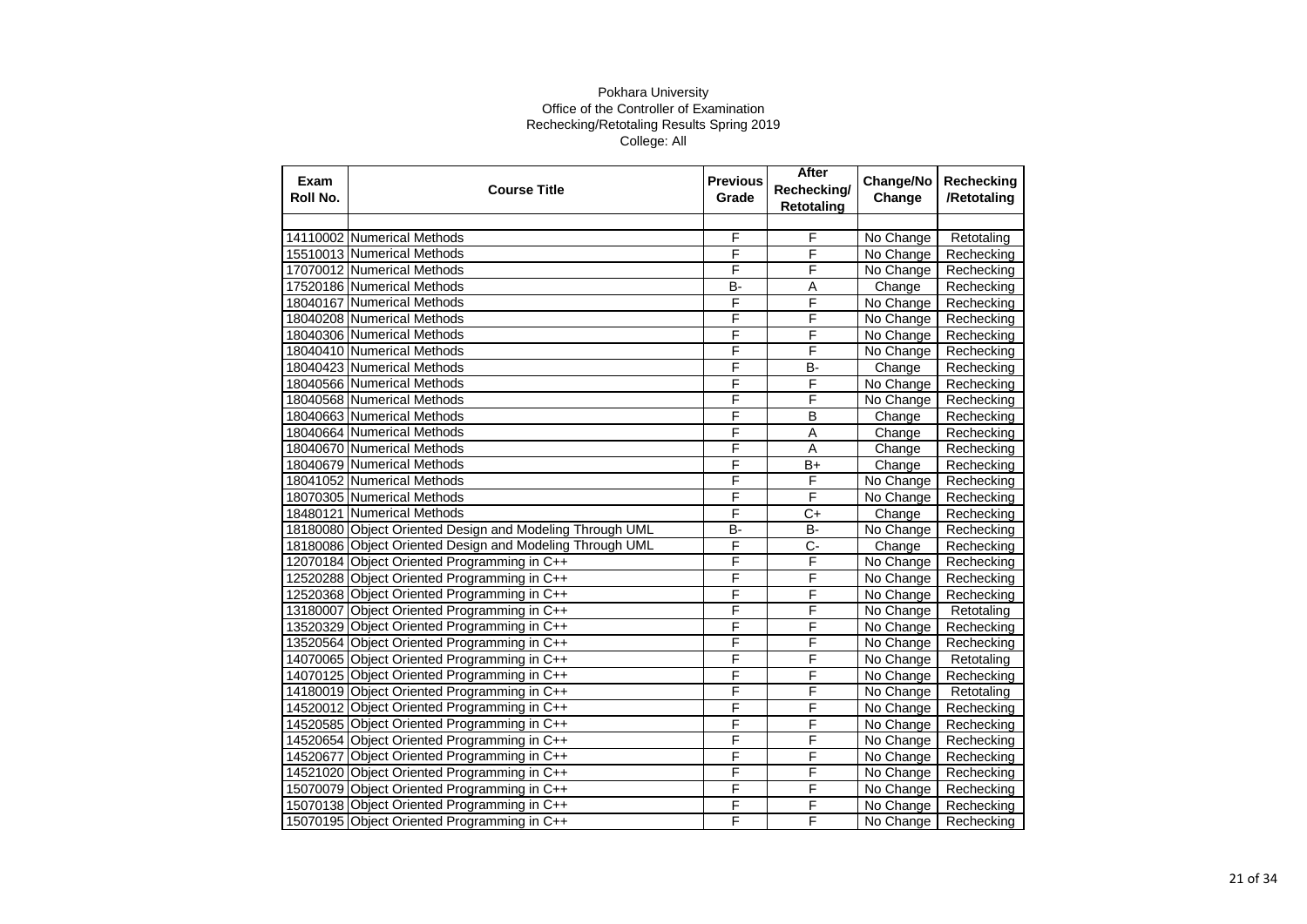| Exam<br>Roll No. | <b>Course Title</b>                         | <b>Previous</b><br>Grade | After<br>Rechecking/<br><b>Retotaling</b> | Change/No<br>Change | Rechecking<br>/Retotaling |
|------------------|---------------------------------------------|--------------------------|-------------------------------------------|---------------------|---------------------------|
|                  |                                             |                          |                                           |                     |                           |
| 15480087         | Object Oriented Programming in C++          | F                        | F                                         | No Change           | Retotaling                |
|                  | 15520028 Object Oriented Programming in C++ | F                        | F                                         | No Change           | Rechecking                |
|                  | 15520042 Object Oriented Programming in C++ | F                        | F                                         | No Change           | Rechecking                |
|                  | 15520132 Object Oriented Programming in C++ | F                        | F                                         | No Change           | Rechecking                |
|                  | 15520480 Object Oriented Programming in C++ | F                        | F                                         | No Change           | Rechecking                |
|                  | 15520547 Object Oriented Programming in C++ | F                        | F                                         | No Change           | Rechecking                |
|                  | 15520802 Object Oriented Programming in C++ | F                        | F                                         | No Change           | Rechecking                |
|                  | 15520979 Object Oriented Programming in C++ | F                        | F                                         | No Change           | Rechecking                |
|                  | 16070133 Object Oriented Programming in C++ | F                        | F                                         | No Change           | Rechecking                |
|                  | 16520436 Object Oriented Programming in C++ | F                        | F                                         | No Change           | Rechecking                |
|                  | 16520542 Object Oriented Programming in C++ | F                        | F                                         | No Change           | Rechecking                |
|                  | 16520792 Object Oriented Programming in C++ | F                        | F                                         | No Change           | Rechecking                |
|                  | 16520815 Object Oriented Programming in C++ | F                        | F                                         | No Change           | Rechecking                |
|                  | 17070234 Object Oriented Programming in C++ | F                        | F                                         | No Change           | Rechecking                |
|                  | 18120213 Object Oriented Programming in C++ | F                        | F                                         | No Change           | Rechecking                |
|                  | 19040068 Object Oriented Programming in C++ | F                        | F                                         | No Change           | Rechecking                |
|                  | 19040159 Object Oriented Programming in C++ | F                        | F                                         | No Change           | Rechecking                |
|                  | 19040248 Object Oriented Programming in C++ | F                        | F                                         | No Change           | Rechecking                |
|                  | 19040268 Object Oriented Programming in C++ | F                        | F                                         | No Change           | Rechecking                |
|                  | 19040280 Object Oriented Programming in C++ | F                        | F                                         | No Change           | Rechecking                |
|                  | 19040313 Object Oriented Programming in C++ | F                        | F                                         | No Change           | Retotaling                |
|                  | 19040359 Object Oriented Programming in C++ | B                        | А-                                        | Change              | Rechecking                |
|                  | 19040422 Object Oriented Programming in C++ | F                        | F                                         | No Change           | Rechecking                |
|                  | 19040744 Object Oriented Programming in C++ | F                        | F                                         | No Change           | Rechecking                |
|                  | 19040844 Object Oriented Programming in C++ | F                        | F                                         | No Change           | Rechecking                |
|                  | 19040964 Object Oriented Programming in C++ | F                        | F                                         | No Change           | Rechecking                |
|                  | 19041118 Object Oriented Programming in C++ | F                        | F                                         | No Change           | Rechecking                |
|                  | 19041165 Object Oriented Programming in C++ | F                        | F                                         | No Change           | Rechecking                |
|                  | 19041190 Object Oriented Programming in C++ | $\overline{B}$           | $\overline{B}$                            | No Change           | Retotaling                |
|                  | 19041209 Object Oriented Programming in C++ | F                        | F                                         | No Change           | Rechecking                |
|                  | 19041255 Object Oriented Programming in C++ | F                        | F                                         | No Change           | Rechecking                |
|                  | 19041262 Object Oriented Programming in C++ | F                        | F                                         | No Change           | Rechecking                |
|                  | 19041265 Object Oriented Programming in C++ | F                        | F                                         | No Change           | Rechecking                |
|                  | 19070019 Object Oriented Programming in C++ | F                        | F                                         | No Change           | Rechecking                |
|                  | 19070020 Object Oriented Programming in C++ | F                        | F                                         | No Change           | Rechecking                |
|                  | 19070071 Object Oriented Programming in C++ | F                        | F                                         | No Change           | Rechecking                |
|                  | 19070153 Object Oriented Programming in C++ | F                        | F                                         | No Change           | Rechecking                |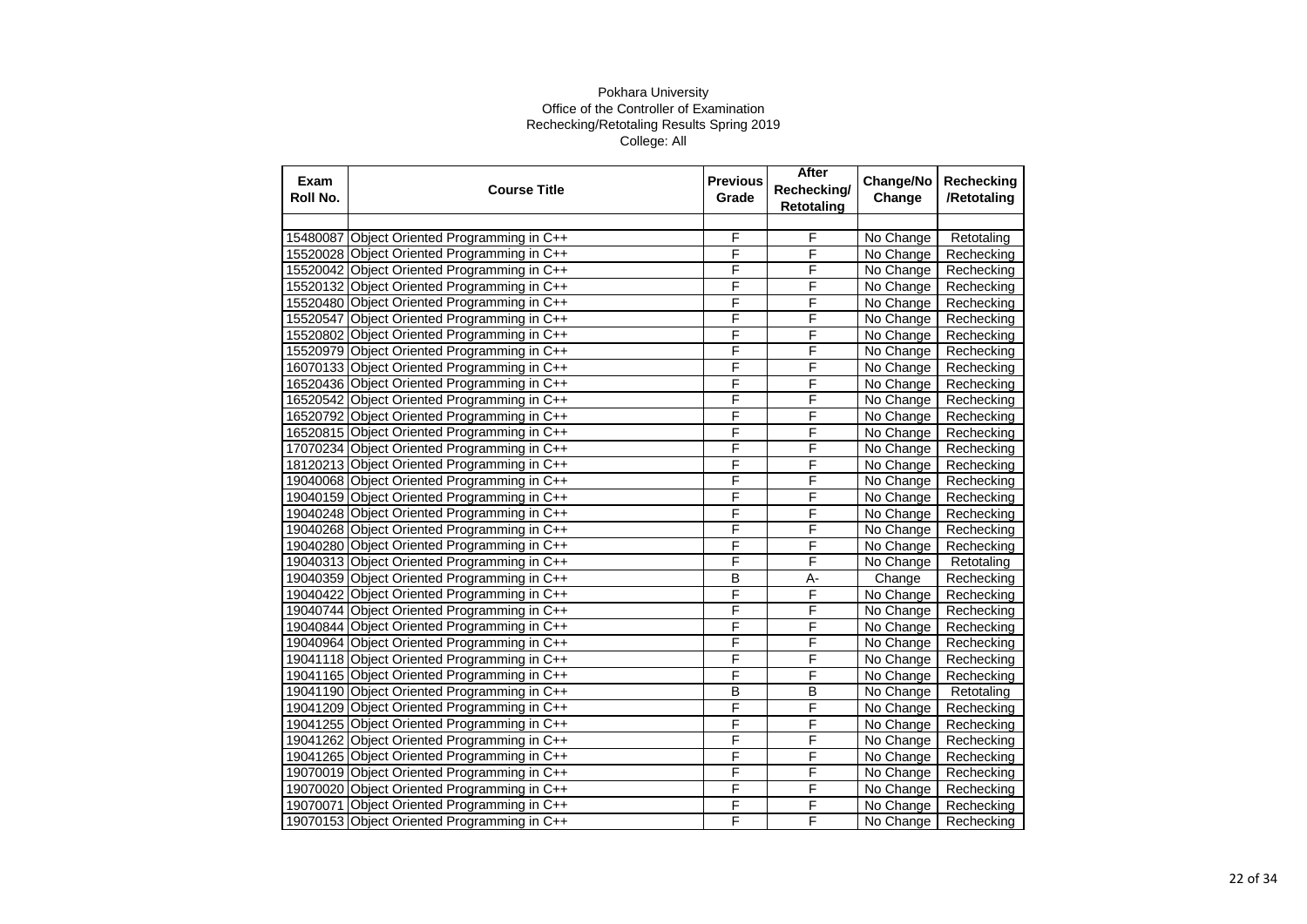| Exam<br>Roll No. | <b>Course Title</b>                           | <b>Previous</b><br>Grade | After<br>Rechecking/<br><b>Retotaling</b> | Change/No<br>Change | Rechecking<br>/Retotaling |
|------------------|-----------------------------------------------|--------------------------|-------------------------------------------|---------------------|---------------------------|
|                  |                                               |                          |                                           |                     |                           |
|                  | 19070161 Object Oriented Programming in C++   | F                        | F                                         | No Change           | Rechecking                |
|                  | 19070169 Object Oriented Programming in C++   | $\overline{C}$           | $\overline{C+}$                           | No Change           | Rechecking                |
|                  | 19070170 Object Oriented Programming in C++   | F                        | F                                         | No Change           | Retotaling                |
|                  | 19070172 Object Oriented Programming in C++   | F                        | F                                         | No Change           | Rechecking                |
|                  | 19070353 Object Oriented Programming in C++   | F                        | F                                         | No Change           | Rechecking                |
|                  | 19070372 Object Oriented Programming in C++   | F                        | F                                         | No Change           | Retotaling                |
|                  | 19070387 Object Oriented Programming in C++   | F                        | F                                         | No Change           | Rechecking                |
|                  | 19070390 Object Oriented Programming in C++   | F                        | F                                         | No Change           | Rechecking                |
|                  | 19070396 Object Oriented Programming in C++   | F                        | F                                         | No Change           | Retotaling                |
|                  | 19070407 Object Oriented Programming in C++   | F                        | F                                         | No Change           | Rechecking                |
|                  | 19070475 Object Oriented Programming in C++   | F                        | F                                         | No Change           | Rechecking                |
|                  | 19120031 Object Oriented Programming in C++   | F                        | F                                         | No Change           | Rechecking                |
|                  | 19120037 Object Oriented Programming in C++   | F                        | F                                         | No Change           | Rechecking                |
|                  | 19120086 Object Oriented Programming in C++   | F                        | $B+$                                      | Change              | Rechecking                |
|                  | 19180060 Object Oriented Programming in C++   | F                        | F                                         | No Change           | Retotaling                |
|                  | 19180067 Object Oriented Programming in C++   | F                        | F                                         | No Change           | Retotaling                |
|                  | 19180098 Object Oriented Programming in C++   | F                        | F                                         | No Change           | Rechecking                |
|                  | 19180144 Object Oriented Programming in C++   | F                        | F                                         | No Change           | Rechecking                |
|                  | 19180157 Object Oriented Programming in C++   | F                        | F                                         | No Change           | Rechecking                |
|                  | 19180165 Object Oriented Programming in C++   | F                        | F                                         | No Change           | Rechecking                |
|                  | 19180168 Object Oriented Programming in C++   | F                        | F                                         | No Change           | Rechecking                |
|                  | 17180033 Object Oriented Software Development | B+                       | $B+$                                      | No Change           | Rechecking                |
|                  | 14070102 Operating Systems                    | F                        | F                                         | No Change           | Retotaling                |
|                  | 15480010 Organization and Management          | F                        | F                                         | No Change           | Retotaling                |
|                  | 17120089 Organization and Management          | F                        | F                                         | No Change           | Rechecking                |
|                  | 17480067 Organization and Management          | F                        | F                                         | No Change           | Rechecking                |
| 12120029 Physics |                                               | F                        | F                                         | No Change           | Rechecking                |
| 12120040 Physics |                                               | F                        | F                                         | No Change           | Rechecking                |
| 12510037 Physics |                                               | F                        | F                                         | No Change           | Rechecking                |
| 13070102 Physics |                                               | F                        | F                                         | No Change           | Retotaling                |
| 13120030 Physics |                                               | F                        | F                                         | No Change           | Retotaling                |
| 13510022 Physics |                                               | F                        | F                                         | No Change           | Rechecking                |
| 13520375 Physics |                                               | F                        | F                                         | No Change           | Rechecking                |
| 13520401 Physics |                                               | F                        | F                                         | No Change           | Rechecking                |
| 14070065 Physics |                                               | F                        | F                                         | No Change           | Retotaling                |
| 14520086 Physics |                                               | F                        | F                                         | No Change           | Rechecking                |
| 15070306 Physics |                                               | F                        | F                                         | No Change           | Rechecking                |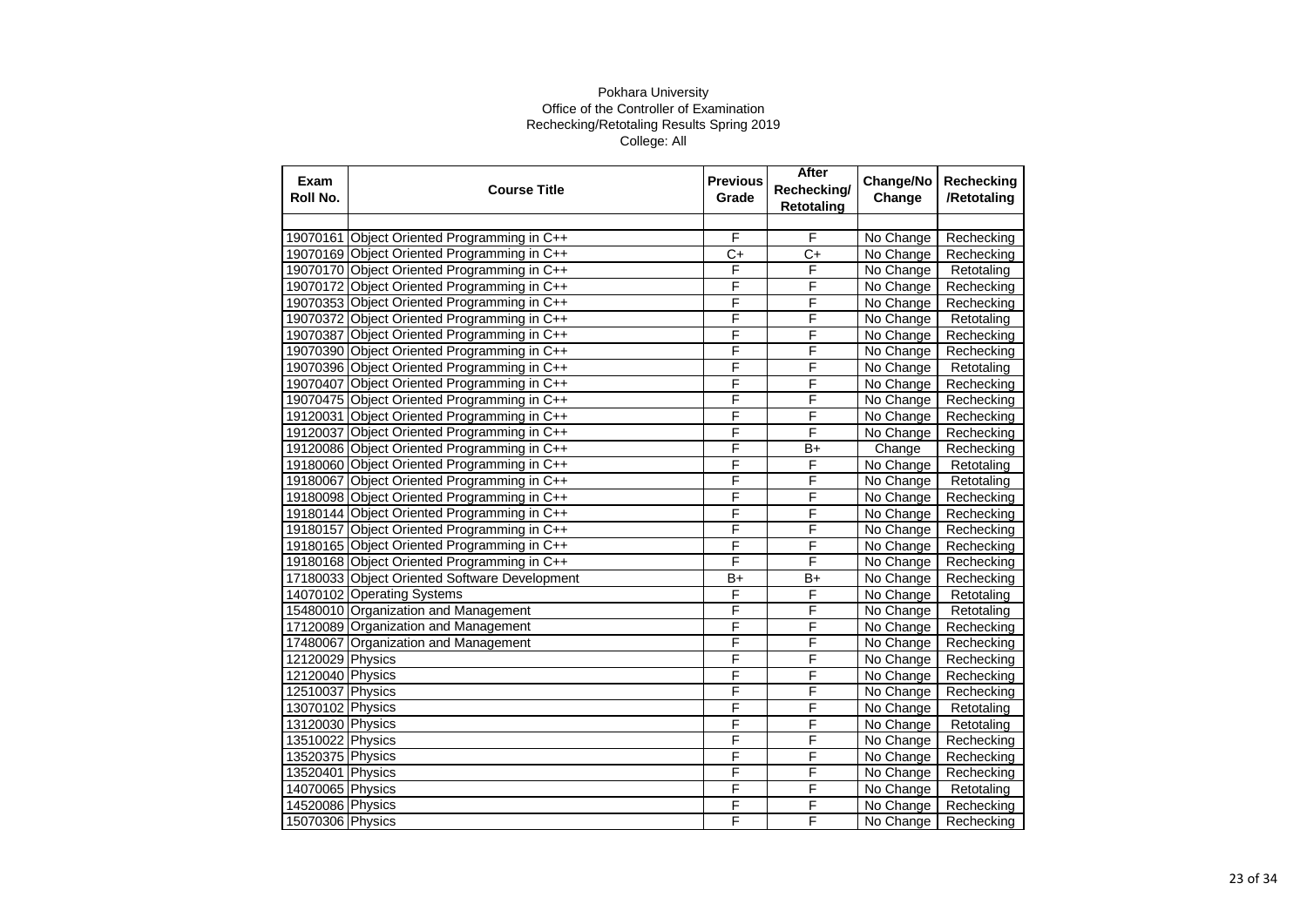| Exam<br>Roll No. | <b>Course Title</b>                  | <b>Previous</b><br>Grade | After<br>Rechecking/<br>Retotaling | Change/No<br>Change | Rechecking<br>/Retotaling |
|------------------|--------------------------------------|--------------------------|------------------------------------|---------------------|---------------------------|
|                  |                                      |                          |                                    |                     |                           |
| 15520385 Physics |                                      | F                        | F                                  | No Change           | Retotaling                |
| 16120128 Physics |                                      | F                        | F                                  | No Change           | Rechecking                |
| 16510030 Physics |                                      | F                        | F                                  | No Change           | Rechecking                |
| 17070137 Physics |                                      | F                        | F                                  | No Change           | Retotaling                |
| 19070247 Physics |                                      | F                        | F                                  | No Change           | Rechecking                |
| 19070281 Physics |                                      | F                        | F                                  | No Change           | Rechecking                |
| 19520023 Physics |                                      | F                        | F                                  | No Change           | Rechecking                |
|                  | 12480060 Power Electronics           | F                        | F                                  | No Change           | Rechecking                |
|                  | 12480089 Power Electronics           | F                        | F                                  | No Change           | Rechecking                |
|                  | 13480069 Power Electronics           | F                        | F                                  | No Change           | Rechecking                |
|                  | 13480089 Power Electronics           | F                        | F                                  | No Change           | Rechecking                |
|                  | 17480003 Power Electronics           | F                        | F                                  | No Change           | Rechecking                |
|                  | 17480007 Power Electronics           | F                        | F                                  | No Change           | Rechecking                |
|                  | 17480024 Power Electronics           | F                        | F                                  | No Change           | Rechecking                |
|                  | 17480073 Power Electronics           | B-                       | <b>B-</b>                          | No Change           | Rechecking                |
|                  | 17480003 Power Plant Equipment       | F                        | F                                  | No Change           | Rechecking                |
|                  | 17480025 Power Plant Equipment       | F                        | F                                  | No Change           | Rechecking                |
|                  | 17480073 Power Plant Equipment       | A-                       | $\overline{A}$                     | Change              | Rechecking                |
|                  | 17480006 Power System Analysis       | F                        | F                                  | No Change           | Rechecking                |
|                  | 17480143 Power System Analysis       | F                        | F                                  | No Change           | Rechecking                |
|                  | 17480150 Power System Analysis       | F                        | F                                  | No Change           | Retotaling                |
|                  | 13120042 Principles of Communication | F                        | F                                  | No Change           | Rechecking                |
|                  | 12480065 Probability and Statistics  | F                        | $\overline{C}$                     | Change              | Rechecking                |
|                  | 14520560 Probability and Statistics  | F                        | $\overline{\mathsf{F}}$            | No Change           | Retotaling                |
|                  | 17110003 Probability and Statistics  | F                        | F                                  | No Change           | Retotaling                |
|                  | 18040311 Probability and Statistics  | F                        | F                                  | No Change           | Rechecking                |
|                  | 18040469 Probability and Statistics  | F                        | F                                  | No Change           | Rechecking                |
|                  | 18040604 Probability and Statistics  | F                        | F                                  | No Change           | Rechecking                |
|                  | 18040605 Probability and Statistics  | F                        | F                                  | No Change           | Rechecking                |
|                  | 18040609 Probability and Statistics  | F                        | F                                  | No Change           | Retotaling                |
|                  | 18040861 Probability and Statistics  | F                        | $\overline{\text{c}}$              | Change              | Rechecking                |
|                  | 18040870 Probability and Statistics  | F                        | F                                  | No Change           | Rechecking                |
|                  | 18041124 Probability and Statistics  | F                        | C-                                 | Change              | Rechecking                |
|                  | 18070305 Probability and Statistics  | F                        | F                                  | No Change           | Retotaling                |
|                  | 18120156 Problem Solving Techniques  | F                        | F                                  | No Change           | Rechecking                |
|                  | 19180097 Problem Solving Techniques  | F                        | F                                  | No Change           | Rechecking                |
|                  | 11520224 Programming in C            | F                        | F                                  | No Change           | Rechecking                |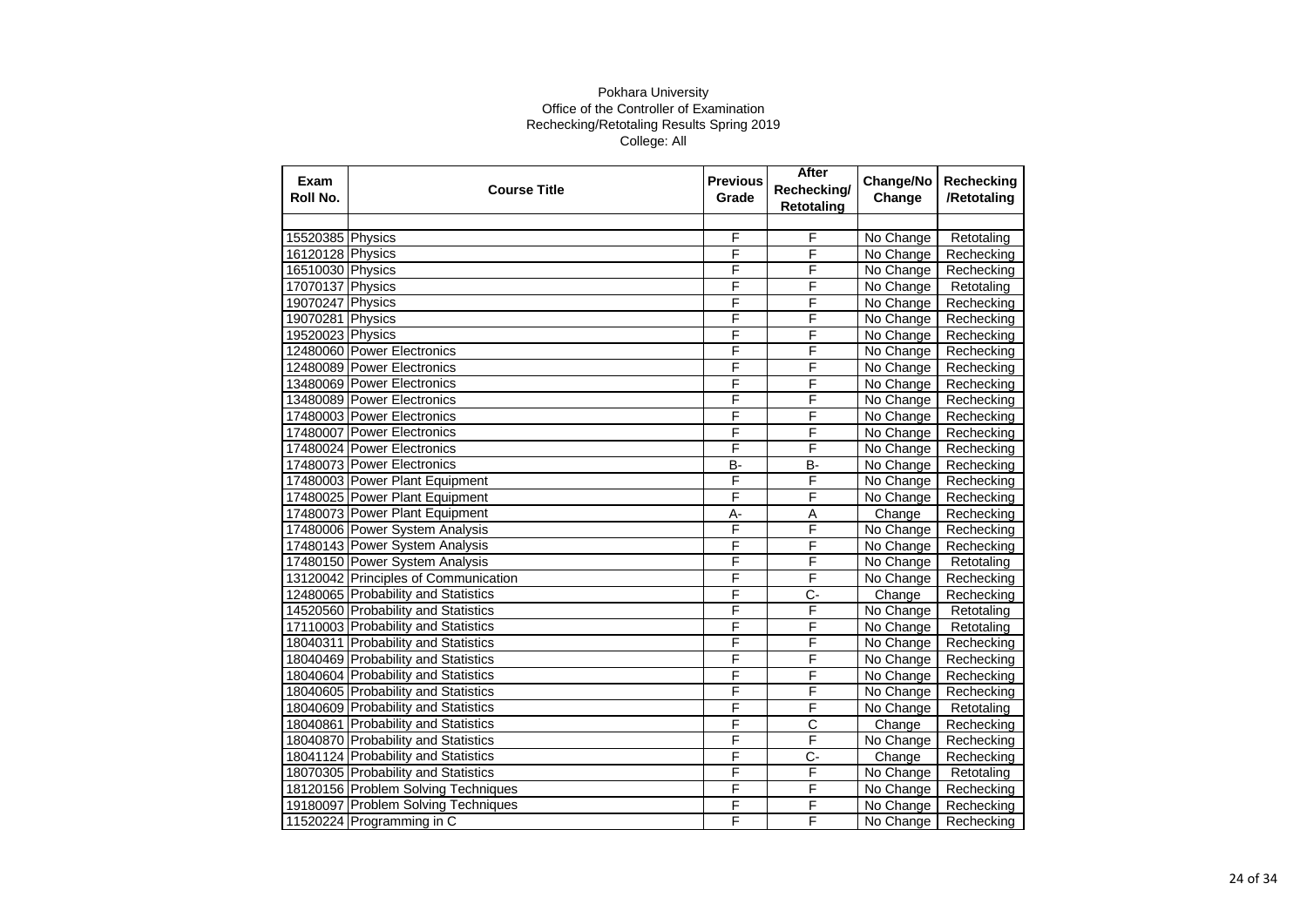| Exam<br>Roll No. | <b>Course Title</b>          | <b>Previous</b><br>Grade | After<br>Rechecking/<br><b>Retotaling</b> | Change/No<br>Change | Rechecking<br>/Retotaling |
|------------------|------------------------------|--------------------------|-------------------------------------------|---------------------|---------------------------|
|                  |                              |                          |                                           |                     |                           |
|                  | 12520370 Programming in C    | F                        | F                                         | No Change           | Rechecking                |
|                  | 12520577 Programming in C    | F                        | F                                         | No Change           | Rechecking                |
|                  | 13010016 Programming in C    | F                        | F                                         | No Change           | Rechecking                |
|                  | 13520232 Programming in C    | F                        | F                                         | No Change           | Rechecking                |
|                  | 13520262 Programming in C    | F                        | F                                         | No Change           | Rechecking                |
|                  | 13520375 Programming in C    | F                        | F                                         | No Change           | Rechecking                |
|                  | 13520401 Programming in C    | F                        | F                                         | No Change           | Rechecking                |
|                  | 13520430 Programming in C    | F                        | F                                         | No Change           | Rechecking                |
|                  | 13520801 Programming in C    | F                        | F                                         | No Change           | Rechecking                |
|                  | 14010028 Programming in C    | F                        | F                                         | No Change           | Rechecking                |
|                  | 14010034 Programming in C    | F                        | F                                         | No Change           | Rechecking                |
|                  | 14520036 Programming in C    | F                        | F                                         | No Change           | Rechecking                |
|                  | 14520071 Programming in C    | F                        | F                                         | No Change           | Retotaling                |
|                  | 15010029 Programming in C    | F                        | F                                         | No Change           | Rechecking                |
|                  | 16010003 Programming in C    | F                        | F                                         | No Change           | Retotaling                |
|                  | 16010012 Programming in C    | F                        | F                                         | No Change           | Rechecking                |
|                  | 16010024 Programming in C    | F                        | F                                         | No Change           | Retotaling                |
|                  | 16480004 Programming in C    | F                        | F                                         | No Change           | Rechecking                |
|                  | 16510010 Programming in C    | F                        | F                                         | No Change           | Rechecking                |
|                  | 16520149 Programming in C    | F                        | F                                         | No Change           | Rechecking                |
|                  | 16520307 Programming in C    | F                        | F                                         | No Change           | Rechecking                |
|                  | 16520572 Programming in C    | F                        | F                                         | No Change           | Rechecking                |
|                  | 18040901 Programming in C    | F                        | F                                         | No Change           | Rechecking                |
|                  | 19010086 Programming in C    | F                        | F                                         | No Change           | Rechecking                |
|                  | 19040214 Programming in C    | F                        | F                                         | No Change           | Retotaling                |
|                  | 19040245 Programming in C    | F                        | F                                         | No Change           | Rechecking                |
|                  | 19040246 Programming in C    | F                        | F                                         | No Change           | Rechecking                |
|                  | 19041174 Programming in C    | F                        | F                                         | No Change           | Retotaling                |
|                  | 19070407 Programming in C    | F                        | F                                         | No Change           | Rechecking                |
|                  | 19520013 Programming in C    | F                        | F                                         | No Change           | Rechecking                |
|                  | 19520026 Programming in C    | F                        | F                                         | No Change           | Rechecking                |
|                  | 19520027 Programming in C    | F                        | F                                         | No Change           | Rechecking                |
| 13120037         | Programming in Java          | F                        | F                                         | No Change           | Retotaling                |
|                  | 14120019 Programming in Java | F                        | F                                         | No Change           | Rechecking                |
|                  | 16120021 Programming in Java | F                        | F                                         | No Change           | Rechecking                |
|                  | 16120022 Programming in Java | F                        | F                                         | No Change           | Rechecking                |
|                  | 17180042 Programming in Java | F                        | F                                         | No Change           | Rechecking                |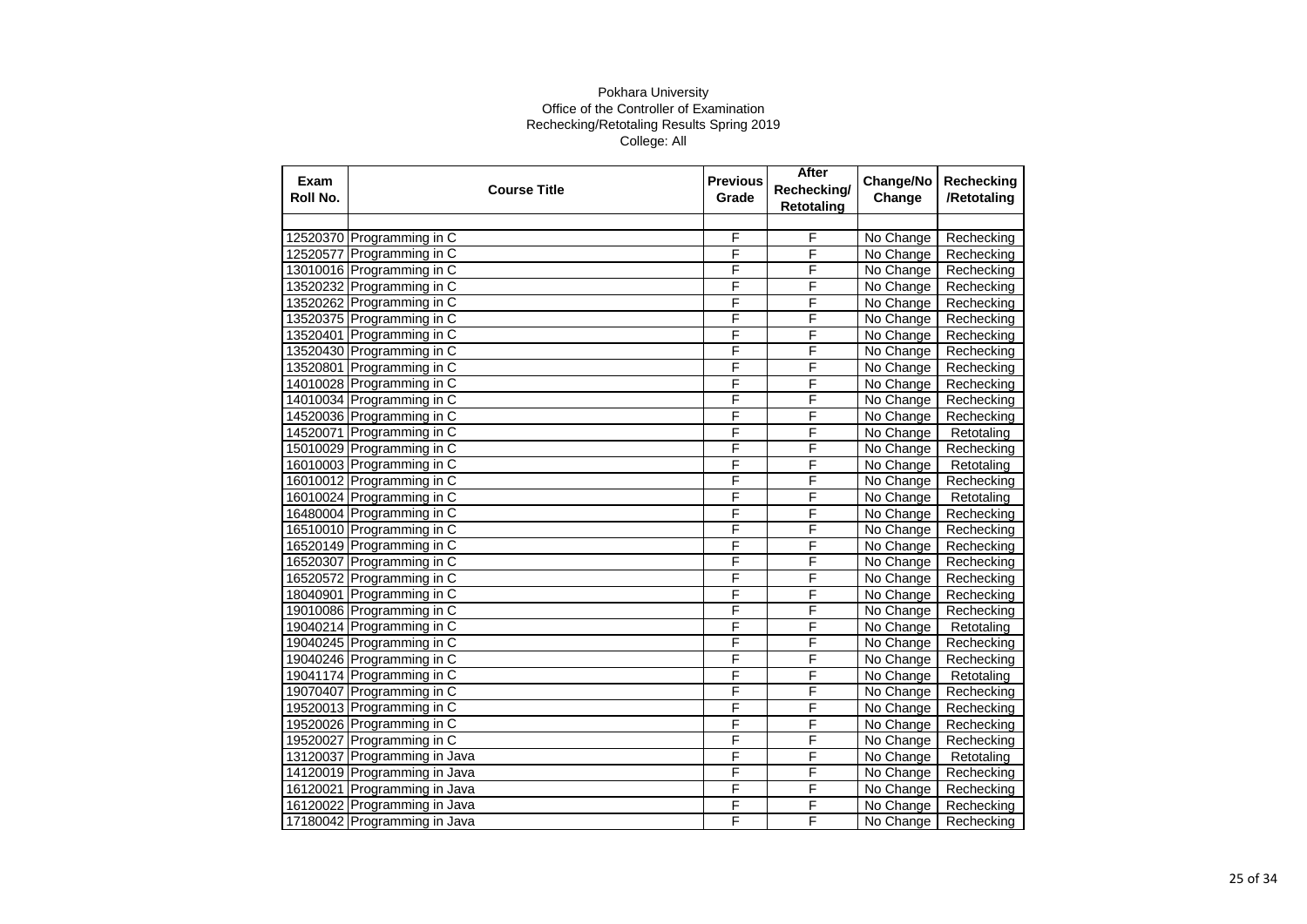| Exam<br>Roll No. | <b>Course Title</b>                 | <b>Previous</b><br>Grade | After<br>Rechecking/<br><b>Retotaling</b> | Change/No<br>Change | Rechecking<br>/Retotaling |
|------------------|-------------------------------------|--------------------------|-------------------------------------------|---------------------|---------------------------|
|                  |                                     |                          |                                           |                     |                           |
|                  | 18120199 Programming in Java        | F                        | F                                         | No Change           | Rechecking                |
|                  | 18120214 Programming in Java        | F                        | F                                         | No Change           | Rechecking                |
|                  | 18180139 Programming in Java        | F                        | F                                         | No Change           | Retotaling                |
|                  | 14070125 Programming Technology     | F                        | F                                         | No Change           | Rechecking                |
|                  | 15510014 Rural Sociology            | F                        | F                                         | No Change           | Retotaling                |
|                  | 12520449 Sanitary Engineering       | F                        | F                                         | No Change           | Rechecking                |
| 13520077         | Sanitary Engineering                | F                        | F                                         | No Change           | Rechecking                |
|                  | 15520067 Sanitary Engineering       | F                        | F                                         | No Change           | Rechecking                |
|                  | 15520590 Sanitary Engineering       | F                        | F                                         | No Change           | Rechecking                |
|                  | 15520683 Sanitary Engineering       | F                        | С                                         | Change              | Rechecking                |
|                  | 17480050 Sanitary Engineering       | F                        | F                                         | No Change           | Retotaling                |
|                  | 17520102 Sanitary Engineering       | F                        | $C+$                                      | Change              | Rechecking                |
|                  | 17520144 Sanitary Engineering       | F                        | $C+$                                      | Change              | Rechecking                |
|                  | 17520237 Sanitary Engineering       | F                        | F                                         | No Change           | Retotaling                |
|                  | 17520311 Sanitary Engineering       | F                        | F                                         | No Change           | Rechecking                |
|                  | 17520315 Sanitary Engineering       | B-                       | B                                         | Change              | Rechecking                |
|                  | 17520372 Sanitary Engineering       | F                        | F                                         | No Change           | Rechecking                |
|                  | 17520381 Sanitary Engineering       | $C+$                     | $\overline{B}$                            | Change              | Rechecking                |
|                  | 17520382 Sanitary Engineering       | $C+$                     | $\overline{\mathsf{B}}$                   | Change              | Rechecking                |
|                  | 17520392 Sanitary Engineering       | F                        | $C+$                                      | Change              | Rechecking                |
|                  | 17520413 Sanitary Engineering       | F                        | $B+$                                      | Change              | Rechecking                |
|                  | 17520484 Sanitary Engineering       | F                        | F                                         | No Change           | Retotaling                |
|                  | 17520570 Sanitary Engineering       | F                        | F                                         | No Change           | Rechecking                |
| 17520621         | Sanitary Engineering                | F                        | F                                         | No Change           | Retotaling                |
|                  | 17520645 Sanitary Engineering       | F                        | F                                         | No Change           | Retotaling                |
|                  | 17520693 Sanitary Engineering       | F                        | F                                         | No Change           | Retotaling                |
|                  | 17520775 Sanitary Engineering       | F                        | F                                         | No Change           | Retotaling                |
|                  | 17520824 Sanitary Engineering       | F                        | F                                         | No Change           | Rechecking                |
|                  | 17520873 Sanitary Engineering       | B-                       | <b>B-</b>                                 | No Change           | Retotaling                |
| 17520877         | Sanitary Engineering                | F                        | F                                         | No Change           | Retotaling                |
|                  | 17521004 Sanitary Engineering       | F                        | F                                         | No Change           | Rechecking                |
|                  | 17521013 Sanitary Engineering       | F                        | F                                         | No Change           | Rechecking                |
| 17521057         | Sanitary Engineering                | B                        | B                                         | No Change           | Retotaling                |
|                  | 14110036 Signal and System          | F                        | F                                         | No Change           | Retotaling                |
|                  | 17480032 Signal and System          | F                        | F                                         | No Change           | Rechecking                |
|                  | 13120037 Signal System & Processing | F                        | F                                         | No Change           | Rechecking                |
|                  | 13070084 Simulation and Modeling    | F                        | F                                         | No Change           | Rechecking                |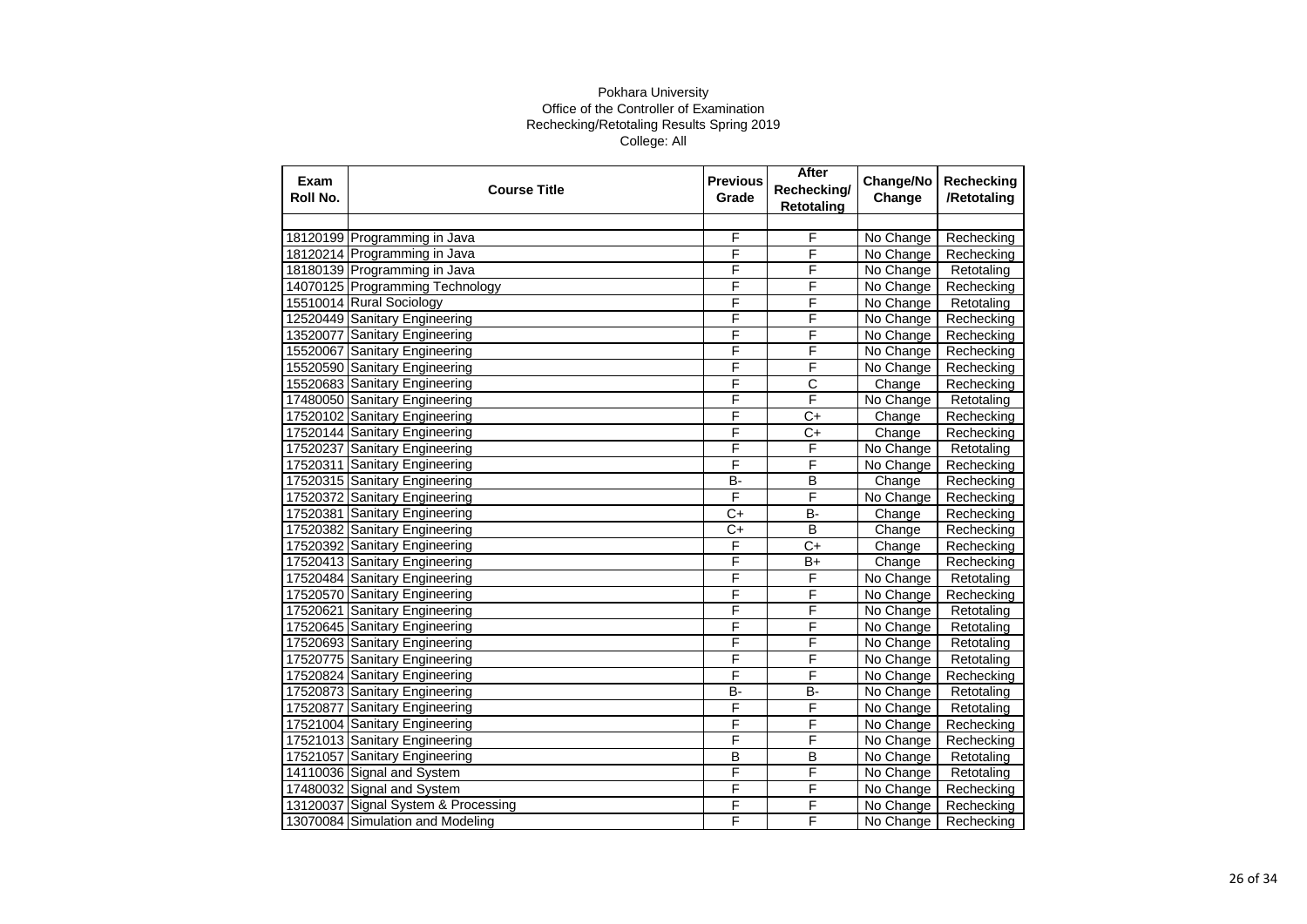| Exam<br>Roll No. | <b>Course Title</b>              | <b>Previous</b><br>Grade | After<br>Rechecking/<br><b>Retotaling</b> | Change/No<br>Change | Rechecking<br>/Retotaling |
|------------------|----------------------------------|--------------------------|-------------------------------------------|---------------------|---------------------------|
|                  |                                  |                          |                                           |                     |                           |
|                  | 13070102 Simulation and Modeling | F                        | F                                         | No Change           | Retotaling                |
|                  | 17070040 Simulation and Modeling | F                        | F                                         | No Change           | Rechecking                |
|                  | 17070137 Simulation and Modeling | F                        | F                                         | No Change           | Retotaling                |
|                  | 17070151 Simulation and Modeling | F                        | F                                         | No Change           | Rechecking                |
|                  | 17070172 Simulation and Modeling | F                        | F                                         | No Change           | Rechecking                |
|                  | 17070267 Simulation and Modeling | F                        | F                                         | No Change           | Rechecking                |
|                  | 17070275 Simulation and Modeling | F                        | F                                         | No Change           | Rechecking                |
|                  | 17070320 Simulation and Modeling | F                        | F                                         | No Change           | Rechecking                |
| 17070391         | Simulation and Modeling          | F                        | F                                         | No Change           | Rechecking                |
| 17180051         | Simulation and Modeling          | F                        | F                                         | No Change           | Rechecking                |
|                  | 11520224 Soil Mechanics          | F                        | F                                         | No Change           | Rechecking                |
|                  | 11520225 Soil Mechanics          | F                        | F                                         | No Change           | Rechecking                |
|                  | 12520011 Soil Mechanics          | F                        | F                                         | No Change           | Rechecking                |
|                  | 12520014 Soil Mechanics          | F                        | F                                         | No Change           | Rechecking                |
|                  | 12520425 Soil Mechanics          | F                        | F                                         | No Change           | Rechecking                |
|                  | 12520689 Soil Mechanics          | F                        | F                                         | No Change           | Rechecking                |
|                  | 13520262 Soil Mechanics          | F                        | F                                         | No Change           | Rechecking                |
| 13520391         | Soil Mechanics                   | F                        | F                                         | No Change           | Rechecking                |
|                  | 13520430 Soil Mechanics          | F                        | F                                         | No Change           | Rechecking                |
|                  | 13520530 Soil Mechanics          | F                        | F                                         | No Change           | Rechecking                |
| 13520777         | Soil Mechanics                   | F                        | F                                         | No Change           | Rechecking                |
|                  | 13520808 Soil Mechanics          | F                        | F                                         | No Change           | Rechecking                |
|                  | 14510029 Soil Mechanics          | F                        | F                                         | No Change           | Retotaling                |
| 14520057         | Soil Mechanics                   | F                        | F                                         | No Change           | Rechecking                |
|                  | 14520076 Soil Mechanics          | F                        | F                                         | No Change           | Retotaling                |
|                  | 14520086 Soil Mechanics          | F                        | F                                         | No Change           | Rechecking                |
|                  | 14520443 Soil Mechanics          | F                        | F                                         | No Change           | Rechecking                |
|                  | 14520573 Soil Mechanics          | F                        | F                                         | No Change           | Rechecking                |
| 14520707         | Soil Mechanics                   | F                        | F                                         | No Change           | Rechecking                |
|                  | 14520753 Soil Mechanics          | F                        | F                                         | No Change           | Retotaling                |
|                  | 14520923 Soil Mechanics          | F                        | F                                         | No Change           | Rechecking                |
| 15510037         | Soil Mechanics                   | F                        | F                                         | No Change           | Retotaling                |
|                  | 15520250 Soil Mechanics          | F                        | F                                         | No Change           | Rechecking                |
| 15520611         | Soil Mechanics                   | F                        | F                                         | No Change           | Rechecking                |
|                  | 15520746 Soil Mechanics          | F                        | F                                         | No Change           | Retotaling                |
|                  | 16520079 Soil Mechanics          | F                        | F                                         | No Change           | Rechecking                |
|                  | 16520081 Soil Mechanics          | F                        | F                                         | No Change           | Rechecking                |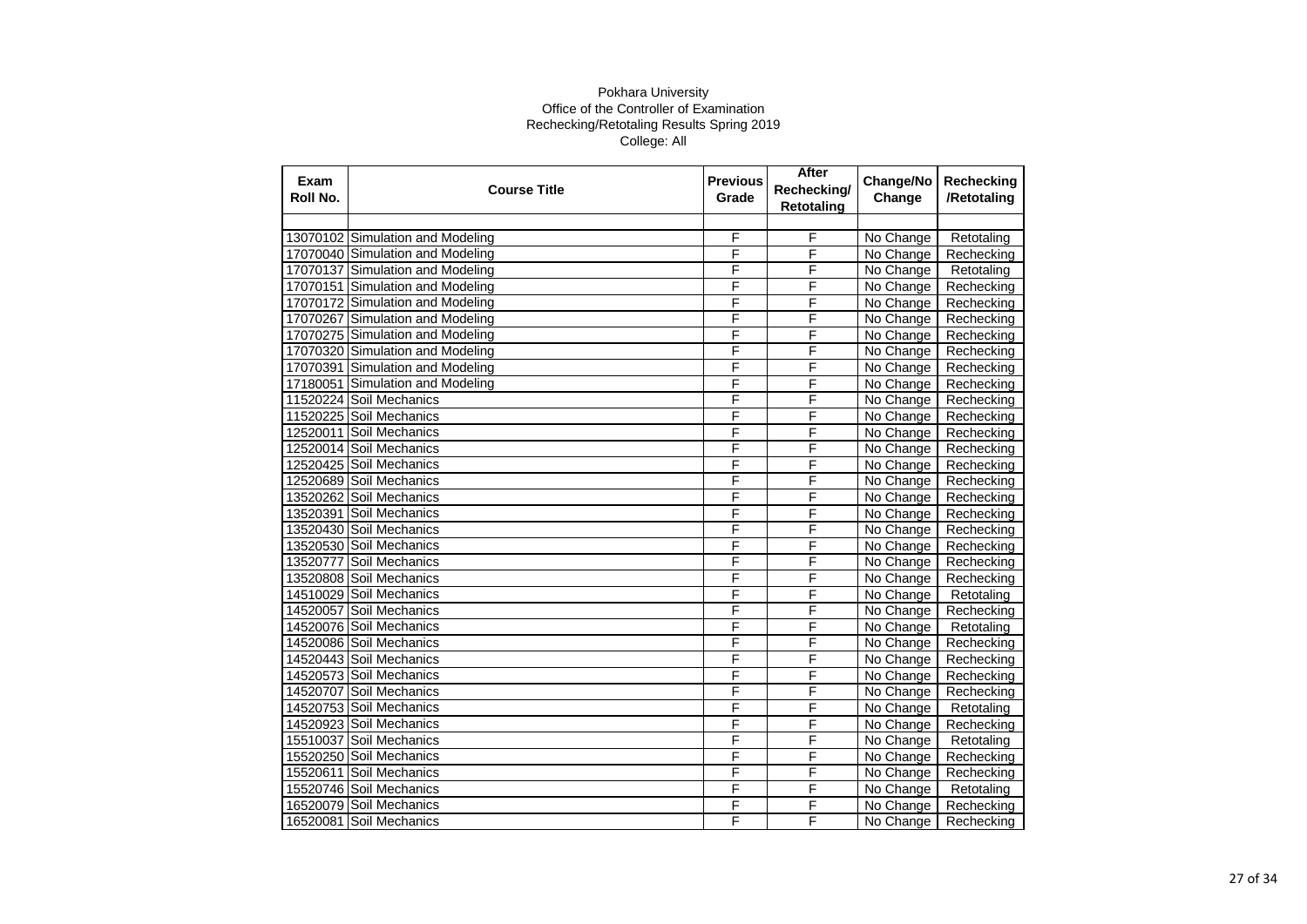| Exam<br>Roll No. | <b>Course Title</b>            | <b>Previous</b><br>Grade | After<br>Rechecking/<br><b>Retotaling</b> | Change/No<br>Change | Rechecking<br>/Retotaling |
|------------------|--------------------------------|--------------------------|-------------------------------------------|---------------------|---------------------------|
|                  |                                |                          |                                           |                     |                           |
|                  | 16520224 Soil Mechanics        | F                        | F                                         | No Change           | Rechecking                |
|                  | 16520312 Soil Mechanics        | F                        | F                                         | No Change           | Rechecking                |
|                  | 16520345 Soil Mechanics        | F                        | F                                         | No Change           | Rechecking                |
|                  | 16520576 Soil Mechanics        | F                        | F                                         | No Change           | Rechecking                |
|                  | 16520642 Soil Mechanics        | F                        | F                                         | No Change           | Retotaling                |
|                  | 16520655 Soil Mechanics        | F                        | F                                         | No Change           | Rechecking                |
|                  | 16520690 Soil Mechanics        | F                        | F                                         | No Change           | Rechecking                |
|                  | 16520722 Soil Mechanics        | F                        | F                                         | No Change           | Retotaling                |
| 16520917         | Soil Mechanics                 | F                        | F                                         | No Change           | Rechecking                |
|                  | 16520941 Soil Mechanics        | F                        | F                                         | No Change           | Retotaling                |
|                  | 17520339 Soil Mechanics        | F                        | F                                         | No Change           | Rechecking                |
|                  | 12510037 Strength of Materials | F                        | F                                         | No Change           | Retotaling                |
|                  | 12520368 Strength of Materials | F                        | F                                         | No Change           | Rechecking                |
|                  | 13520134 Strength of Materials | F                        | F                                         | No Change           | Rechecking                |
|                  | 13520140 Strength of Materials | F                        | F                                         | No Change           | Retotaling                |
|                  | 14520540 Strength of Materials | F                        | F                                         | No Change           | Rechecking                |
|                  | 14520560 Strength of Materials | F                        | F                                         | No Change           | Rechecking                |
|                  | 14520677 Strength of Materials | F                        | F                                         | No Change           | Rechecking                |
|                  | 14520885 Strength of Materials | F                        | F                                         | No Change           | Rechecking                |
|                  | 14520921 Strength of Materials | F                        | F                                         | No Change           | Rechecking                |
|                  | 14521025 Strength of Materials | F                        | F                                         | No Change           | Rechecking                |
|                  | 15520195 Strength of Materials | F                        | F                                         | No Change           | Rechecking                |
|                  | 15520598 Strength of Materials | F                        | F                                         | No Change           | Rechecking                |
|                  | 15520732 Strength of Materials | F                        | F                                         | No Change           | Rechecking                |
|                  | 15520936 Strength of Materials | F                        | F                                         | No Change           | Retotaling                |
|                  | 17520333 Strength of Materials | F                        | $\overline{\mathsf{F}}$                   | No Change           | Rechecking                |
|                  | 17520382 Strength of Materials | F                        | F                                         | No Change           | Rechecking                |
|                  | 17520385 Strength of Materials | F                        | F                                         | No Change           | Rechecking                |
|                  | 17520488 Strength of Materials | F                        | F                                         | No Change           | Rechecking                |
|                  | 17520645 Strength of Materials | F                        | F                                         | No Change           | Rechecking                |
|                  | 17520650 Strength of Materials | F                        | F                                         | No Change           | Rechecking                |
|                  | 17520861 Strength of Materials | F                        | $\overline{\text{c}}$                     | Change              | Rechecking                |
|                  | 18040163 Strength of Materials | D+                       | D+                                        | No Change           | Rechecking                |
|                  | 18040167 Strength of Materials | F                        | $\overline{\mathsf{F}}$                   | No Change           | Rechecking                |
|                  | 18040213 Strength of Materials | F                        | $\overline{\mathsf{F}}$                   | No Change           | Retotaling                |
|                  | 18040281 Strength of Materials | F                        | F                                         | No Change           | Retotaling                |
|                  | 18040311 Strength of Materials | F                        | F                                         | No Change           | Rechecking                |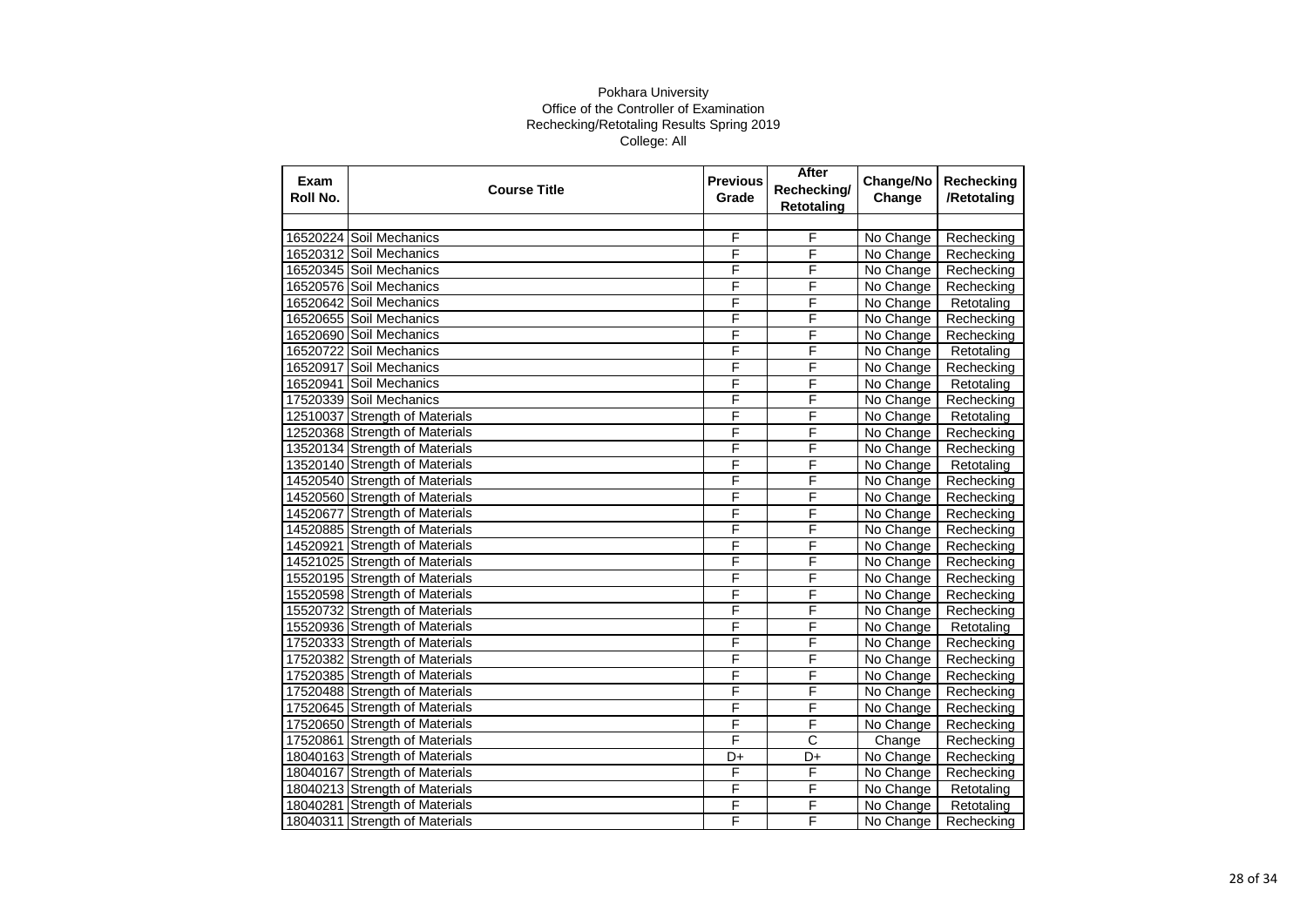| Exam<br>Roll No. | <b>Course Title</b>            | <b>Previous</b><br>Grade | After<br>Rechecking/<br><b>Retotaling</b> | Change/No<br>Change | Rechecking<br>/Retotaling |
|------------------|--------------------------------|--------------------------|-------------------------------------------|---------------------|---------------------------|
|                  |                                |                          |                                           |                     |                           |
|                  | 18040378 Strength of Materials | F                        | F                                         | No Change           | Rechecking                |
|                  | 18040410 Strength of Materials | F                        | F                                         | No Change           | Rechecking                |
|                  | 18040685 Strength of Materials | F                        | F                                         | No Change           | Rechecking                |
|                  | 18041011 Strength of Materials | F                        | F                                         | No Change           | Rechecking                |
|                  | 18041083 Strength of Materials | F                        | F                                         | No Change           | Rechecking                |
|                  | 18041118 Strength of Materials | F                        | F                                         | No Change           | Retotaling                |
|                  | 18520005 Strength of Materials | F                        | F                                         | No Change           | Rechecking                |
|                  | 18520008 Strength of Materials | F                        | F                                         | No Change           | Retotaling                |
|                  | 18520025 Strength of Materials | F                        | F                                         | No Change           | Rechecking                |
|                  | 18520031 Strength of Materials | F                        | F                                         | No Change           | Rechecking                |
|                  | 18520036 Strength of Materials | F                        | F                                         | No Change           | Rechecking                |
|                  | 12110054 Structural Analysis I | F                        | F                                         | No Change           | Rechecking                |
|                  | 12520014 Structural Analysis I | F                        | F                                         | No Change           | Rechecking                |
|                  | 12520368 Structural Analysis I | F                        | F                                         | No Change           | Rechecking                |
|                  | 13520352 Structural Analysis I | F                        | F                                         | No Change           | Rechecking                |
|                  | 13520638 Structural Analysis I | F                        | F                                         | No Change           | Rechecking                |
|                  | 14510044 Structural Analysis I | F                        | F                                         | No Change           | Retotaling                |
|                  | 14520885 Structural Analysis I | F                        | F                                         | No Change           | Rechecking                |
|                  | 14520979 Structural Analysis I | F                        | F                                         | No Change           | Rechecking                |
|                  | 14521012 Structural Analysis I | F                        | F                                         | No Change           | Rechecking                |
|                  | 15520417 Structural Analysis I | F                        | F                                         | No Change           | Rechecking                |
|                  | 15520605 Structural Analysis I | F                        | F                                         | No Change           | Rechecking                |
|                  | 15520676 Structural Analysis I | F                        | F                                         | No Change           | Rechecking                |
|                  | 15520746 Structural Analysis I | F                        | F                                         | No Change           | Retotaling                |
|                  | 15520839 Structural Analysis I | F                        | F                                         | No Change           | Rechecking                |
|                  | 15520862 Structural Analysis I | F                        | F                                         | No Change           | Rechecking                |
|                  | 15520979 Structural Analysis I | F                        | F                                         | No Change           | Rechecking                |
|                  | 16520276 Structural Analysis I | F                        | F                                         | No Change           | Rechecking                |
|                  | 16520279 Structural Analysis I | F                        | F                                         | No Change           | Rechecking                |
|                  | 16520312 Structural Analysis I | F                        | F                                         | No Change           | Rechecking                |
|                  | 16520642 Structural Analysis I | F                        | F                                         | No Change           | Retotaling                |
|                  | 16520698 Structural Analysis I | F                        | F                                         | No Change           | Rechecking                |
|                  | 16520767 Structural Analysis I | F                        | F                                         | No Change           | Rechecking                |
|                  | 16520775 Structural Analysis I | F                        | F                                         | No Change           | Rechecking                |
|                  | 16520869 Structural Analysis I | F                        | F                                         | No Change           | Rechecking                |
|                  | 16520872 Structural Analysis I | F                        | F                                         | No Change           | Rechecking                |
|                  | 18040142 Structural Analysis I | F                        | F                                         | No Change           | Rechecking                |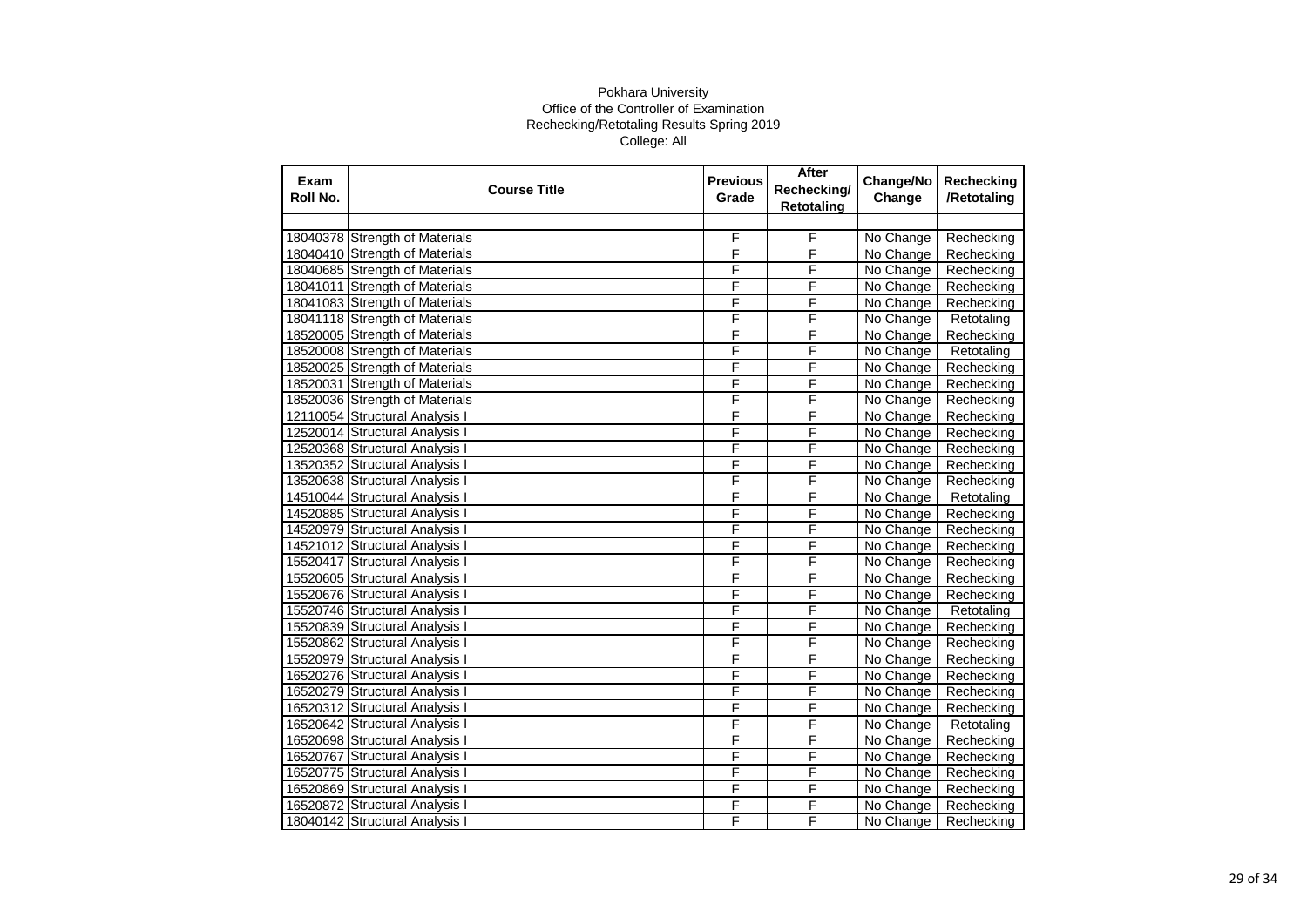| Exam<br>Roll No. | <b>Course Title</b>             | <b>Previous</b><br>Grade | After<br>Rechecking/<br><b>Retotaling</b> | Change/No<br>Change | Rechecking<br>/Retotaling |
|------------------|---------------------------------|--------------------------|-------------------------------------------|---------------------|---------------------------|
|                  |                                 |                          |                                           |                     |                           |
|                  | 18040264 Structural Analysis I  | F                        | F                                         | No Change           | Rechecking                |
|                  | 18040267 Structural Analysis I  | F                        | F                                         | No Change           | Rechecking                |
|                  | 18040354 Structural Analysis I  | F                        | $\mathsf{f}$                              | No Change           | Retotaling                |
|                  | 18040542 Structural Analysis I  | F                        | F                                         | No Change           | Rechecking                |
|                  | 18040596 Structural Analysis I  | F                        | F                                         | No Change           | Rechecking                |
|                  | 18040772 Structural Analysis I  | F                        | F                                         | No Change           | Rechecking                |
|                  | 18040795 Structural Analysis I  | F                        | F                                         | No Change           | Rechecking                |
|                  | 18040837 Structural Analysis I  | F                        | F                                         | No Change           | Rechecking                |
|                  | 18040858 Structural Analysis I  | F                        | F                                         | No Change           | Rechecking                |
|                  | 18041052 Structural Analysis I  | F                        | F                                         | No Change           | Rechecking                |
|                  | 18041099 Structural Analysis I  | F                        | F                                         | No Change           | Retotaling                |
|                  | 18041159 Structural Analysis I  | F                        | F                                         | No Change           | Retotaling                |
|                  | 11510012 Structural Analysis II | F                        | F                                         | No Change           | Retotaling                |
|                  | 11510037 Structural Analysis II | F                        | F                                         | No Change           | Rechecking                |
|                  | 11520247 Structural Analysis II | F                        | F                                         | No Change           | Rechecking                |
|                  | 12070034 Structural Analysis II | F                        | F                                         | No Change           | Rechecking                |
|                  | 12110054 Structural Analysis II | F                        | F                                         | No Change           | Rechecking                |
|                  | 12110217 Structural Analysis II | F                        | F                                         | No Change           | Rechecking                |
|                  | 12510015 Structural Analysis II | F                        | F                                         | No Change           | Rechecking                |
|                  | 12520142 Structural Analysis II | F                        | F                                         | No Change           | Rechecking                |
|                  | 12520292 Structural Analysis II | F                        | $\overline{\text{c}}$                     | Change              | Rechecking                |
|                  | 12520368 Structural Analysis II | F                        | F                                         | No Change           | Rechecking                |
|                  | 12520449 Structural Analysis II | F                        | C                                         | Change              | Rechecking                |
|                  | 12520458 Structural Analysis II | F                        | $\overline{C+}$                           | Change              | Rechecking                |
|                  | 13520059 Structural Analysis II | F                        | F                                         | No Change           | Retotaling                |
|                  | 13520077 Structural Analysis II | F                        | F                                         | No Change           | Retotaling                |
|                  | 13520102 Structural Analysis II | F                        | F                                         | No Change           | Rechecking                |
|                  | 13520375 Structural Analysis II | F                        | F                                         | No Change           | Rechecking                |
|                  | 13520429 Structural Analysis II | F                        | F                                         | No Change           | Rechecking                |
|                  | 13520465 Structural Analysis II | F                        | F                                         | No Change           | Rechecking                |
|                  | 14120024 Structural Analysis II | F                        | F                                         | No Change           | Rechecking                |
| 14510027         | <b>Structural Analysis II</b>   | F                        | F                                         | No Change           | Retotaling                |
| 14520071         | <b>Structural Analysis II</b>   | F                        | F                                         | No Change           | Retotaling                |
|                  | 14520076 Structural Analysis II | F                        | F                                         | No Change           | Retotaling                |
|                  | 14520283 Structural Analysis II | F                        | F                                         | No Change           | Rechecking                |
| 14520457         | Structural Analysis II          | F                        | F                                         | No Change           | Rechecking                |
|                  | 14520555 Structural Analysis II | F                        | F                                         | No Change           | Rechecking                |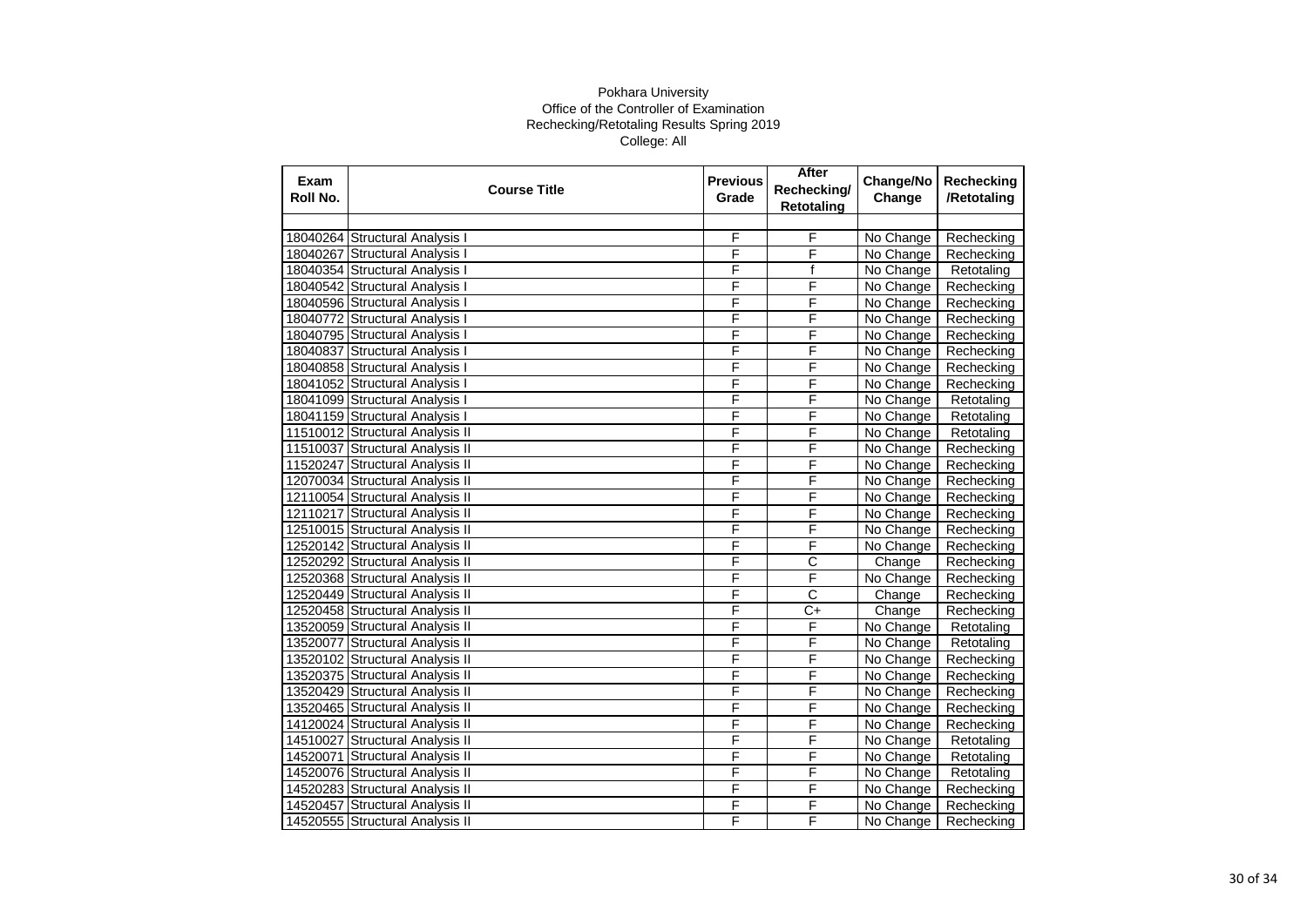| Exam<br>Roll No. | <b>Course Title</b>             | <b>Previous</b><br>Grade | After<br>Rechecking/<br><b>Retotaling</b> | Change/No<br>Change | Rechecking<br>/Retotaling |
|------------------|---------------------------------|--------------------------|-------------------------------------------|---------------------|---------------------------|
|                  |                                 |                          |                                           |                     |                           |
|                  | 14520560 Structural Analysis II | F                        | F                                         | No Change           | Rechecking                |
|                  | 14520573 Structural Analysis II | F                        | $\overline{C+}$                           | Change              | Rechecking                |
|                  | 14520576 Structural Analysis II | F                        | C-                                        | Change              | Rechecking                |
|                  | 14520608 Structural Analysis II | F                        | F                                         | No Change           | Rechecking                |
|                  | 14520614 Structural Analysis II | F                        | <b>B-</b>                                 | Change              | Rechecking                |
|                  | 14520654 Structural Analysis II | F                        | $\overline{C}$ -                          | Change              | Rechecking                |
| 14520677         | <b>Structural Analysis II</b>   | F                        | F                                         | No Change           | Retotaling                |
|                  | 14520753 Structural Analysis II | F                        | F                                         | No Change           | Retotaling                |
|                  | 14520775 Structural Analysis II | F                        | F                                         | No Change           | Rechecking                |
|                  | 14520783 Structural Analysis II | F                        | F                                         | No Change           | Rechecking                |
|                  | 14520829 Structural Analysis II | F                        | F                                         | No Change           | Rechecking                |
|                  | 14521020 Structural Analysis II | F                        | F                                         | No Change           | Rechecking                |
|                  | 15480129 Structural Analysis II | F                        | F                                         | No Change           | Rechecking                |
|                  | 15520195 Structural Analysis II | F                        | F                                         | No Change           | Rechecking                |
|                  | 15520215 Structural Analysis II | F                        | $\overline{\text{c}}$                     | Change              | Rechecking                |
|                  | 15520244 Structural Analysis II | F                        | B-                                        | Change              | Rechecking                |
|                  | 15520250 Structural Analysis II | F                        | $\overline{B}$                            | Change              | Rechecking                |
| 15520271         | <b>Structural Analysis II</b>   | F                        | F                                         | No Change           | Rechecking                |
|                  | 15520291 Structural Analysis II | F                        | $\overline{\text{c}}$                     | Change              | Rechecking                |
|                  | 15520302 Structural Analysis II | F                        | C-                                        | Change              | Rechecking                |
| 15520322         | <b>Structural Analysis II</b>   | F                        | $\overline{C}$ -                          | Change              | Rechecking                |
| 15520417         | <b>Structural Analysis II</b>   | F                        | F                                         | No Change           | Rechecking                |
|                  | 15520460 Structural Analysis II | F                        | F                                         | No Change           | Rechecking                |
|                  | 15520566 Structural Analysis II | F                        | F                                         | No Change           | Rechecking                |
|                  | 15520578 Structural Analysis II | F                        | F                                         | No Change           | Rechecking                |
|                  | 15520590 Structural Analysis II | F                        | F                                         | No Change           | Rechecking                |
|                  | 15520692 Structural Analysis II | F                        | F                                         | No Change           | Rechecking                |
|                  | 15520720 Structural Analysis II | F                        | F                                         | No Change           | Rechecking                |
|                  | 15520732 Structural Analysis II | F                        | F                                         | No Change           | Rechecking                |
|                  | 15520825 Structural Analysis II | F                        | F                                         | No Change           | Rechecking                |
|                  | 15520839 Structural Analysis II | F                        | F                                         | No Change           | Rechecking                |
|                  | 15520936 Structural Analysis II | F                        | F                                         | No Change           | Rechecking                |
| 16520081         | <b>Structural Analysis II</b>   | F                        | F                                         | No Change           | Rechecking                |
|                  | 16520118 Structural Analysis II | F                        | $C+$                                      | Change              | Rechecking                |
|                  | 16520120 Structural Analysis II | F                        | $\overline{\mathsf{F}}$                   | No Change           | Rechecking                |
| 16520127         | Structural Analysis II          | F                        | В                                         | Change              | Rechecking                |
|                  | 16520279 Structural Analysis II | F                        | F                                         | No Change           | Rechecking                |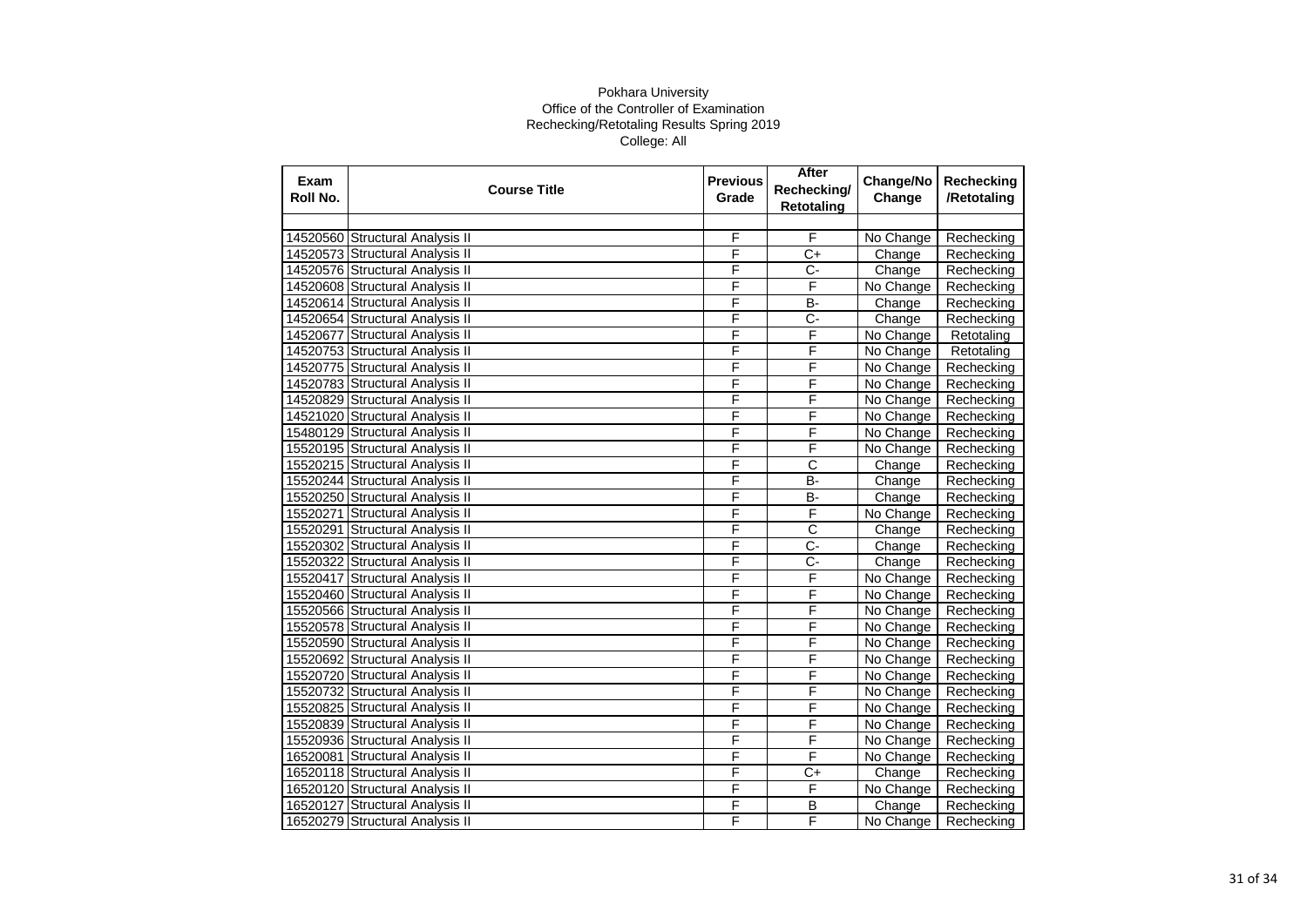| Exam<br>Roll No. | <b>Course Title</b>             | <b>Previous</b><br>Grade | After<br>Rechecking/<br><b>Retotaling</b> | Change/No<br>Change | Rechecking<br>/Retotaling |
|------------------|---------------------------------|--------------------------|-------------------------------------------|---------------------|---------------------------|
|                  |                                 |                          |                                           |                     |                           |
| 16520407         | Structural Analysis II          | F                        | F                                         | No Change           | Rechecking                |
|                  | 16520412 Structural Analysis II | F                        | F                                         | No Change           | Rechecking                |
|                  | 16520520 Structural Analysis II | F                        | F                                         | No Change           | Rechecking                |
|                  | 16520544 Structural Analysis II | F                        | F                                         | No Change           | Rechecking                |
|                  | 16520545 Structural Analysis II | F                        | F                                         | No Change           | Rechecking                |
|                  | 16520550 Structural Analysis II | F                        | F                                         | No Change           | Rechecking                |
|                  | 16520576 Structural Analysis II | F                        | F                                         | No Change           | Rechecking                |
|                  | 16520583 Structural Analysis II | F                        | F                                         | No Change           | Rechecking                |
|                  | 16520595 Structural Analysis II | F                        | F                                         | No Change           | Rechecking                |
|                  | 16520630 Structural Analysis II | F                        | F                                         | No Change           | Rechecking                |
|                  | 16520742 Structural Analysis II | F                        | F                                         | No Change           | Rechecking                |
|                  | 16520792 Structural Analysis II | F                        | F                                         | No Change           | Rechecking                |
|                  | 16520835 Structural Analysis II | F                        | F                                         | No Change           | Rechecking                |
|                  | 16520929 Structural Analysis II | F                        | F                                         | No Change           | Rechecking                |
|                  | 17520138 Structural Analysis II | F                        | С                                         | Change              | Rechecking                |
|                  | 17520148 Structural Analysis II | F                        | F                                         | No Change           | Rechecking                |
|                  | 17520151 Structural Analysis II | F                        | F                                         | No Change           | Rechecking                |
|                  | 17520158 Structural Analysis II | F                        | F                                         | No Change           | Rechecking                |
|                  | 17520186 Structural Analysis II | F                        | F                                         | No Change           | Rechecking                |
|                  | 17520466 Structural Analysis II | F                        | F                                         | No Change           | Retotaling                |
|                  | 17520469 Structural Analysis II | F                        | F                                         | No Change           | Rechecking                |
|                  | 17520484 Structural Analysis II | F                        | F                                         | No Change           | Retotaling                |
|                  | 17520570 Structural Analysis II | F                        | <b>B-</b>                                 | Change              | Rechecking                |
|                  | 17520645 Structural Analysis II | F                        | F                                         | No Change           | Retotaling                |
|                  | 17520682 Structural Analysis II | F                        | F                                         | No Change           | Retotaling                |
|                  | 17520849 Structural Analysis II | F                        | F                                         | No Change           | Retotaling                |
|                  | 17521004 Structural Analysis II | F                        | F                                         | No Change           | Rechecking                |
|                  | 17521024 Structural Analysis II | F                        | F                                         | No Change           | Rechecking                |
|                  | 17521044 Structural Analysis II | F                        | F                                         | No Change           | Rechecking                |
|                  | 13010022 Structure II           | F                        | F                                         | No Change           | Retotaling                |
|                  | 13010022 Structure III          | F                        | F                                         | No Change           | Rechecking                |
|                  | 12510037 Surveying I            | F                        | F                                         | No Change           | Rechecking                |
|                  | 17520344 Surveying I            | F                        | F                                         | No Change           | Rechecking                |
| 17520877         | Surveying I                     | F                        | F                                         | No Change           | Retotaling                |
|                  | 18040087 Surveying I            | F                        | F                                         | No Change           | Rechecking                |
|                  | 18040285 Surveying I            | F                        | F                                         | No Change           | Rechecking                |
|                  | 18040784 Surveying I            | F                        | F                                         | No Change           | Retotaling                |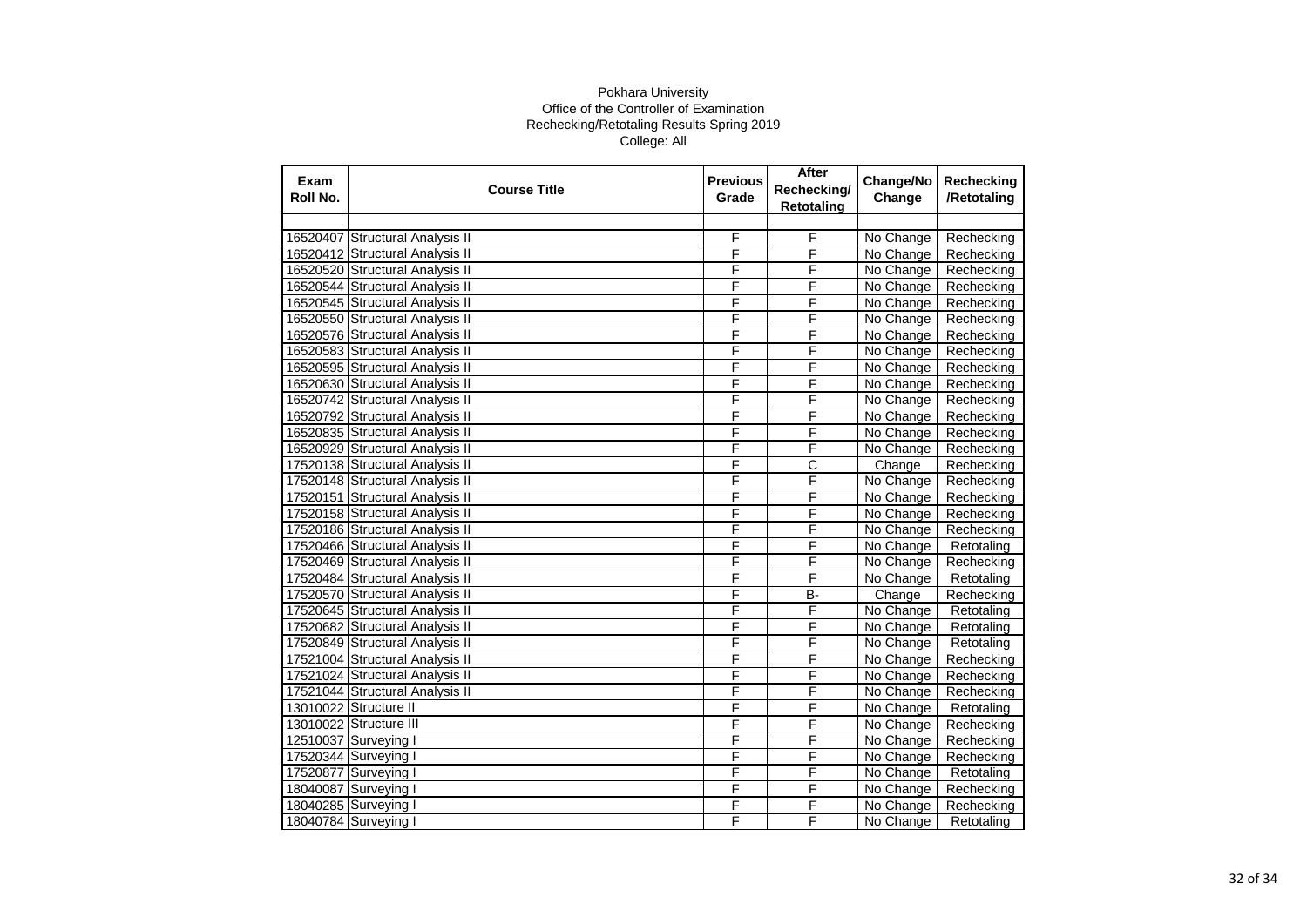| Exam<br>Roll No. | <b>Course Title</b>                       | <b>Previous</b><br>Grade | After<br>Rechecking/<br><b>Retotaling</b> | Change/No<br>Change | Rechecking<br>/Retotaling |
|------------------|-------------------------------------------|--------------------------|-------------------------------------------|---------------------|---------------------------|
|                  |                                           |                          |                                           |                     |                           |
|                  | 18040791 Surveying I                      | F                        | F                                         | No Change           | Rechecking                |
|                  | 18040870 Surveying I                      | F                        | F                                         | No Change           | Rechecking                |
|                  | 18041004 Surveying I                      | F                        | F                                         | No Change           | Rechecking                |
|                  | 18040609 Surveying I                      | F                        | F                                         | No Change           | Rechecking                |
|                  | 18040668 Surveying I                      | F                        | F                                         | No Change           | Rechecking                |
|                  | 12520624 Surveying II                     | F                        | F                                         | No Change           | Rechecking                |
|                  | 15520385 Surveying II                     | F                        | F                                         | No Change           | Rechecking                |
|                  | 15520685 Surveying II                     | F                        | F                                         | No Change           | Rechecking                |
|                  | 15520686 Surveying II                     | F                        | F                                         | No Change           | Rechecking                |
|                  | 15520692 Surveying II                     | F                        | F                                         | No Change           | Rechecking                |
|                  | 17510028 Surveying II                     | F                        | F                                         | No Change           | Rechecking                |
|                  | 17520032 Surveying II                     | F                        | F                                         | No Change           | Rechecking                |
|                  | 18520031 Surveying II                     | F                        | F                                         | No Change           | Rechecking                |
|                  | 15480022 Switch Gear and Protection       | F                        | F                                         | No Change           | Rechecking                |
|                  | 17480016 Switch Gear and Protection       | F                        | F                                         | No Change           | Rechecking                |
|                  | 17480025 Switch Gear and Protection       | F                        | F                                         | No Change           | Rechecking                |
|                  | 17480033 Switch Gear and Protection       | F                        | F                                         | No Change           | Rechecking                |
|                  | 17480038 Switch Gear and Protection       | F                        | F                                         | No Change           | Rechecking                |
|                  | 13180039 System Programming               | F                        | F                                         | No Change           | Rechecking                |
|                  | 13180041 System Programming               | F                        | F                                         | No Change           | Rechecking                |
|                  | 16070036 Theory of Computation            | F                        | F                                         | No Change           | Rechecking                |
|                  | 12510020 Thermal Energy Conversion System | F                        | F                                         | No Change           | Rechecking                |
|                  | 12070242 Thermal Science                  | F                        | F                                         | No Change           | Rechecking                |
|                  | 12520014 Thermal Science                  | F                        | F                                         | No Change           | Rechecking                |
|                  | 13110201 Thermal Science                  | F                        | F                                         | No Change           | Retotaling                |
|                  | 13520018 Thermal Science                  | F                        | F                                         | No Change           | Rechecking                |
|                  | 13520032 Thermal Science                  | F                        | F                                         | No Change           | Rechecking                |
|                  | 13520232 Thermal Science                  | F                        | F                                         | No Change           | Rechecking                |
|                  | 14070065 Thermal Science                  | F                        | F                                         | No Change           | Retotaling                |
|                  | 14510029 Thermal Science                  | F                        | F                                         | No Change           | Rechecking                |
|                  | 14520163 Thermal Science                  | F                        | F                                         | No Change           | Rechecking                |
|                  | 14520584 Thermal Science                  | F                        | F                                         | No Change           | Rechecking                |
|                  | 14520885 Thermal Science                  | F                        | F                                         | No Change           | Rechecking                |
|                  | 15110083 Thermal Science                  | F                        | F                                         | No Change           | Retotaling                |
|                  | 16070051 Thermal Science                  | F                        | F                                         | No Change           | Rechecking                |
|                  | 16520244 Thermal Science                  | F                        | F                                         | No Change           | Rechecking                |
|                  | 17070113 Thermal Science                  | F                        | F                                         | No Change           | Retotaling                |